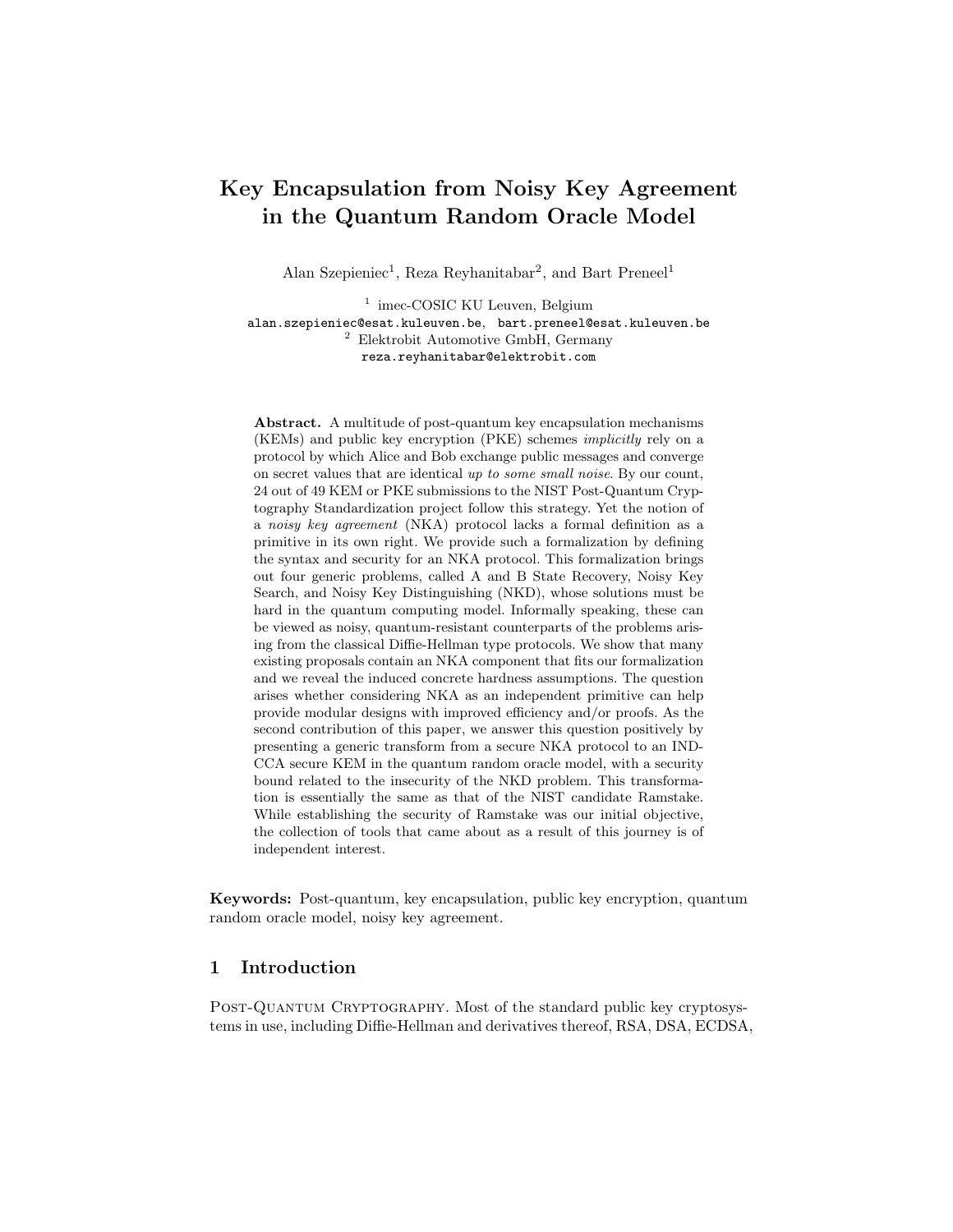and ElGamal cryptosystems, rely on the computational hardness of number theoretic problems. For these problems, in particular factoring and discrete log (DLOG) problems, quantum computers offer exponential speedups compared to classical computers. Shor's factoring and discrete logarithm algorithms [57] render these cryptosystems insecure in the quantum computing era.

The anticipation of this threat is what drives the development and deployment of post-quantum cryptography—cryptographic algorithms that despite running on classical computers promise to resist quantum attacks—well before largescale quantum computers arrive.

In contrast to the aforementioned public key schemes, symmetric key algorithms such as AES and its various modes of operations, as well as hash functions such as SHA2 and SHA3 remain relatively unaffected by quantum computers. The best known quantum attack on these primitives is Grover's generic search algorithm [33] and it offers only a square root speed-up, meaning that the same security level is attained against quantum computers by merely doubling the key or output length. In this line, NIST has initiated a competition for post-quantum cryptography standardization [49]. Out of 69 complete and proper submissions, 22 proposals achieve signature scheme functionality and 49 achieve key encapsulation mechanisms (KEMs) or public key encryption (PKE) or both (with some overlap) [50].

Key Exchange (KE). KE protocols enable two parties who communicate over an adversarially-controlled channel to obtain a secret session key. Starting with the seminal work of Diffie and Hellman [28], there is now a rich body of work on this topic in the literature containing several security models and design paradigms [12,20,41,42,24]. By convention, we consider Key Agreement (KA) protocols as a subset of KE protocols in which both parties influence the generation of the resulting session key; for instance, Diffie-Hellman (DH) type protocols are classic examples of KA.

Key Encapsulation Mechanism. Cramer and Shoup [22,23] provided, among other contributions, a formal treatment of hybrid Public Key Encryption (PKE) secure against adaptive chosen ciphertext attacks (CCA) [56]. The approach, known as the KEM/DEM (Key Encapsulation Mechanism/Data Encapsulation Mechanism) framework, rigorously captures the folklore method for building a hybrid encryption scheme, namely by using public key cryptography to encapsulate a symmetric *session key*, followed by symmetric-key encryption.

While the original and main application of KEM has been in hybrid PKE, it has turned out that pure KEM can be a useful cryptographic tool in its own right in other applications; for example, to build schemes for identification [9] and authenticated key exchange [19,31,66].

Design Strategies. We identify three binary design choices that partition the design space of KEMs and PKEs. They are *noisy versus noise-free, convergence* versus inversion, and reconciliation versus transmission. The last choice only makes sense in the case of noisy convergence.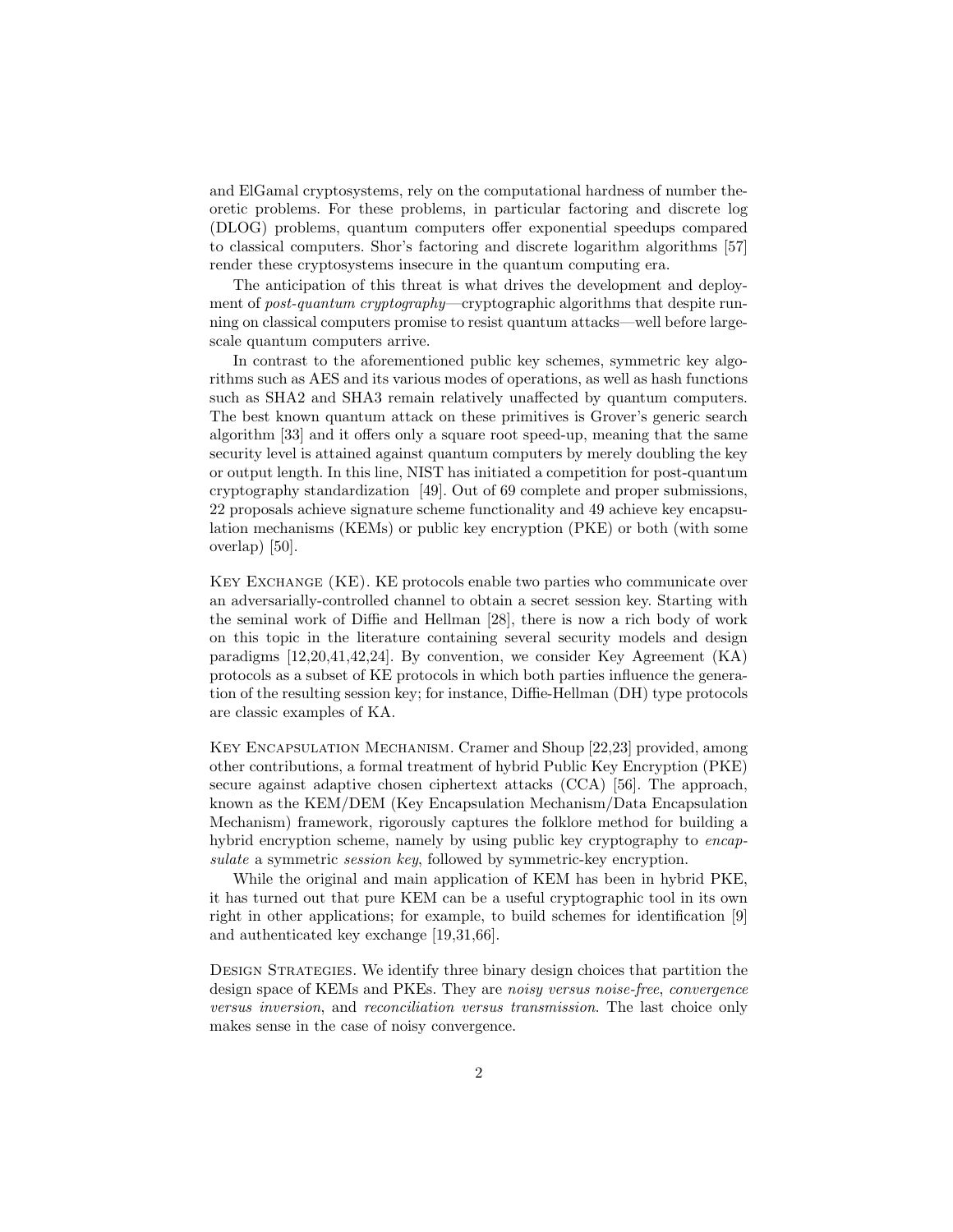Noisy versus noise-free considers the nature of the underlying mathematical hard problems. Multivariate quadratic (MQ) equations and supersingular isogenies (SI) achieve computational hardness without adding random noise, whereas lattice- and code-based problems are computationally difficult precisely because they rely on the addition of noise. The newest member of the latter class is the family of problems based on sparse integers and arithmetic modulo (pseudo-) Mersenne primes [1,50].

Convergence versus inversion looks at the strategy to achieve the targeted KEM or PKE functionality. The earlier MQ, code- and lattice-based cryptosystems relied on trapdoor inversion [45,46,51,34], in which the public operation amounts to evaluating a trapdoor function and the secret operation amounts to inverting it. In contrast, newer proposals implicitly rely on a noisy key agreement protocol in which two parties obtain *roughly* the same key which is hard for the passive eavesdropper to approximate [29,7,16,26]. The exception to this rule is the supersingular isogeny Diffie-Hellman (SIDH) cryptosystem [38], and its brother CSIDH [21], both of which converge on identical keys and hence might be termed an exact key agreement (EKA) protocol but nevertheless amounts to a special case of NKA. To date, SIDH and CSIDH are the only post-quantum cryptosystem capable of achieving static key agreement (SKA) functionality, whereby any pair of participants who know each other's public key can derive the same shared symmetric key without interaction, opening up the possibility for bypassing the exchange of public key messages and instead communicating over the symmetric channel immediately.

Reconciliation versus transmission deals with the details of obtaining identical keys after similar keys were obtained through a noisy convergence strategy. Reconciliation entails sending helper data to enable the receiver to correct the errors or otherwise extract an identical template from the noisy views of the shared key. There are many subtle variants, all of which rely on the specific mechanics of the underlying mathematics  $[29,54,16,62]$ . In contrast, transmission<sup>3</sup> uses the shared noisy key to mask a new message entirely; this new message must then contain enough redundancy to be decodable after being masked and unmasked with two approximately equal one-time pads. Transmission is arguably less prone to error, but does come with a bandwidth penalty [6,40].

Our Contribution. This paper presents two main contributions. The first is a formal syntax and security definition to capture the notion of a noisy key agreement (NKA) protocol as a new useful primitive. The second is a generic transformation to turn an NKA protocol into an IND-CCA secure KEM in the quantum random oracle model. Based on the previous categorization of design strategies, our transformation applies to noisy convergence based protocols, and uses the transmission strategy.

The syntax of NKA protocols captures the intuition where, after an initialization phase that generates public parameters, Alice and Bob generate a state

 $3$  Also called the *encryption-based approach* in NewHopeSimple [6], and an *asymmetric* key consensus in the context of OKCN/AKCN [40].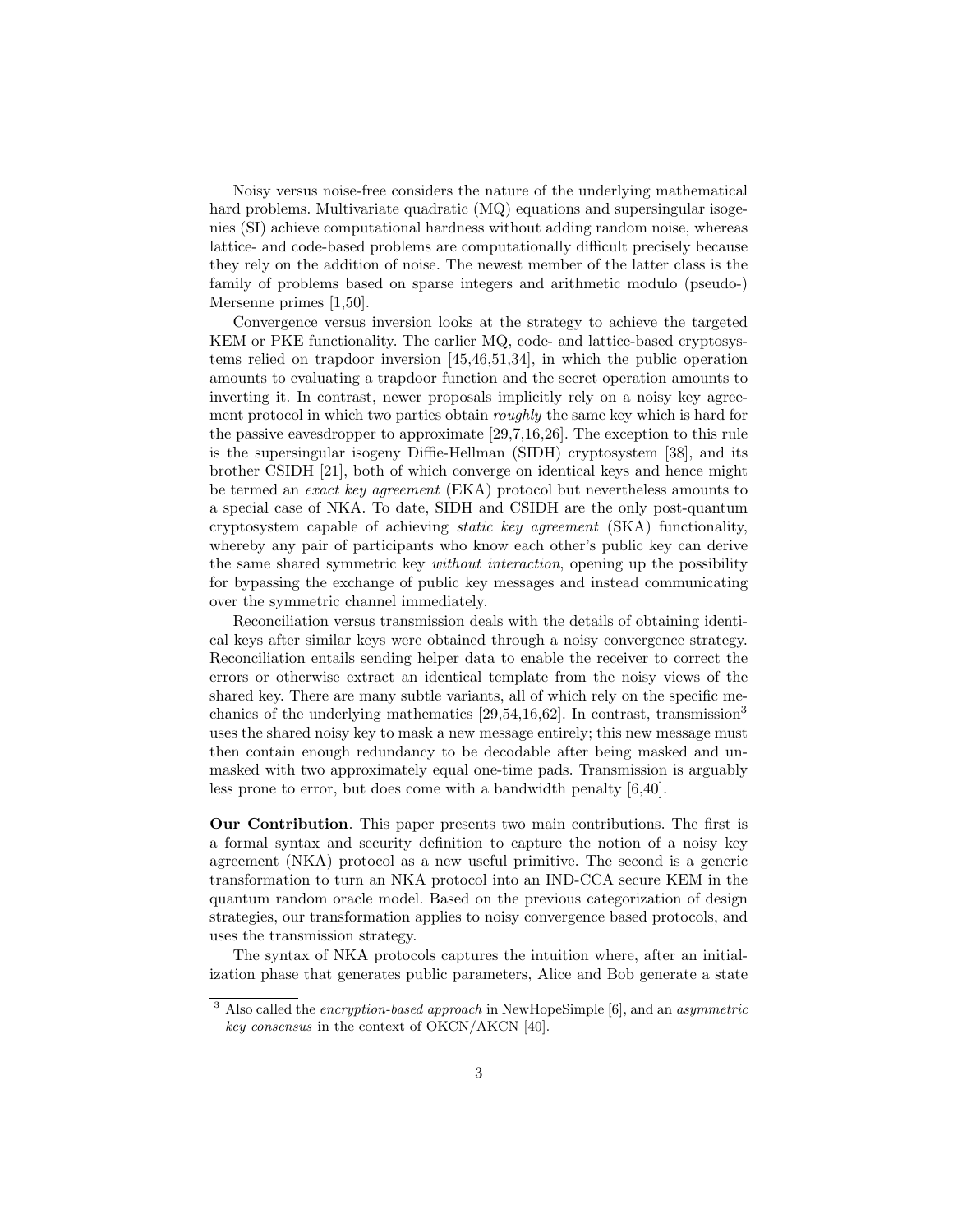

Fig. 1: Map of post-quantum KEM and PKE. The bold objects indicate the contributions of this paper. Italics denotes noisy mathematics; blue arrows denote convergence, red ones denote inversion, and black ones represent generic transforms.

and contribution pair. They then exchange their protocol contributions and use their own state and the other party's contribution to converge on approximately the same value. An explicit treatment of protocol failure events resulting from excessive noise, which may cause decryption or decapsulation errors, is built in to our formalism.

This syntax naturally lends to four attack vectors, which we formulate as generic problems called A State Recovery (ASR), B State Recovery (BSR), Noisy Key Search (NKS), and Noisy Key Distinguishing (NKD), mirroring the DLOG, computational Diffie-Hellman (CDH) and decisional Diffie-Hellman (DDH) Problems in Diffie-Hellman protocols. While the classical DLOG, CDH and DDH problems are efficiently solvable by quantum algorithms, these new generic problems arising from formalization of noisy key agreement must remain hard in the quantum computing model. Hence, instantiations of NKA must rely on concrete hardness assumptions that guarantee infeasibility of these generic problems even in the face of quantum solvers. Many existing proposals contain an NKA component that fits our formalization; we identify the induced concrete hardness assumptions.

Security of an NKA protocol is defined with respect to the NKD problem. Specifically, an NKA protocol is secure if and only if its NKD problem is hard on average. We justify this definition in several ways.

– The hardness of NKD implies the hardness of NKS, ASR and BSR; therefore the NKD Assumption is the strongest assumption.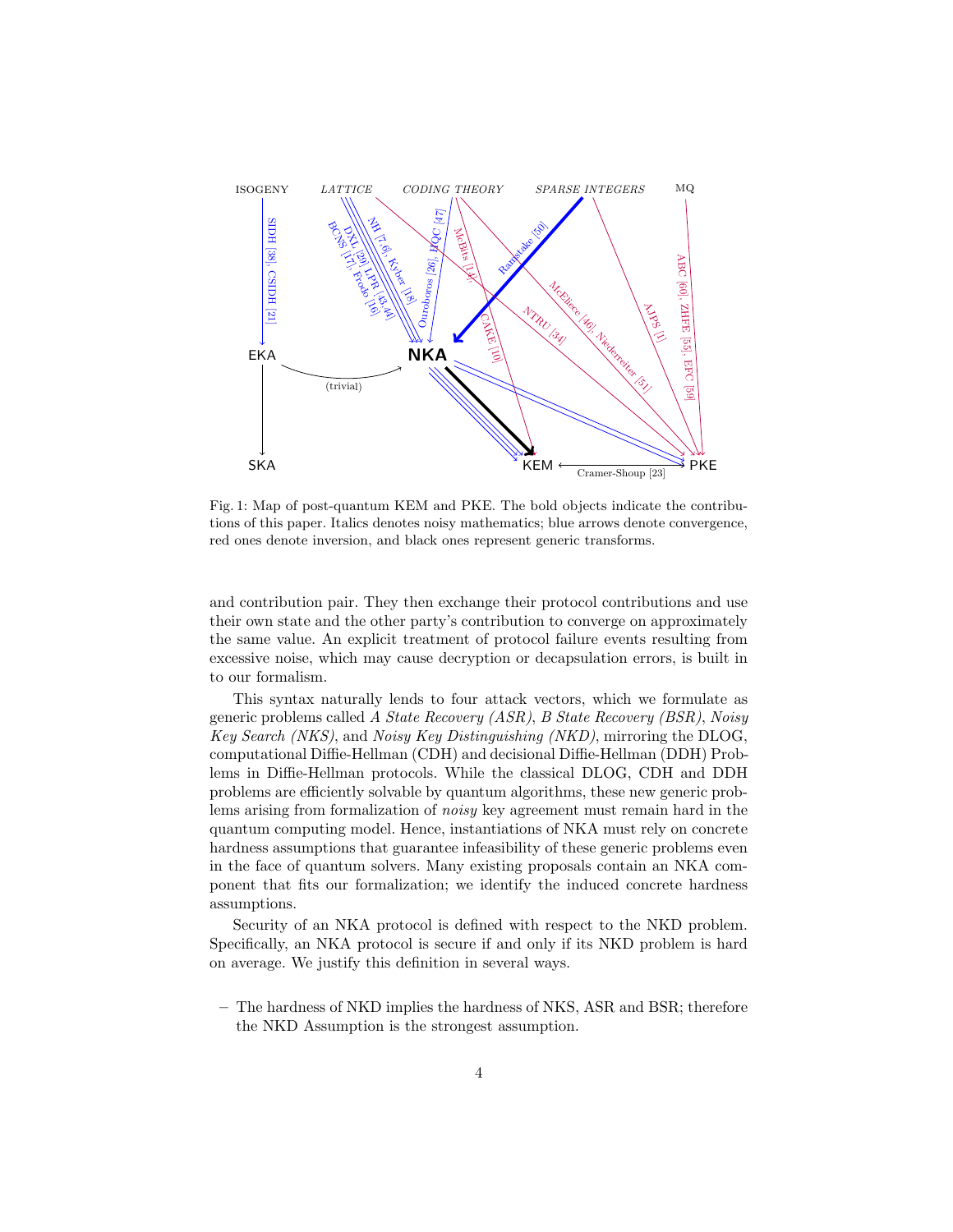- It is analogous to regular Diffie-Hellman, where the protocol is secure if and only if the DDH problem is hard (assuming authenticated links).
- We consider an example from the NIST PQC project that fits the NKA framework and where ASR and BSR are hard, but where NKD is easy, which led to the submission's prompt cryptanalysis.
- We consider in the appendix an alternate definition of security based on a suitable adaptation of the well-known Canetti-Krawczyk session-key security (SK-security) notion [20]. We find that this security notion is equivalent to the average-case hardness of the NKD problem.

These results indicate that the average-case hardness of the NKD problem is essential in the context of secure NKA-based KEMs and PKEs.

As our second and main contribution, we provide a generic NKA-to-KEM transformation for noisy, convergence-based protocols, applying the transmission strategy, and featuring an IND-CCA security proof in the quantum random oracle model. The main feature in this context is its genericity: it applies regardless of the mathematics of the underlying NKA protocol and as such enables a modular design workflow. We note that the Ramstake submission [50] uses essentially the same transformation but was presented without proof; this paper therefore proves the security of Ramstake, assuming the appropriate NKD problem is hard on average.

In comparison to other IND-CCA transforms in the literature, the most obvious difference is that the starting point of our transform is an NKA protocol, whereas other IND-CCA transforms start from an IND-CPA secure PKE or KEM. We include the key-confirmation hash of Targhi-Unruh in the ciphertext [61] and follow the derandomization and re-encryption approach so named by Hofheinz et al. [35]. We note that a recent result by Jiang et al. [39] suggests that this additional hash might not be necessary, but we leave open for the time being the question whether dropping it affects the security of our particular construction. In contrast to these related results [61,35,39], our session key is computed from bipartite contribution, i.e., as a function of both the public key and the encapsulator's randomness; this property prevents Bob from establishing the same symmetric key for separate channels, one with Alice and one with Charlie.

An outstanding feature of our proof is the tighter security bound: the insecurity of the underlying primitive (NKD of the NKA protocol in our case; IND-CPA security of the PKE or KEM elsewhere) undergoes a square-root degradation, similar to the result by Jiang et al. and in stark contrast to the quartic root degradation of Targhi-Unruh and Hofheinz et al.. This improved bound is the result of treating the extendable output function that is used for derandomization as a random oracle; this enables an argument about the queries that are made to it. While our bound does feature fourth-roots, they apply only to the hash function insecurity.

Central to our security proof is a new technique for lifting classically-valid random oracle model security proofs to the quantum random oracle model. We introduce, define, and use, the *aggregate quantum query amplitude*, which be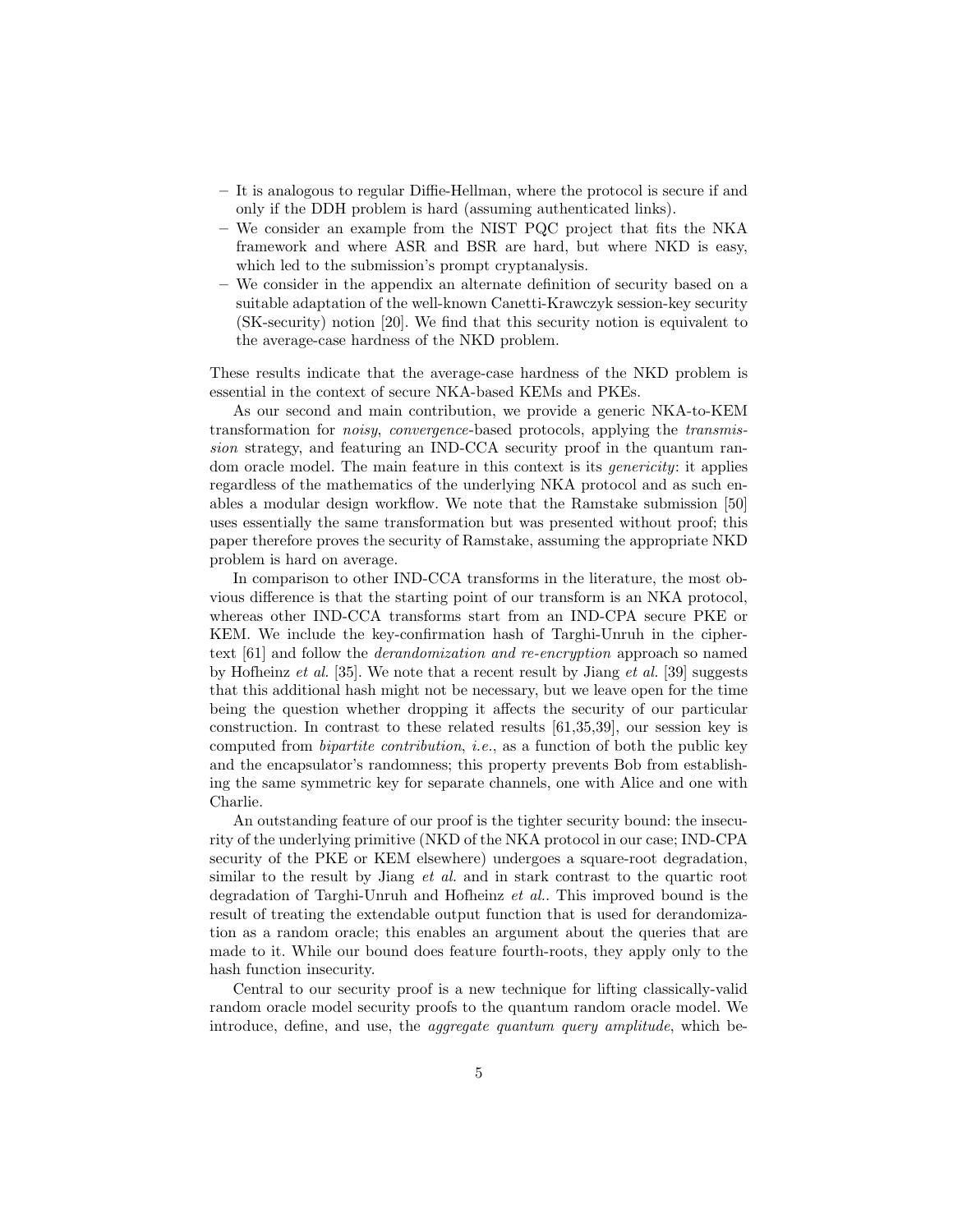haves similar to the expected number of times a particular query was made by an adversary throughout the entire computation. We use this notion as a starting point to derive lemmata that enable refined argumentation about adversarial query behavior, as well as to derive a multi-target generalization of Unruh's One-Way to Hiding Lemma [64]. These lemmata are used in the security proof to capture the intuition that a quantum adversary does not know the random oracle's output on inputs that were not queried. We believe this notion and our proof technique to be of independent interest as a useful tool in security analysis of other PQC schemes.

Ramstake and the NIST PQC Project. While our starting point was the establishment of a security proof for Ramstake, this journey has led to many independently useful tools for the analysis and provable security of post-quantum cryptosystems. Nevertheless, we stress that despite the detour we were successful in this endeavor. The main contribution of this paper remains the establishment of a security proof reducing the IND-CCA security of Ramstake to solving the appropriate version of the NKD problem — called the Low Hamming Diffie-Hellman Decision (LHDHD) Problem in the context of Ramstake [50].

The ongoing NIST PQC project, as a design-focused project with a somewhat fixed timeframe, has boosted research on PQC and has attracted 69 proposals, which are the subject of intense scrutiny. Nevertheless —or perhaps accordingly— it is compelling and timely to revisit the foundations of security notions and of design paradigms for next-generation PQC schemes in order to stay ahead of emerging threats and to prevent past failures from being transmuted in future. This paper aims to be a step forward in this direction.

ORGANIZATION OF THE PAPER. Section 2 provides notations, conventions and definitions used throughout the paper. In Sect. 3 we present our *noisy key agree*ment formalism, including syntax, abstract hard problems, and security definition. Section 4 presents our NKA-to-KEM transformation, and we follow up in Sect. 5 with a discussion on proof techniques (including the aggregate quantum query amplitude) before presenting the security proof. Section 6 concludes the paper.

# 2 Preliminaries

NOTATION AND CONVENTIONS. We use  $a \leftarrow b$  to denote the assignment of the value b to the variable a, and  $a \stackrel{\$}{\leftarrow} A$  to denote the assignment of a uniformly random element from the set A. Algorithms are denoted in sans-serif font and the event that an algorithm A, on input x, outputs y is written as  $A(x) \Rightarrow y$  and  $A(x) \neq y$  when it does not output y. A long double right arrow ( $\implies$ ) denotes logical implication, and  $\stackrel{\triangle}{=}$  denotes equality by definition. Superscript, e.g.,  $A^{\bullet}$ denotes an algorithm A having oracle access to O, meaning that A can query O and receive responses in a black box manner but he cannot study the oracle's code or composition.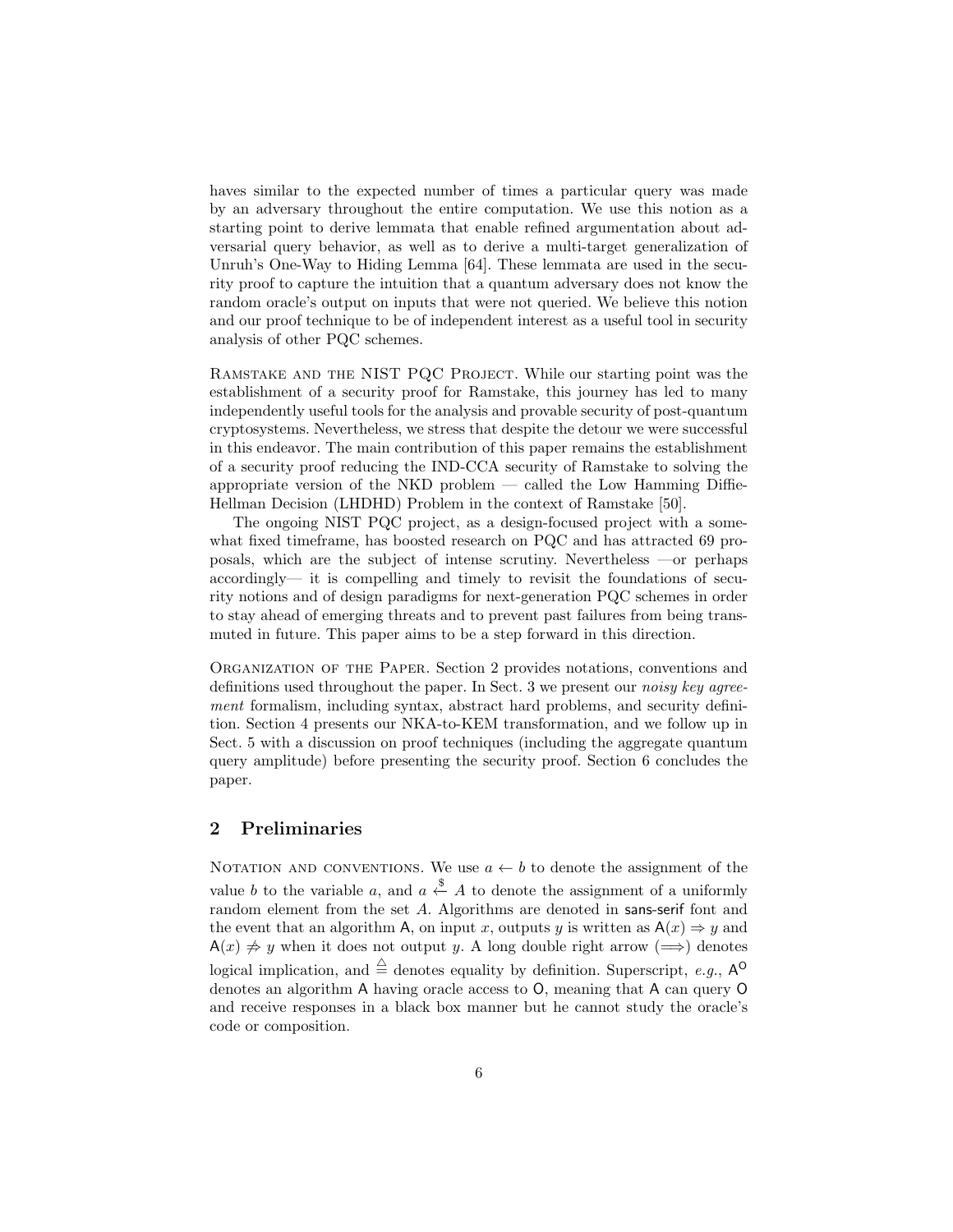A function negl :  $\mathbb{N} \to \mathbb{R}_{\geq 0}$  is negligible if for all polynomials  $p(x) \in \mathbb{R}[x]$  there is an  $N \in \mathbb{N}$  such that for all  $x > N$ , negl(x) drops faster than the reciprocal of  $|p(x)|$ . Formally, we need only consider the dominant monomial of  $p(x)$ :

$$
\forall c > 1 \,.\, \exists N \in \mathbb{N} \,.\, \forall \lambda > N \,.\, \mathsf{negl}(\lambda) \leq \frac{1}{\lambda^c} \enspace.
$$

QUANTUM COMPUTATION. The state of a quantum system of  $k$  qubits is given by a unit-length vector in ket notation, e.g.  $|\Psi\rangle \in \mathcal{H}$ , where  $\mathcal{H} \subset \mathbb{C}^{2^k}$ ; where  $\langle \Psi |$  is its complex conjugate transpose, and  $\langle \Psi | \Phi \rangle$  is the standard inner product. The composition of two quantum systems is described by the tensor product  $|\Psi\rangle \otimes |\Phi\rangle \in \mathcal{H}_1 \otimes \mathcal{H}_2$ , which is the vector of all multilinear products. However, sometimes quantum systems of more than one qubit cannot be factored into the tensor product of independent systems; in this case the two systems are entangled. Except for measurements, all quantum computations are unitary transforms on the state space. Measurement of a system  $|\Psi\rangle$  is defined with respect to a set of orthonormal basis vectors  $|b_0\rangle, |b_1\rangle, \ldots, |b_{2^k-1}\rangle$  and affects the system by collapsing it to  $|b_i\rangle$  with probability  $\langle b_i|\Psi\rangle\langle\Psi|b_i\rangle$ . Any bitstring  $s \in \{0,1\}^k$  has an associated basis vector  $|s\rangle = |b_i\rangle$  for some *i*. Whenever a state is a non-trivial sum of basis vectors, *i.e.*, with weights different from  $0, -1$  and  $1$ , it represents a superposition of values. Except for measurement, all quantum operations are reversible. Moreover, it is possible to transform any quantum circuit into an equivalent circuit where all the measurement operators are located at the end.

An equivalent characterization of quantum computation is in terms of a system's density operator or density matrix  $\rho \in \mathbb{C}^{2^k \times 2^k}$ , as opposed to its state vector  $|\Psi\rangle \in \mathcal{H} \subset \mathbb{C}^{2^k}$ . The density operator associated with a pure state  $|\Psi\rangle$ is  $\rho = |\Psi\rangle\langle\Psi|$ . When the density operator has a higher rank it represents a probability ensemble: the density matrix  $\rho = \sum p_i |\psi_i\rangle\langle\psi_i|$  represents a system that has a probability  $p_i$  of having state  $|\psi_i\rangle$ . The density operator is especially useful for its characterization of parts of a complex quantum system because this operator, together with the partial trace operator, leads to the correct determination of observable statistics. The *reduced density operator*  $\rho_A$  of a subsystem A of a composite system  $A + B$  with density matrix  $\rho_{A,B}$  is obtained by "tracing out" the Hilbert space  $\mathcal{H}_B$  associated with B, *i.e.*, by applying the partial trace operator  $\rho_A = Tr_B(\rho_{A,B})$  which is defined by  $\forall |a\rangle \in \mathcal{H}_A, |b\rangle \in$  $\mathcal{H}_B$ . Tr<sub>B</sub>( $|a\rangle \otimes |b\rangle\langle a| \otimes \langle b|$ ) =  $|a\rangle\langle a|\langle b|b\rangle$ . The trace distance between two states  $\rho_0$  and  $\rho_1$  is defined as  $TD(\rho_0, \rho_1) = \frac{1}{2} Tr \left( \sqrt{(\rho_0 - \rho_1)^{\dagger} (\rho_0 - \rho_1)} \right)$ , and captures the maximum probability of all unbounded time quantum algorithms to distinguish  $\rho_0$  from  $\rho_1$ . We overload notation by using  $TD(|\phi\rangle, |\psi\rangle)$  to denote the trace distance of the pure states' density operators; and again by using  $TD(A(), B())$ to denote the trace distance of the output states of quantum algorithms A and B. For more details on quantum computation and quantum information we refer the reader to a comprehensive treatment of the subject by Nielsen and Chuang [52].

We use capital letters without ket notation to denote quantum registers, *i.e.*, the sets of qubits assigned to a variable. We use lowercase letters in ket notation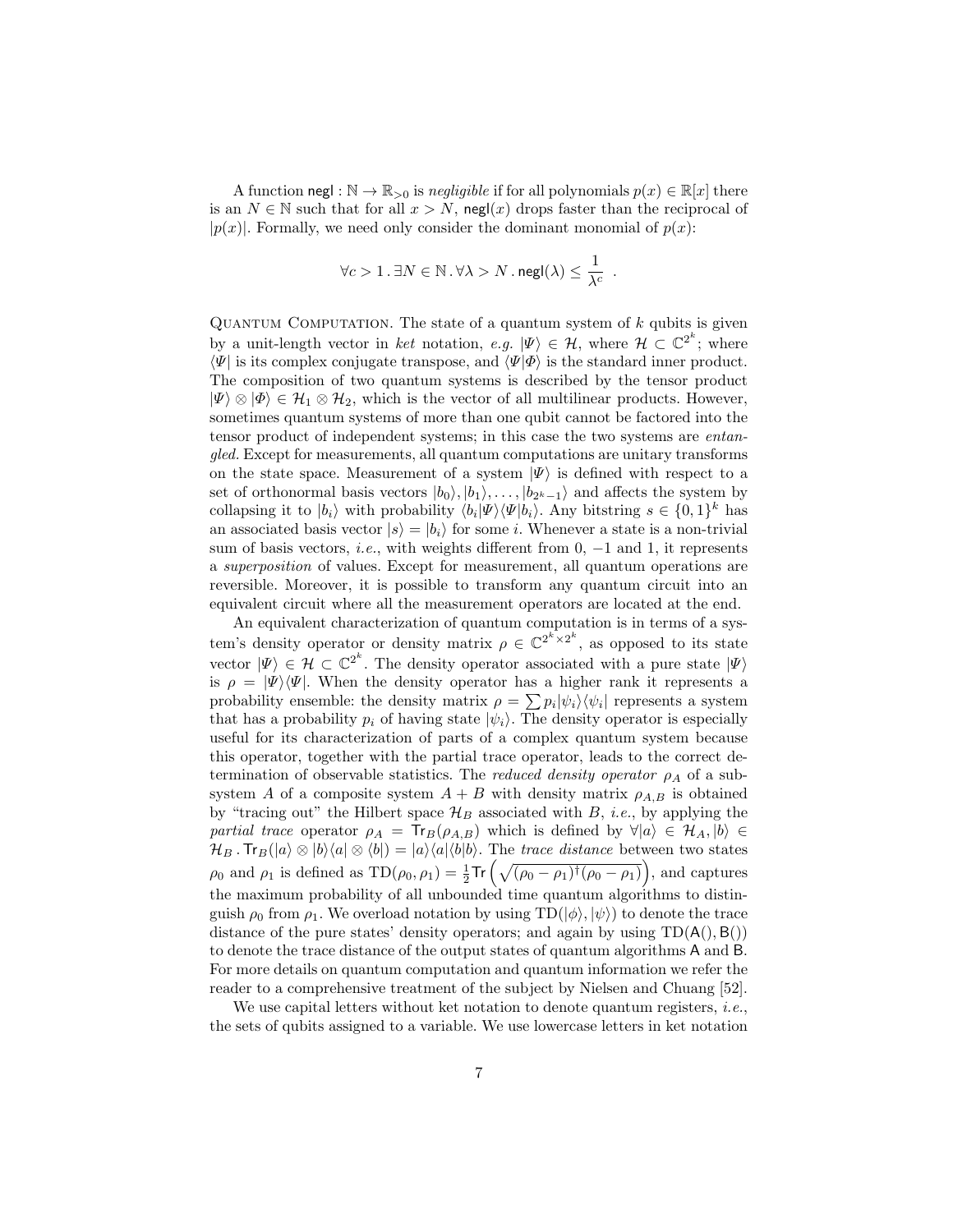to denote computational basis vectors with unspecified index, and Greek letters in ket notation to denote non-trivial superpositions of computational basis states.

Quantum Random Oracle Model. Our security proof relies on the modeling of hash functions as random oracles [30,13], which are uniformly random functions  $H: \{0,1\}^* \to \{0,1\}^{\lambda}$  with a fixed output length, typically equal to the security parameter. If necessary, the random oracle's output space can be lifted to any finite set  $X$ . We use subscripts to differentiate the random oracles associated with different output spaces. The adversary has no access to the function's full description or source code. Security proofs of this type are said to hold in the random oracle model (ROM).

Boneh et al. show that the random oracle model is not a suitable model when attacks on quantum computers are to be considered [15]. Instead, adversaries have access to a black box that operates on a query-response register pair  $(Q, R)$ by sending  $|q, r\rangle \mapsto |q, r \oplus H(q)\rangle$ . In this model, quantum adversaries are capable of querying the random oracle on superpositions of bit strings and should receive a superposition answer back. Many classically-valid random-oracle constructions fail to account for this capability and rely in their security proofs on notions or behaviors which become ill-defined when quantum access is considered, such as the list of queries or lazy sampling. As a result, the security proof is valid in the classical random oracle model but invalid in the quantum random oracle model (QROM). Many subsequent works elaborate on the notion either by lifting constructions or proofs to the QROM [58,63,65,61], or by showing that such a lift is impossible [25,8].

Derandomization. Our construction relies on derandomization. While pseudorandom generators are usually sufficient for this task, in our case the adversary has quantum oracle access to the function. We thus opt for an extendable-output function (XOF) [48], which we model as a random oracle in the security proof.

In derandomization, probabilistic polynomial-time algorithms are made deterministic. In particular, let A be a probabilistic polynomial-time algorithm and  $s \in \{0,1\}^{\lambda}$  a seed. We write  $\mathsf{A}(x)$  to denote that A is run on input  $x \in \{0,1\}^*,$ and  $A(x; r)$  to make the contents of its random tape  $r \in \{0, 1\}^R$  explicit. Then A is derandomized by invoking  $A(x; H_3(s, R))$  for some s. In fact, in our construction we make abstraction of the output length R and instead use denote by  $H_3$ the function that takes a short input and outputs "enough" random bits.

Key Encapsulation Mechanism. A Key Encapsulation Mechanism (KEM)  $\mathcal{E} =$  (KeyGen, Encaps, Decaps) is a triple of probabilistic polynomial-time algorithms, where

- KeyGen takes a security parameter  $\lambda$  (in unary representation) and outputs two objects: a secret key  $sk$  and a public key  $pk$ ;
- Encaps takes a public key  $pk$  and outputs two objects: a symmetric key k from a symmetric key space  $SKSpace$  and a ciphertext c;
- Decaps takes a secret key sk and a ciphertext c and outputs a session key k from the symmetric key space SKSpace, or returns  $\perp$  if a failure has occurred.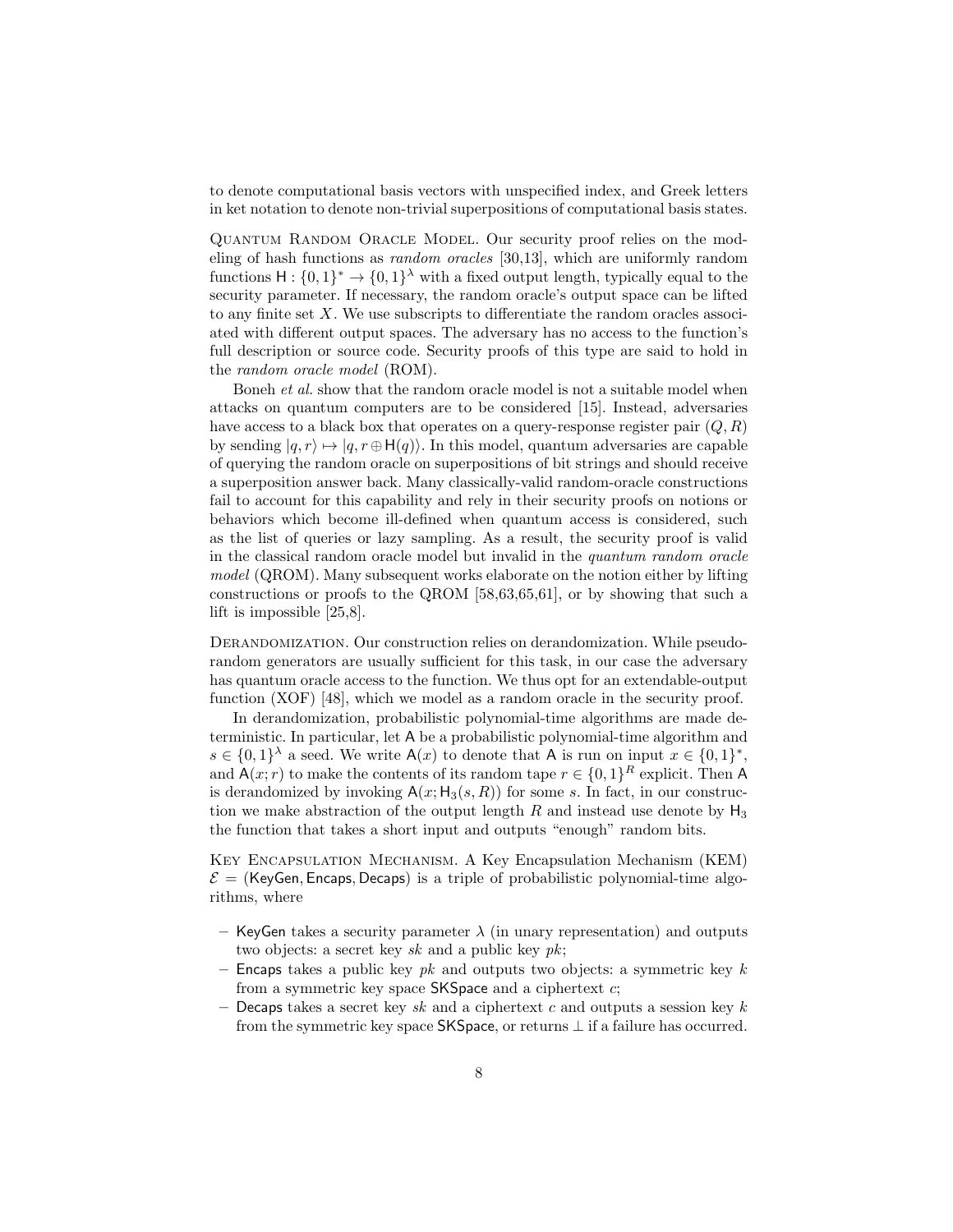A KEM's *failure probability*  $\epsilon$  is defined as

$$
\epsilon = \Pr\left[k_e \neq k_d \middle| \begin{array}{l} sk, pk \leftarrow \text{KeyGen}(1^{\lambda}) \\ k_e, c \leftarrow \text{Enc}(pk) \\ k_d \leftarrow \text{Dec}(sk, c) \end{array}\right] \right],
$$
 (1)

and should be small or else the scheme is not usable.

Security of KEMs is defined using the following  $IND-CCA^4$  game, defined with respect to an adversary  $A^{D(\cdot)}$  who who has black box access to a decapsulation oracle. The IND-CPA game relaxes this notion by disallowing decapsulation queries, but is otherwise identical.

| Game 2: IND-CCA                                                       | Game 3: IND-CPA                                    |
|-----------------------------------------------------------------------|----------------------------------------------------|
| 1. sk, $pk \leftarrow \mathsf{KeyGen}(1^{\kappa})$                    | 1. sk, $pk \leftarrow \mathsf{KeyGen}(1^{\kappa})$ |
| 2. $b \leftarrow \{0, 1\}$                                            | 2. $b \stackrel{\$}{\leftarrow} \{0,1\}$           |
| 3. $k_0 \stackrel{\$}{\leftarrow}$ SKSpace                            | 3. $k_0 \stackrel{\$}{\leftarrow}$ SKSpace         |
| 4. $c, k_1 \leftarrow$ Encaps $(pk)$                                  | 4. $c, k_1 \leftarrow$ Encaps $(pk)$               |
| 5. $S \leftarrow \varnothing$                                         | 5. $b' \leftarrow A(pk, k_b, c)$                   |
| 6. define $D(q)$ as:                                                  | 6. return $\llbracket b = b' \rrbracket$           |
| 7. $\mathcal{S} \leftarrow \mathcal{S} \cup \{q\}$                    |                                                    |
| 8. return Decaps $(sk, q)$                                            |                                                    |
| 9. $b' \leftarrow A^{D(\cdot)}(pk, k_b, c)$                           |                                                    |
| 10. return $\llbracket b = b' \land c \not\in \mathcal{S} \rrbracket$ |                                                    |

The Iverson brackets  $\llbracket \cdot \rrbracket$  evaluate to 1 if the logical expression is true and to 0 otherwise. A KEM is secure if for all polynomial-time quantum adversaries  $A^{D(\cdot)}$  with *classical* black box query access to a decapsulation oracle D, their advantage  $\mathsf{Adv}_{\mathcal{E}}^{\mathsf{IND}\text{-}\mathsf{CCA}}(\mathsf{A}^{\mathsf{D}(\cdot)})$  is negligible:

$$
\mathsf{Adv}_{\mathcal{E}}^{\mathsf{IND}\text{-}\mathsf{CCA}}(\mathsf{A}^{\mathsf{D}(\cdot)}) \stackrel{\triangle}{=} \left| \Pr \left[ \mathsf{Game}_{\mathsf{IND}\text{-}\mathsf{CCA}}^{\mathsf{A}^{\mathsf{D}(\cdot)}}(1^{\lambda}) \Rightarrow 1 \right] - \frac{1}{2} \right| \le \mathsf{negl}(\lambda) \quad . \tag{2}
$$

Most proposals for post-quantum KEMs claim only to satisfy the strictly weaker indistinguishability under chosen plaintext attack (IND-CPA) security notion and emphasize targeting the exchange of ephemeral keys only, being a scenario in which chosen ciphertext attacks are unrealistic. Nevertheless, there are several notable exceptions that do meet the stronger IND-CCA requirement [10,18,4]. Moreover, there are generic conversions from IND-CPA secure KEMs and PKEs to IND-CCA secure ones in the classical and quantum random oracle models [32,27,61,36,35].

ERROR-CORRECTING CODES. A linear  $[n, k, d]$ -code C is a subspace  $\mathbb{F}_q^n$  of dimension k. We consider here only bitstrings in which case the symbol field  $\mathbb{F}_q = \mathbb{F}_2$ 

<sup>4</sup> The pseudocode of Game 2 follows the IND-CCA-OP notion of Bellare, Hofheinz and Kiltz [11], who prove equivalence between this and five other common IND-CCA notions for KEMs.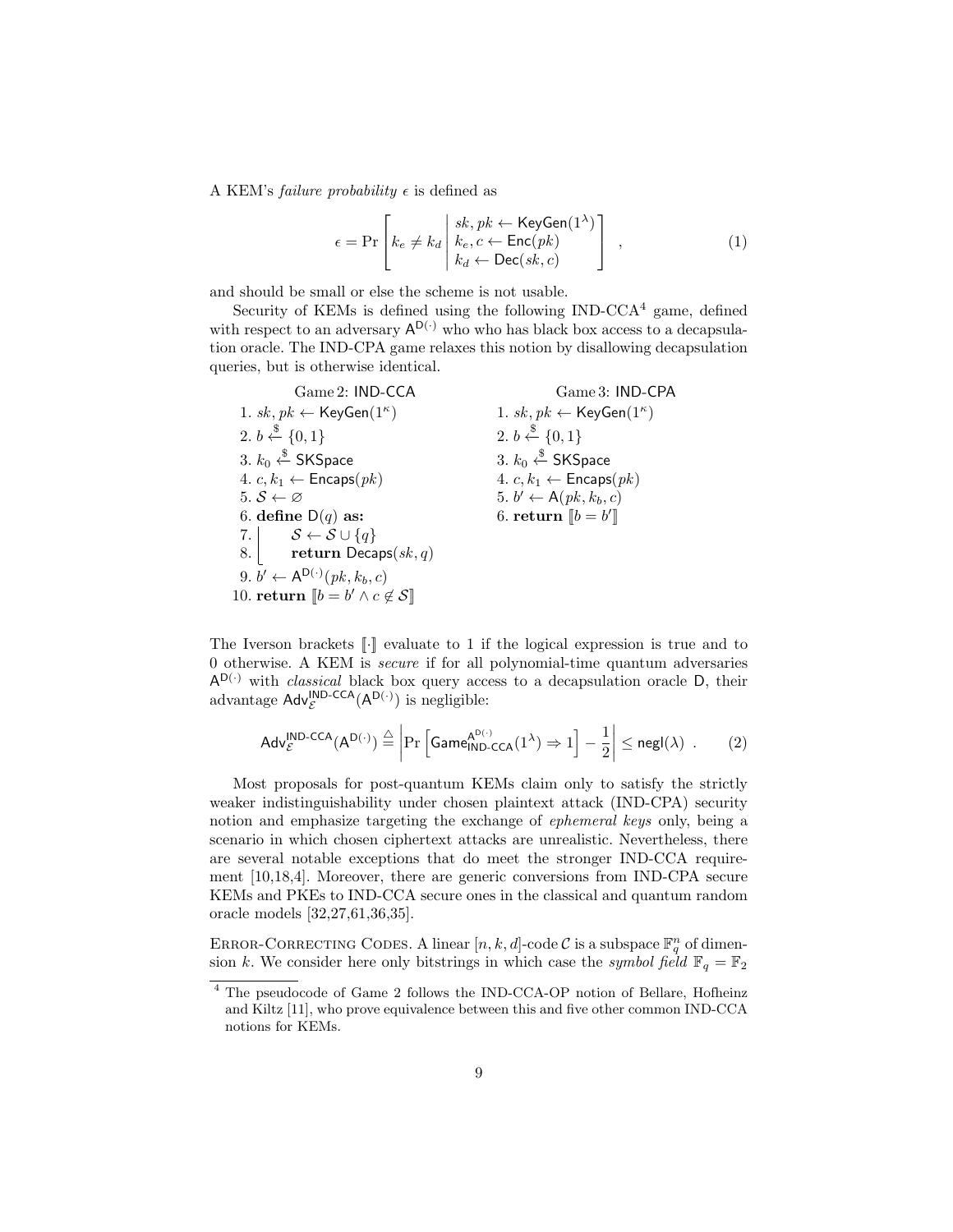and codewords are elements of  $\mathbb{F}_2^n \cong \{0,1\}^n$  but encode elements of  $\mathbb{F}_2^k \cong \{0,1\}^k$ with  $k < n$ . The minimum distance d of a code is the Hamming weight of its smallest nonzero codeword:  $d = \min_{\mathbf{c} \in \mathcal{C} \setminus \{\mathbf{0}\}} \text{HW}(\mathbf{c})$ . The code is capable of finding the nearest codeword  $c \in \mathcal{C}$  to a noisy word  $c'$  as long as the Hamming weight of the distance is at most d:  $HW(c' - c) \leq d/2$ . This process is called *error* correction. This paper abstractly assumes the availability of two functionalities:

- *C*.encode :  $\mathbb{F}_2^k \to \mathbb{F}_2^n$ , which generates codewords from messages;
- C.decode :  $\mathbb{F}_2^n \to \mathbb{F}_2^k$ , which corrects the errors and returns the associated message, or returns  $\perp$  if the received word is more than Hamming distance t away from the nearest codeword.

# 3 Noisy Key Agreement

The common theme in all constructions relying on what we call noisy key agreement is the distinction between "small" and "large" elements in compatible spaces. Before the protocol starts, Alice and Bob agree publicly on a random large element  $G$ . When the protocol starts, both generate small secrets  $a, b$  and c, d respectively. They then exchange messages  $aG + b$  and  $cG + d$ , and obtain views  $acG + ad$  and  $acG + cb$  of a noisy shared secret which differ only by a still-small term  $ad - cb$ .

To the best of our knowledge, the first use of the term "Noisy Diffie-Hellman" traces back to a pair of presentations given by Gaborit in 2010 [2,3], although the underlying strategy was already folklore knowledge by that point<sup>5</sup>. We prefer to reserve the term Diffie-Hellman for noise-free key agreement protocols involving square-and-multiply or double-and-add procedures to compute commutative actions on group elements.

The purpose of this section is to abstract out the mathematics and find a syntax that contains all instances of this principle. We call the resulting formalism noisy key agreement (NKA). Its desirable properties are: (i) NKA should contain standard Diffie-Hellman-based key agreement protocols for noise level zero. (ii) NKA should come with a usable security definition. (iii) NKA should be identifiable inside the constructions that are supposedly based on it.

### 3.1 Syntax

We formalize the above intuition as follows. Before the protocol starts, Alice and Bob must agree on a set of instance parameters iparams, which is the output of the *initialization function* Init when run on the security parameter  $\lambda$  (provided in unary notation). Alice's and Bob's tasks during the protocol are divided into two algorithms each. In the *contribute algorithms* AContr and BContr, they each generate a state,  $A_{\mathcal{A}}$  state and  $B_{\mathcal{A}}$  state, in addition to *contributions*  $A_{\mathcal{A}}$  contrand  $B_{\text{-}contr}$ . The contributions are sent to the other party, whereas the states are

 $^5$  Consider for instance Peikert's invited talk at TCC 2009 [53] or Alekhnovich's FOCS 2003 paper [5].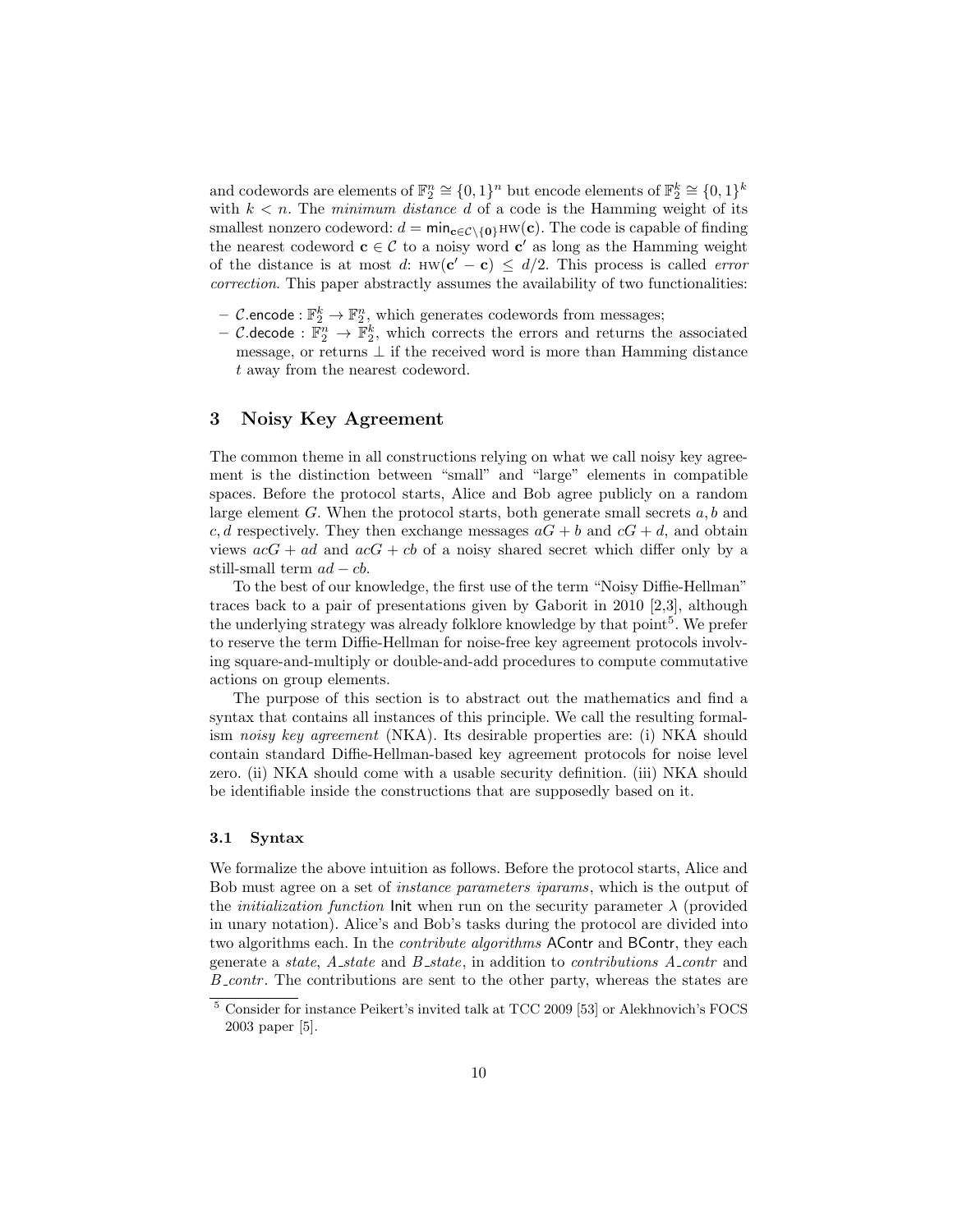kept secret. In the *converge algorithms* AConv and BConv, Alice and Bob use their own proper state and the other party's contribution to obtain a view of the shared noisy key:  $S_A \leftarrow \text{AConv}(A\_state, B\_contr)$  and  $S_B \leftarrow \text{BConv}(B\_state, A\_contr)$ . Without loss of generality, we assume that  $S_A$  and  $S_B$  are bit strings of length  $\ell$ . If all goes well, the two views of the session key are close, or specifically, different in at most t bits:  $HW(S_A \oplus S_B) \leq t$ .

Definition 1 (noisy key agreement protocol). A noisy key agreement protocol between two parties A and B is a tuple  $\Pi =$  (lnit, AContr, BContr, AConv, BConv) of five polynomial-time algorithms where the first three are probabilistic and the last two are deterministic. The algorithms are associated with spaces ParSp, ContrSp, StateSp,  $\{0,1\}^{\ell}$  and have type signatures as follows (omitting the random coins and where  $\lambda$  is the security parameter).

- $-$  Init :  $\{1^{\lambda}\}\rightarrow$  ParSp
- $-$  AContr, BContr : ParSp  $\rightarrow$  StateSp  $\times$  ContrSp
- $-$  AConv, BConv : StateSp  $\times$  ContrSp  $\rightarrow \{0,1\}^{\ell}$

The algorithms are such that, with respect to a noise level  $t \leq \ell/2$  and correctness error  $\epsilon$ ,

$$
\Pr\left[\text{HW}(S_A \oplus S_B) \leq t \middle| \begin{array}{l}\text{iparams} \leftarrow \text{Init}(1^{\lambda})\\ \text{A-state}, \text{A-contr} \leftarrow \text{AContr}(i \text{params})\\ \text{B-state}, \text{B-contr} \leftarrow \text{BContr}(i \text{params})\\ S_A \leftarrow \text{AConv}(A\text{-state}, B\text{-contr})\\ S_B \leftarrow \text{BConv}(B\text{-state}, A\text{-contr})\end{array}\right] \geq 1 - \epsilon , \quad (3)
$$

where HW:  $\{0,1\}^* \to \mathbb{N}$  is the Hamming weight function.

#### 3.2 Generic Problems

The NKA syntax defines three attackable secrets whose recovery is sufficient to undermine the security of the protocol. Also, since the shared secret is what is used in a subsequent module, we note that distinguishing it from random may be a fourth viable attack in many circumstances. We capture these attack strategies in the language of generic problems whose average-case hardness is a necessary condition for security. Any instantiation of NKA therefore defines concrete instantiations of of these hard problems, which then induce concrete average-case hardness assumptions which are necessary for that protocol's security.

The first pair of problems is to recover Alice's secret state from their protocol contribution. If AContr and BContr are identical, then so are these two problems. In the standard Diffie-Hellman key agreement protocol, these problems boil down to the discrete logarithm problem: to obtain a from  $p, g$ , and  $g^a$  mod p.

A State Recovery (ASR). Input: iparams, A\_contr Task: find  $A$ <sub>state</sub>.

B State Recovery (BSR). Input: iparams, B\_contr Task: find  $B$ <sub>-state</sub>.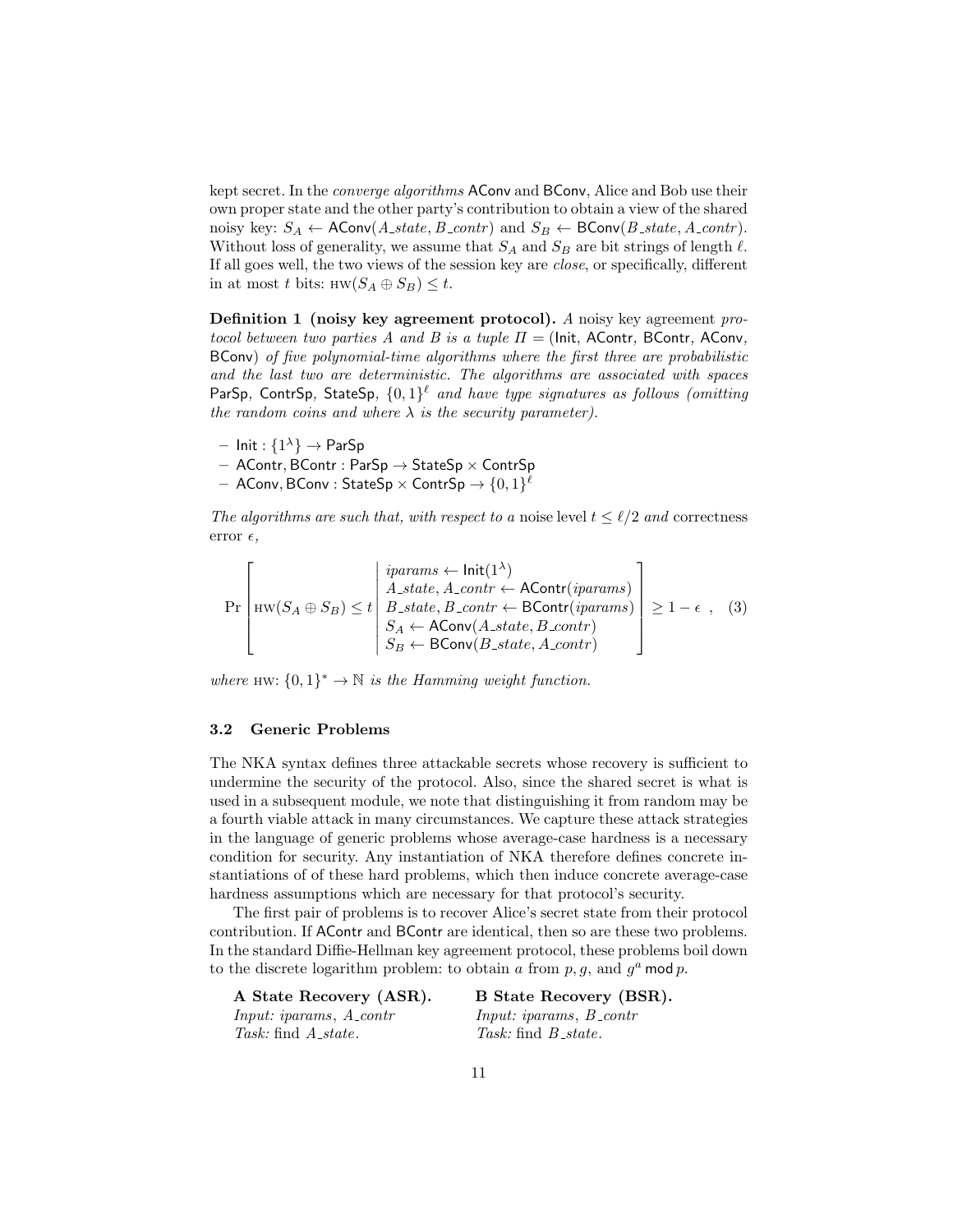The next problem captures the task of finding the agreed-upon session key, or a similar enough bit string, from all public information. In the standard Diffie-Hellman key agreement protocol, this problem is essentially the computational Diffie-Hellman problem, *i.e.*, asking to obtain  $g^{ab}$  from  $g, g^a$  and  $g^b$  (all mod p).

Noisy Key Search (NKS).

Input: iparams,  $A_{\text{-contr}}$ ,  $B_{\text{-contr}}$ Task: find  $S \in \{0,1\}^{\ell}$  such that  $HW(S \oplus S_A) \leq t$  and  $HW(S \oplus S_B) \leq t$ .

Like the state recovery problems, the noisy key problem comes with a decisional variant. This problem captures the task of determining whether a candidate session key is close enough to Alice's and Bob's views.

### Noisy Key Distinguishing (NKD).

Input: iparams, A\_contr, B\_contr, S; where if  $b = 0$ ,  $S \stackrel{\$}{\leftarrow} \{S | H \le (S \oplus S_A) \le$  $t \wedge \text{HW}(S \oplus S_B) \leq t \},$  and if  $b = 1, S \stackrel{\$}{\leftarrow} \{0,1\}^{\ell}$ Task: output 1 if  $HW(S \oplus S_A) \leq t$  and  $HW(S \oplus S_B) \leq t$ ; and 0 otherwise.

Clearly, a solver for ASR or for BSR can be used to solve NKS; and a solver for NKS can be used to solve NKD. Therefore, the strongest assumption associated to these problems is assuming that NKD is hard.

Assumption 1 (NKD assumption). The given NKA protocol  $\Pi =$  (lnit, AContr, BContr, AConv, BConv) with noise level t and correctness error  $\epsilon$  is such that for all polynomial time adversaries A in the NKD game (Game  $4$ ), their advantage  $\mathsf{Adv}_{\Pi}^{\mathsf{NKD}}(\mathsf{A})$  is negligible:

$$
\mathsf{Adv}_{II}^{\mathsf{NKD}}(\mathsf{A}) \stackrel{\triangle}{=} \left| \Pr[\mathsf{Game}_{\mathsf{NKD}}^{\mathsf{A}}(1^{\lambda}) \neq 0] - \frac{1+\epsilon}{2} \right| \leq \mathsf{negl}(\lambda) \quad . \tag{4}
$$

When the argument is omitted, the expression denotes the maximum of this quan- $\it{tity\ across\ all\ quantum\ polynomial\-time\ adversaries: Adv}_{II}^{\sf NKD}$  $\stackrel{\triangle}{=}$  max<sub>A</sub> Adv $_{\Pi}^{\mathsf{NKD}}(\mathsf{A})$ .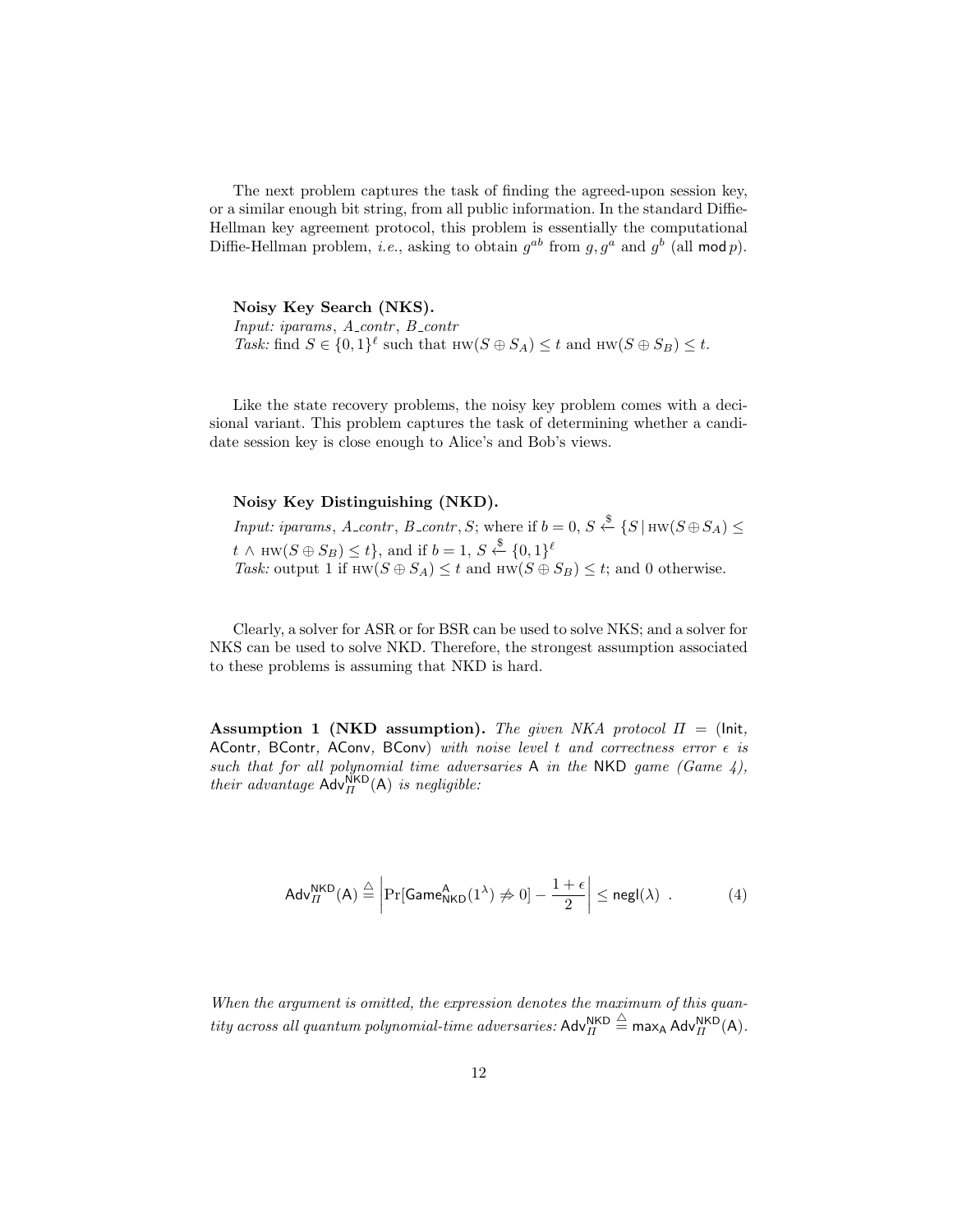Game 4:  $NKD^A(1^{\lambda})$ 1. *iparams*  $\leftarrow$  lnit $(1^{\lambda})$ 2.  $A_{.state, A_{.contr} \leftarrow \text{AContr}(iparams)$ 3. B\_state, B\_contr  $\leftarrow$  BContr(*iparams*)  $4. S_A \leftarrow \text{AConv}(A\_state, B\_contr)$ 5.  $S_B \leftarrow \text{BConv}(B_{\text{-}state}, A_{\text{-}contr})$ 6. if  $\text{HW}(S_A \oplus S_B) > t$  then: 7.  $|$  return  $\perp$ 8.  $b \stackrel{\$}{\leftarrow} \{0,1\}$ 9. if  $b = 1$  then: 10.  $S \stackrel{\$}{\leftarrow} \{x \in \{0,1\}^{\ell} | \text{HW}(x \oplus S_A) \leq t \land \text{HW}(x \oplus S_B) \leq t\}$ 11. else:  $12.$  $\xleftarrow{\$}$  {0,1}<sup>ℓ</sup> 13.  $\hat{b} \leftarrow A(iparams, A_{contr}, B_{contr}, S)$ 14. return  $\|\hat{b}=b\|$ 

An interesting problem arises in the formalization of this assumption when the two parties' views of the session key is too different. In other words, whenever  $HW(S_A \oplus S_B) > t$ . Assumption 1 deals with this issue by aborting and ignoring the adversary in this case, but conservatively counting these events as wins for the adversary.

Whether or not to count these aborts as wins for the adversary is a matter of context. In one extreme, when a failure event occurs all bets are off in terms of security. In the other extreme, security is only compromised when the adversary successfully attacks a *successful* session. We choose the first option as it is more conservative and as the alternative implies complex design constraints. Note that an adversary whose strategy is random guess has success probability  $Pr[\text{Game}_{\text{NKD}}^{\text{A}}(1^{\lambda}) \neq 0] = \epsilon + (1 - \epsilon) \cdot \frac{1}{2} = \frac{1 + \epsilon}{2}$  and hence advantage 0.

### 3.3 Security

We define the security of an NKA protocol in terms of the NKD game. This follows the regular Diffie-Hellman case in the *authenticated links model*, where security is based on the DDH assumption.

Definition 2 (security of NKA protocols). An NKA protocol  $\Pi$  is secure if and only if the NKD Assumption holds for Π.

So far, the identification of security with the NKD game has been justified by two arguments. First, the hardness of NKD implies the hardness of NKS, ASR, and BSR. Second, this identification mirrors the case of regular Diffie-Hellman. We supplement this justification with two more arguments. The next section studies a cryptosystem where ASR/BSR are hard, but which failed because NKD is not. Appendix B considers an alternate definition of security called noisy key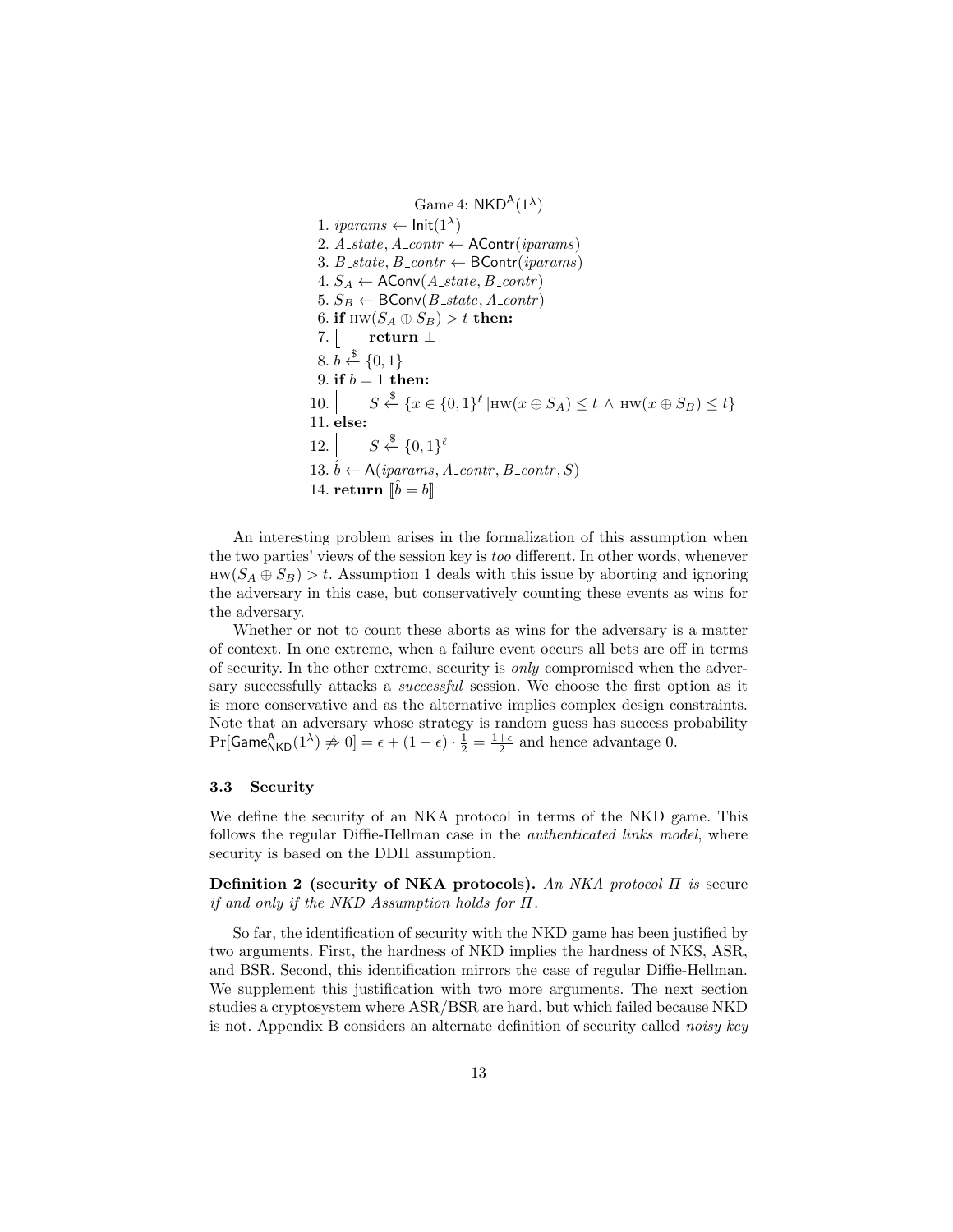security (NK-security), along the lines of the session-key security (SK-security) notion in the authenticated links model of Canetti and Krawcyzk [20]. The conclusion there is that NK-security and the NKD Assumption are equivalent, up to a polynomial factor related to the number of sessions started and corrupted in the NK-security game. These indications strongly suggest that the NKD game is not merely a useful formalism, but an essential point of consideration in the context of noisy key agreement protocols.

### 3.4 Case Study: CFPKM

CFPKM [50] was a KEM proposal based on polynomial system solving with noise (PoSSoWN) submitted to the NIST project. Despite featuring a proof of security, the cryptosystem was broken within days. Since it implicitly relies on a noisy key agreement protocol, it is worthwhile to study what went wrong through the lens of the generic problems described above. The following description is simplified for clarity.

A CFPKM public key consists of a seed seed and a vector  $\mathbf{b}_1 \in \mathbb{Z}_q^m$ , where seed is expanded into a list of m quadratic polynomials  $\mathcal{F}(\mathbf{x}) = (f_1(\mathbf{x}), \dots, f_m(\mathbf{x}))$ with small coefficients in *n* variables  $\mathbf{x} = (x_1, \ldots, x_n)$  over  $\mathbb{Z}_q$  with q a power of 2. The secret key is a short vector  $\mathbf{sa} \in \mathbb{Z}_q^n$  and the vector  $\mathbf{b}_1$  is found as  $\mathbf{b_1} = \mathcal{F}(\mathbf{s}\mathbf{a}) + \mathbf{e_1}$  with  $\mathbf{e_1} \in \mathbb{Z}_q^m$  a vector of small random errors. To encapsulate, the user chooses a random short vector  $\mathbf{sb} \in \mathbb{Z}_q^n$ . The ciphertext is then  $\mathcal{F}(\mathbf{s}\mathbf{b})+\mathbf{e_2}$ , where  $\mathbf{e_2}$  is also a vector of small random errors, in addition to some reconciliation information. The key is obtained as the most significant bits of  $\mathbf{b_1} \odot \mathcal{F}(\mathbf{s}\mathbf{b})$ , where  $\odot$  is the component-wise product. The decapsulator obtains the same key by computing  $\mathcal{F}(\mathbf{sa}) \odot (\mathcal{F}(\mathbf{sb}) + \mathbf{e_2})$  and taking the most significant bits of this vector's components, and by correcting occasional errors when necessary. We identify the underlying noisy key agreement protocol with functionalities and noisy key views as follows. We use  $\mathsf{msb}(\cdot)$  to denote the function that takes the most significant bits from each component of its vector argument.

Init: generate  $\mathcal F$  from seed AContr: sample sa,  $\mathbf{e}_1$  and transmit  $\mathbf{b}_1 = \mathcal{F}(\mathbf{s}\mathbf{a}) + \mathbf{e}_1$ BContr: sample  $sb, e_2$  and transmit  $b_2 = \mathcal{F}(sb) + e_2$ AConv: compute  $v_1 = \text{msb}(\mathbf{b_2} \odot \mathcal{F}(\mathbf{sa}))$ BConv: compute  $v_2 = \text{msb}(\mathbf{b_1} \odot \mathcal{F}(\mathbf{s}\mathbf{b}))$  $S_A:$   $v_1$  $S_B:$   $v_2$ 

This description gives rise to the following instantiations of the abstract hard problems. The state recovery problems are instances of PoSSoWN.

| A State Recovery (ASR).                                 | B State Recovery (BSR).                                                                                                                                                                                                                   |
|---------------------------------------------------------|-------------------------------------------------------------------------------------------------------------------------------------------------------------------------------------------------------------------------------------------|
|                                                         | <i>Input:</i> $\mathcal{F}, \mathbf{b_1}$ s.t. $\mathbf{b_1} = \mathcal{F}(\mathbf{s}\mathbf{a}) + \mathbf{e_1}$ for <i>Input:</i> $\mathcal{F}, \mathbf{b_2}$ s.t. $\mathbf{b_2} = \mathcal{F}(\mathbf{s}\mathbf{b}) + \mathbf{e_2}$ for |
| some small $e_1$ , sa                                   | some small $e_2$ , sb                                                                                                                                                                                                                     |
| Task: find sa, $e_1$ s.t. $b_1 = \mathcal{F}(sa) + e_1$ | Task: find sb, e <sub>2</sub> s.t. b <sub>2</sub> = $\mathcal{F}(\mathbf{s}\mathbf{b}) + \mathbf{e}_2$                                                                                                                                    |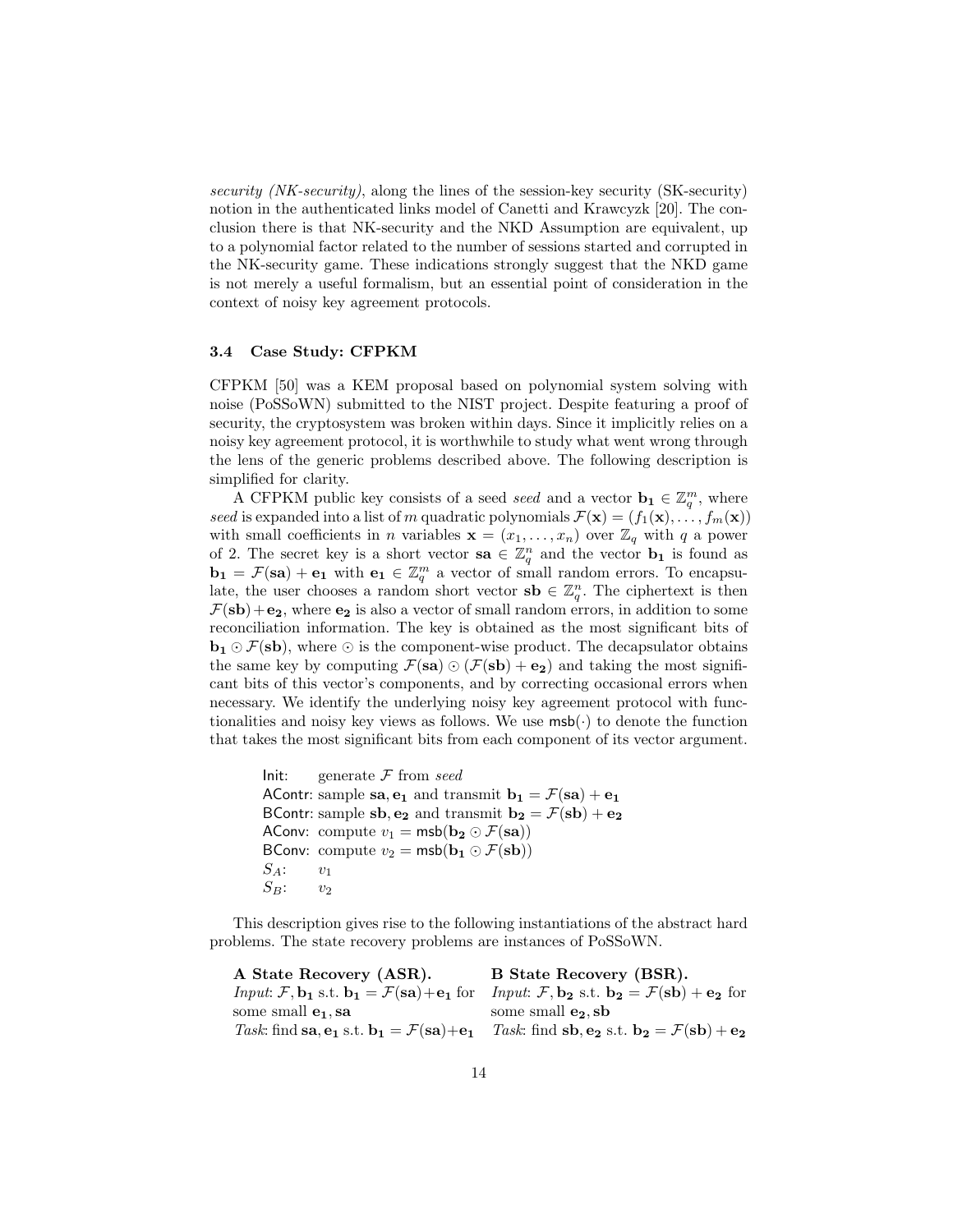Noisy Key Search (NKS).

Input:  $\mathcal{F}, \mathbf{b_1}, \mathbf{b_2}$  such that  $\mathbf{b_1} = \mathcal{F}(\mathbf{s}\mathbf{a}) + \mathbf{e_1}$  and  $\mathbf{b_2} = \mathcal{F}(\mathbf{s}\mathbf{b}) + \mathbf{e_2}$  for some short  $sa, sb, e_1, e_2$ Task: find  $S \in \{0,1\}^{\ell}$  such that  $HW(S \oplus v_1) \leq t$  and  $HW(S \oplus v_2) \leq t$ , where  $v_1 = \text{msb}(\mathcal{F}(sa) \odot e_1)$  and  $v_2 = \text{msb}(\mathcal{F}(sb) \odot e_2)$ .

Noisy Key Distinguishing (NKD).

Input:  $\mathcal{F}, \mathbf{b_1}, \mathbf{b_2}, S$  such that  $\mathbf{b_1} = \mathcal{F}(\mathbf{s}\mathbf{a}) + \mathbf{e_1}$  and  $\mathbf{b_2} = \mathcal{F}(\mathbf{s}\mathbf{b}) + \mathbf{e_2}$  for some short  $sa, sb, e_1, e_2$ Task: decide whether HW( $S \oplus v_1$ )  $\leq t$  and HW( $S \oplus v_2$ )  $\leq t$ , where  $v_1 =$  $\text{msb}(\mathcal{F}(\textbf{sa}) \odot \textbf{e}_1)$  and  $v_2 = \text{msb}(\mathcal{F}(\textbf{sb}) \odot \textbf{e}_2)$ .

The parameters of CFPKM are chosen to guarantee that the solution of the ASR/BSR problems have an infeasible target complexity. However, our analysis suggests that the hardness of ASR and BSR is not enough. Instead, one must look at NKD and tragically, it turns out that in this case NKD is not hard at all. In fact, the attack actually solves the NKS problem for a large proportion of instances by computing  $v = \text{msb}(\mathbf{b}_1 \odot \mathbf{b}_2)$ .

Appendix A presents a similar analysis of several KEMs chosen as suitable representatives for their proper branches of mathematics, and identifies the induced hard problems and associated hardness assumptions. This demonstrates that our syntax and hard problems are generic and indeed capable of capturing a multitude of noisy key agreement based schemes. The examples treated there are not known to be insecure. That is to say: there are no known attacks on the induced NKD problems.

# 4 NKA to KEM: Generic Construction

This section presents a transformation to obtain a KEM from an NKA protocol. In a nutshell, the public key is one contribution to the protocol. The random coins of the encapsulation algorithm are deterministically derived from its seed  $s \in$  $\{0,1\}^{\lambda}$  via a XOF. This algorithm generates the other protocol contribution and uses his view  $S_B$  of the shared noisy key as a one-time pad to mask an encoding (using some error-correcting code) of the seed  $s \in \{0,1\}^{\lambda}$ . The decapsulation algorithm derives its own view  $S_A$  of the shared noisy session key to undo the one time pad up to some errors, after which it can decode the noisy codeword and obtain the seed s. At this point, the decapsulation algorithm simulates the encapsulation algorithm with the exact same deterministic parameters and verifies that the produced ciphertext is identical to the received one.

The resulting KEM is shown in Algorithms 5, 7, and 8. (For a syntactically correct presentation we split the probabilistic portion of the encapsulation from the deterministic portion.) The transformation's parameters are

- $\Pi$ , the noisy key agreement protocol with session key length  $\ell$ , noise level t, and correctness error  $\epsilon$ ;
- C, the error-correcting coder and decoder for a  $[n \leq \ell, k = \lambda, d > t]$ -code;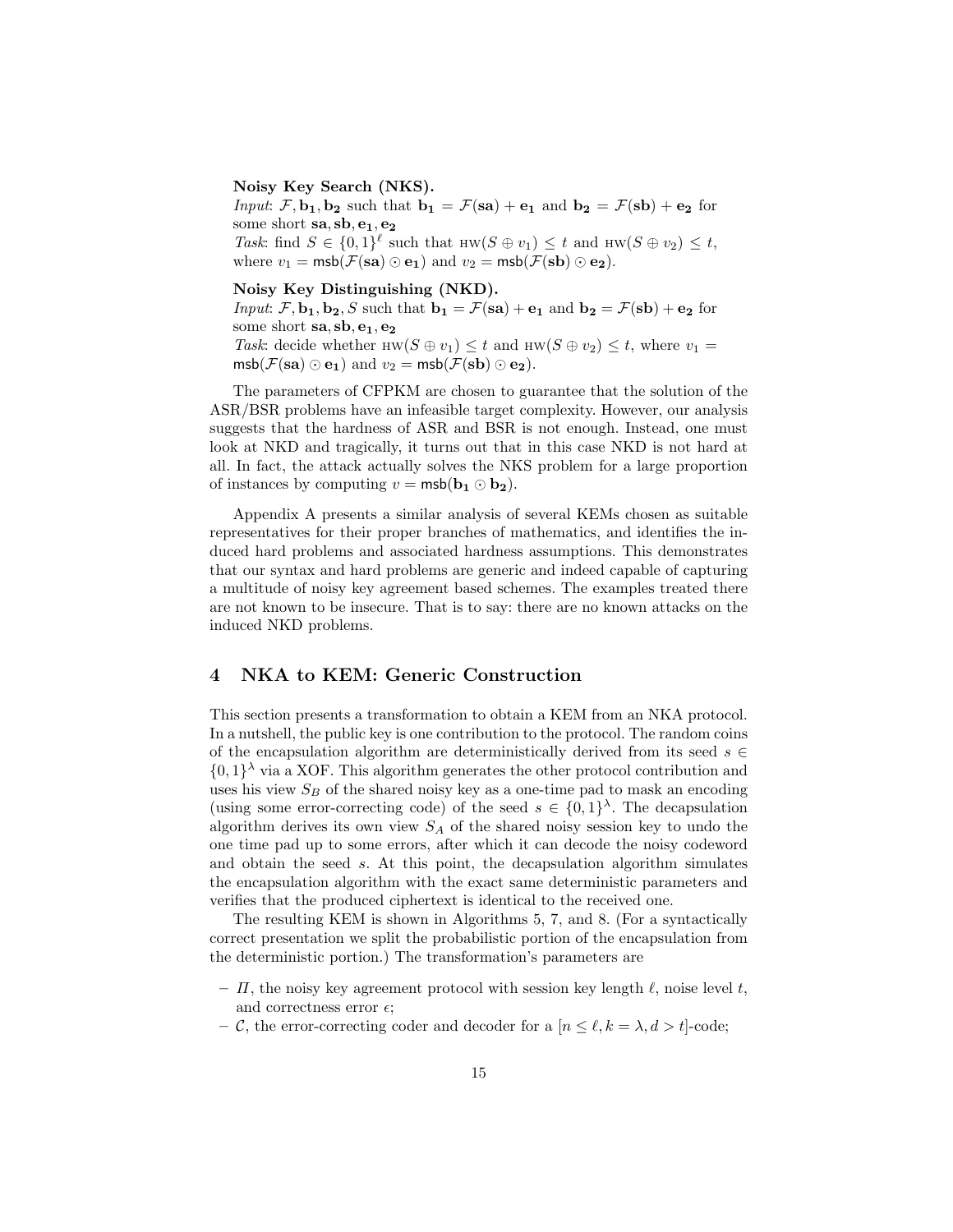- $H_1, H_2: \{0,1\}^* \to \{0,1\}^{\lambda},$  hash functions;
- $H_3: \{0,1\}^{\lambda} \rightarrow \{0,1\}^*$ , a cryptographically secure variable output length function whose output is long enough to derandomize any polynomial-time probabilistic algorithm; this may be instantiated by a XOF but we make abstraction of the output length.

We denote the resulting tuple of algorithms as  $K = \text{SNOTP}(H, C, H_1, H_2, H_3)$ .

```
algorithm KeyGen
input: 1^{\lambda} — security parameter
output: sk — secret key
           pk — public key
 1: iparams \leftarrow \Pi.lnit(1^{\lambda})2: A_{\text{.}state, A_{\text{.}contr \leftarrow \Pi.\text{AContr}(iparams) }3: pk \leftarrow (iparams, A_{contr})4: sk \leftarrow (A\_state, pk)5: return sk, pk
```
Algorithm 5: Key Generation of the KEM.

```
algorithm DetEncaps
input: pk = (iparams, A_{contr}) — public key
          s \in \{0,1\}^{\lambda} — random seed
output: k — symmetric key
           c — ciphertext
 1: B_{\text{-}state}, B_{\text{-}contr} \leftarrow \Pi \cdot \text{BContr}(i \text{params}; H_3(s))2: S_B \leftarrow \Pi. BConv(B\_state, A\_contr)3: e \leftarrow C.\text{encode}(s)4: c \leftarrow (B\_{contr}, e \oplus S_B, H_2(s))5: k \leftarrow H_1(pk||s)6: return k, c
```
Algorithm 6: Deterministic encapsulation algorithm of the KEM.

Ramstake uses a slight variant of this transformation [50]. The change there is in line 5 of DetEncaps where k is computed as  $k \leftarrow H_1(pk||\text{cos})$  instead, where  $coins = H_3(s), i.e.,$  the same coins with which DetEncaps was derandomized. It is clear that this change does not degrade security, for example by setting  $H_1(pk||s) = H'_1(pk||H_3(s)).$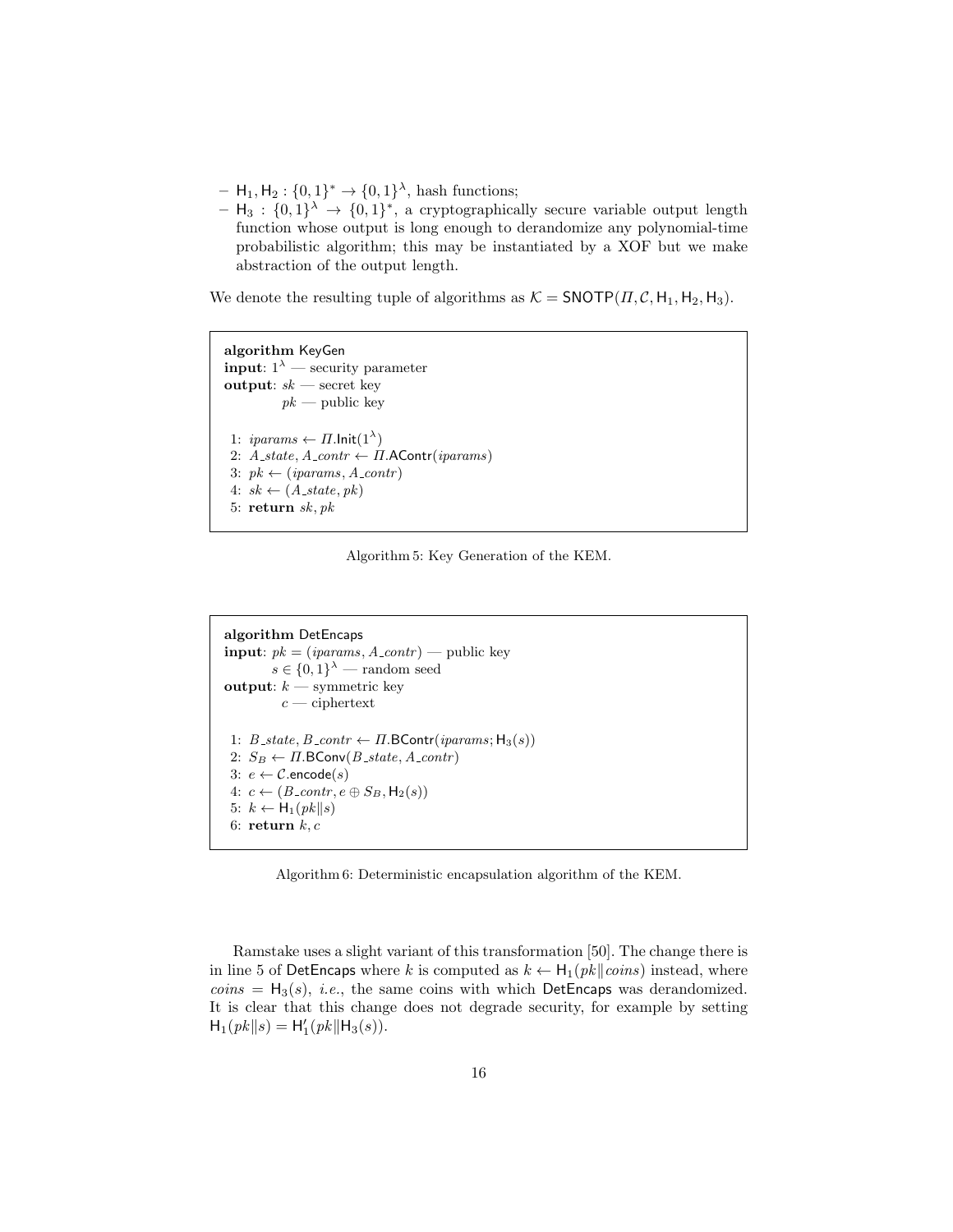```
algorithm Encaps
input: pk = (iparams, A_{contr}) — public key
output: k — symmetric key
          c — ciphertext
 1: s \stackrel{\$}{\leftarrow} \{0,1\}^{\lambda}2: return DetEncaps(pk, s)
```
Algorithm 7: Encapsulation algorithm of the KEM.

```
algorithm Decaps
input: sk = (A\_state, pk) — secret key
input: c = (B\_{contr}, E, h) — ciphertext
output: k — symmetric key if successful, or \perp indicating failure
 1: S_A \leftarrow \Pi. AConv(A\_state, B\_contr)2: s \leftarrow \mathcal{C}.\mathsf{decode}(E \oplus S_A)3: if s = \perp or H_2(s) \neq h then:
 4: return ⊥
 5: end
 6: k, c' \leftarrow DetEncaps(pk, s)7: if c' \neq c then:
 8: return ⊥
 9: end
10: return k
```
Algorithm 8: Decapsulation of the KEM.

#### 4.1 Decapsulation Injectivity

Our construction actually achieves something in addition to IND-CCA security: decapsulation injectivity. In other words, for any given secret key sk, and for every key k there is (with overwhelming probability) at most one ciphertext c such that  $Decaps(sk, c) = k$ . This might sound alarming at first, for instance because it is well known that a public key encryption scheme where every message maps onto one ciphertext cannot be IND-CPA secure, let alone IND-CCA secure.

However, the crucial distinction is that the ciphertexts of KEMs represent encapsulations of uniformly random keys. In contrast, PKEs must encrypt arbitrary messages, thus enabling the attacker to engineer repeat queries or another attack scenario that requires choosing precisely which messages to encrypt.

Decapsulation injectivity addresses benign malleability, which is the ability of an attacker to modify ciphertexts only if the encapsulated key remains intact. Schemes based on noisy key agreement are inherently resilient to noise and as a result, a ciphertext with added noise may still decapsulate correctly. Also, in some cases the mathematical objects on which the protocol relies, do not have a unique bit-level representation; in this case an adversary can switch representa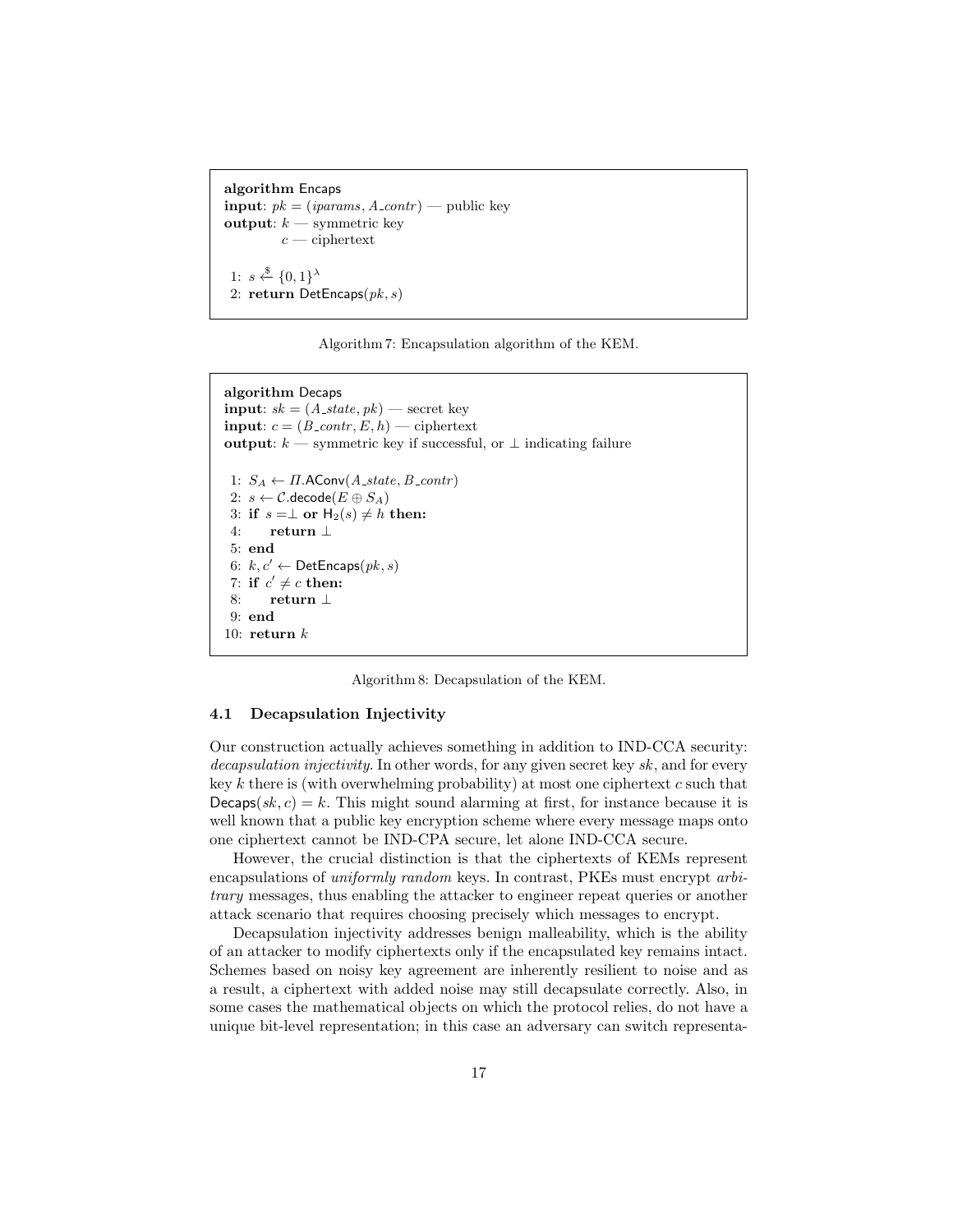tions to obtain a ciphertext that decapsulates to the same key. IND-CCA alone is not sufficient to preclude benign malleability or attacks exploiting it.

**Theorem 1 (correctness).** Let  $\Pi$  be an NKA protocol with failure probability  $\epsilon$ . The failure probability of the KEM  $\mathcal{K} =$  SNOTP( $\Pi, \mathcal{C}, H_1, H_2, H_3$ ) is

$$
\Pr\left[k_c \neq k_d \middle| \begin{array}{l} sk, pk \leftarrow \text{KeyGen}(1^{\lambda}) \\ k_e, c \leftarrow \text{Encaps}(pk) \\ k_d \leftarrow \text{Decaps}(sk, c) \end{array}\right] = \epsilon \tag{5}
$$

*Proof.* By construction, we have  $pk = (iparams, A_{contr})$ ,  $sk = (A_{state}, pk)$ and  $c = (B_{\text{1}}\text{constr}, S_B \oplus \mathcal{C}.\text{encode}(s), \mathsf{H}_2(s)),$  where c is deterministically generated from s and pk. Moreover, the encapsulator finds  $k = H_1(pk||s)$ . The decapsulator then computes  $S_A = \Pi$ . AConv $(A\_state, B\_contr)$  and with probability  $\epsilon$ , the strings  $S_A$  and  $S_B$  will lie too far apart for correct decoding. However, if  $HW(S_A \oplus S_B) \leq t$ , then the decapsulator obtains the correct s from which he can produce the exact same ciphertext as well as  $k = H_1(pk||s)$ . In other words, there is a KEM decapsulation failure only when there is an NKA protocol failure.  $\square$ 

# 5 NKA to KEM: Security Analysis

#### 5.1 Techniques

We first explain some tools used in the proof before presenting the proof itself.

Inversion. The task of the simulator is to find a preimage  $x$  for an output image  $y = H(x)$  that was also output by the simulated algorithm H. In the classical random oracle model, the simulator B can peruse the list of queries made by A to H and test each such query  $x_i$  for  $H(x_i) \stackrel{?}{=} y$ .

In the quantum random oracle model, this list of queries is ill-defined because the queries themselves may be represented by quantum superposition states. Instead, it is possible to accomplish the same thing by replacing the random function with a random polynomial  $H \in \mathbb{F}_{2^{\ell}}[x]$  of degree  $2\hat{Q} - 1$ , where  $\hat{Q}$  is the number of queries made by  $A$  to  $H$ . Given the output image  $y$ , the simulator can factor H(x)−y in polynomial time to obtain the a list of at most  $2\hat{Q}$ −1 candidates  ${x_i}_{i=0}^{2\hat{Q}-2}$ . By selecting one at random, the simulator obtains the correct preimage with probability  $\frac{1}{2\hat{Q}-1}$ . Zhandry shows that  $2\hat{Q}$ -wise independent functions (such as this polynomial) are perfectly indistinguishable from a random function [67]. To the best of our knowledge, this technique for inversion in the quantum random oracle model was first used by Unruh for his non-interactivity transform [63].

Insecurity of One-Wayness. Recall that in the One-Wayness game, the challenger samples a random preimage x and runs the adversary on input  $H(x)$ . The adversary wins if he outputs a y such that  $H(x) = y$ . To capture the hardness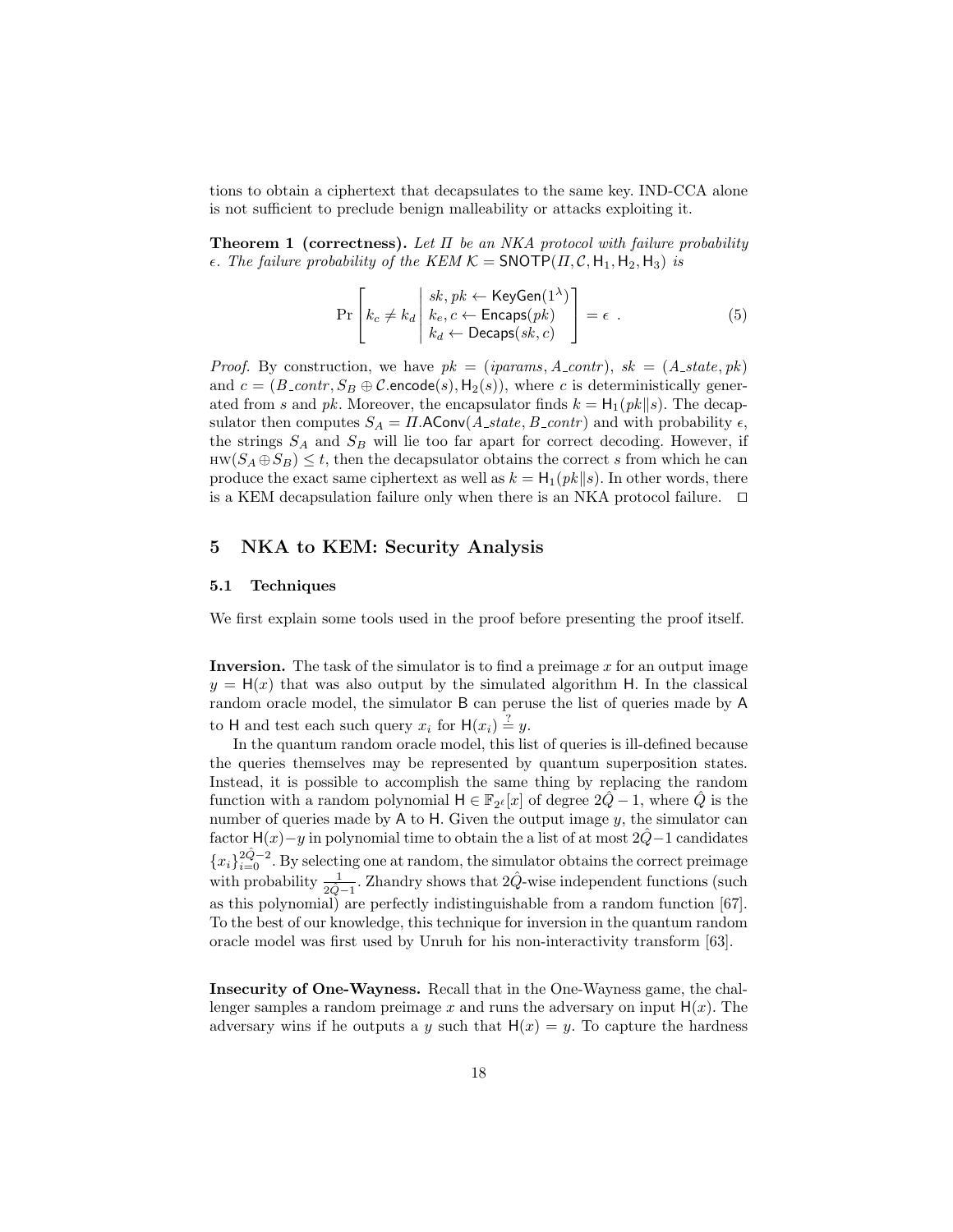of this task, we use a result by Unruh [63]. Here the adversary is given access to a random Bernoulli-distributed function  $F: \{0,1\}^* \to \{0,1\}$  and each  $F(x)$ is independently Bernoulli-distributed with  $Pr[F(x) = 1] = \gamma$ . For any quantum adversary A making at most  $\hat{Q}$  queries,  $Pr[F(A^F())] = 1] \leq 2(\hat{Q}+1)\sqrt{\gamma}$ . An adversary finding a preimage  $x$  of  $y$  in the One-Wayness game is simultaneously finding a preimage x of 1 for the Bernoulli-distributed function  $F(x) = ||H(x) = y||$ , and a preimage x of 1 for the Bernoulli-distributed function  $\mathsf{F}(x) = \mathsf{H}(x) = y\mathsf{H}$ , and so  $\Pr[\mathsf{H}(\mathsf{H}^{\mathsf{H}}(\mathsf{H}(x))) = \mathsf{H}(x)] \leq 2(\hat{Q}+1)\sqrt{2^{-n}}$ , where n is the output length of H.

Insecurity of Collision Resistance. In the collision resistance game, the adversary oracle access to a function H and is tasked with finding a pair of colliding preimages  $x_1$  and  $x_2$ , *i.e.*, such that  $H(x_1) = H(x_2)$ . The success probability of any adversary making at most  $\hat{Q}$  queries is bounded by  $Pr[H(x_1) =$  $H(x_2)|x_1, x_2 \leftarrow A^{\mathsf{H}}(x_2) \leq C(\hat{Q}+1)^3 2^{-n}$ , for some universal constant C and where  $n$  is the output length of H [68].

Aggregate quantum query amplitude. Our proof relies in part on the indistinguishability of two worlds predicated on a certain value s not being queried to the random oracle. Classically, we can define  $b_{k,s} \in \{0,1\}$  as the Boolean value that takes the value 1 in the worlds where the value of query  $k$  is  $s$ , and 0 in the worlds where it is not, and then proceed to make a distinction depending on whether the aggregation  $a_s = \bigvee_k b_{k,s}$  equals 1. In the quantum case, however, these variables are ill-defined because each query does not have an associated value but an associated quantum state, which might be a superposition of many values with possibly non-uniform amplitudes. Nevertheless, we show that the argument can be made to work (even in the quantum random oracle model) when we look instead at these variables' expectation value  $E[b_{k,s}] \in \mathbb{R}_{\geq 0}$ . To this end, we define the quantum query amplitude  $\hat{b}_{k,s} \in \mathbb{C}$  at the kth query associated with a set S of potential values, and its aggregate across all queries  $\hat{a}_s$ , in a way that mirrors (but does not capture) the classical notion.

Definition 3 (aggregate quantum query amplitude).  $\emph{Let}$  A<sup>H</sup> be a quantum algorithm with oracle access to H making  $\hat{Q}$  queries. In particular, A consists of  $\hat{Q+1}$  unitary transforms  $U_0,\ldots,U_{\hat{Q}}$  operating on a triple of quantum registers  $S, Q, R$ , and interleaved with unitaries H operating only on  $Q, R$  and sending  $|q, r\rangle \mapsto |q, r \oplus H(q)\rangle$ . Let  $\rho_k^Q$  represent the reduced density matrix with respect to Q immediately after query k, with query indexation starting at zero. Then the aggregate quantum query amplitude  $\hat{a}_s$  associated with a set S of potential queries is

$$
\hat{a}_{\mathcal{S}} = \sum_{k=0}^{\hat{Q}-1} \sqrt{\sum_{s \in \mathcal{S}} \langle s | \rho_k^Q | s \rangle} . \tag{6}
$$

The aggregate quantum query amplitude is useful as a standalone concept because it enables arguments that consider the degree to which an adversary is querying some member of a set  $S$  and how this quantity changes as this set is modified. The following two lemmas illustrate this fact.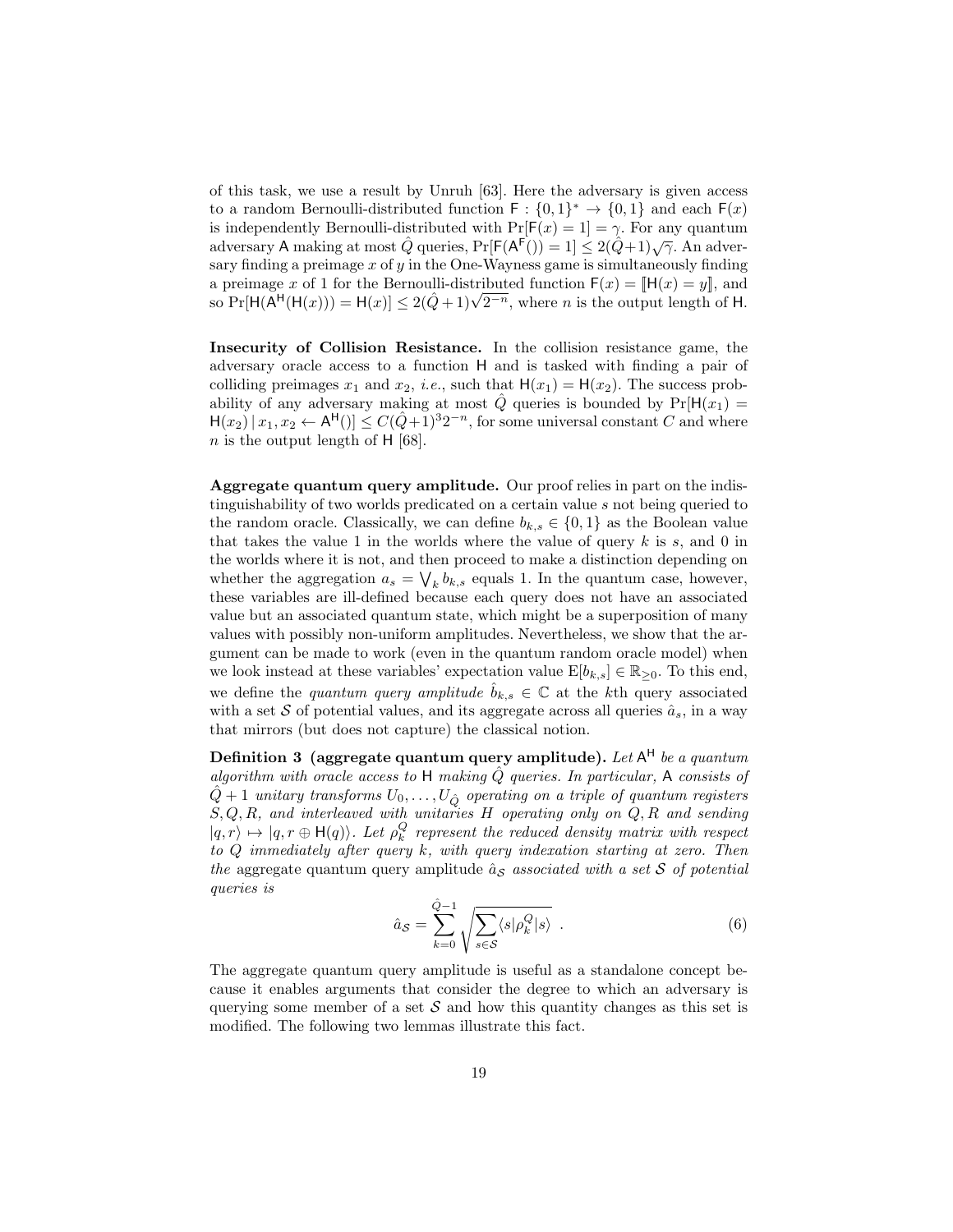**Lemma 1.** For any two sets  $S_1, S_2 \subseteq \{0, 1\}^*$ ,  $\hat{a}_{S_1} \leq \hat{a}_{S_1 \cup S_2}$ .

*Proof.* Since  $\langle s | \rho_k^Q | s \rangle$  is a positive quantity for any s, increasing the range of the sum from  $S_1$  to  $S_1 \cup S_2$  can only make the sum larger.

**Lemma 2.** For any two sets  $S_1, S_2 \subset \{0, 1\}^*$ , if  $\hat{a}_{S_1} \leq 1$  and  $\hat{a}_{S_2} \leq 1$  then  $\hat{a}_{\mathcal{S}_1\cup\mathcal{S}_2} \leq \hat{a}_{\mathcal{S}_1} + \hat{a}_{\mathcal{S}_2}.$ 

*Proof.* Overload "\" such that  $S_2 \setminus S_1 \stackrel{\triangle}{=} S_2 \setminus (S_2 \cap S_1)$ . Then we have

$$
\hat{a}_{\mathcal{S}_1 \cup \mathcal{S}_2} = \sum_{k=0}^{\hat{Q}-1} \sqrt{\sum_{s \in \mathcal{S}_1 \cup \mathcal{S}_2} \langle s | \rho_k^Q | s \rangle} = \sum_{k=0}^{\hat{Q}-1} \sqrt{\sum_{s \in \mathcal{S}_1} \langle s | \rho_k^Q | s \rangle + \sum_{s \in \mathcal{S}_2 \setminus \mathcal{S}_1} \langle s | \rho_k^Q | s \rangle} \tag{7}
$$

$$
\leq \sum_{k=0}^{\hat{Q}-1} \sqrt{\sum_{s \in S_1} \langle s | \rho_k^Q | s \rangle} + \sum_{k=0}^{\hat{Q}-1} \sqrt{\sum_{s \in S_2 \setminus S_1} \langle s | \rho_k^Q | s \rangle} = \hat{a}_{S_1} + \hat{a}_{S_2 \setminus S_1} \tag{8}
$$

$$
\leq \hat{a}_{\mathcal{S}_1} + \hat{a}_{\mathcal{S}_2} \tag{9}
$$

The first inequality holds because the terms in the square root are smaller than 1 because  $\hat{a}_{\mathcal{S}_1} \leq 1$  and  $\hat{a}_{\mathcal{S}_2 \setminus \mathcal{S}_1} \leq \hat{a}_{\mathcal{S}_2} \leq 1$ . The second holds due to lemma 1.  $\Box$ 

We now upper-bound the trace distance of any pair of quantum distinguishers  $D^{H_b}$  with oracle access to  $H_b$  for some  $b \in \{0,1\}$ , where  $H_0(x) \neq H_1(x) \implies$  $x \in \mathcal{S}$ , in terms of  $\hat{a}_{\mathcal{S}}$ . This trace distance in turn upper bounds the maximum distinguishing advantage across all adversaries. The following proof draws in large part on [8, Lemma 37].

**Lemma 3.** Let D be a quantum distinguisher making at most  $\hat{Q}$  queries to one of two oracles  $H_0, H_1$ , whose outputs differ only on a set S of inputs. Then the trace distance of the distinguishers' final states is bounded by

$$
TD(D^{H_0}(), D^{H_1}()) \le 2\hat{a}_{\mathcal{S}} . \tag{10}
$$

*Proof.* Without loss of generality, D uses three registers  $S, Q, R$  for its state, and consists of unitary transformations  ${U_k}_{k=0}^{\hat{Q}}$  operating on all three registers interleaved with oracle queries, which are also unitary transformations  $H_b$  but which operate only on Q, R and map  $|q, r\rangle \mapsto |q, r \oplus \mathsf{H}_b(q)\rangle$ . So if  $|\Psi_0\rangle$  is the adversary's initial state, then its final state is given by  $|\Psi_b^{\hat{Q}}\rangle = \left(\prod_{k=0}^{\hat{Q}-1} U_{\hat{Q}-k} H_b\right) |\Psi_0\rangle$ .

Let  $|\Psi_b^i\rangle = \left(\prod_{k=0}^i U_{i-k}H_b\right)|\Psi_0\rangle$  be the state before query number i (with indexation of queries starting at 0), and let  $|\Psi_b^{\hat{Q}}\rangle$  denote the final state. Define the trace distance at stage  $i$  as

$$
D_i = TD(|\Psi_0^i\rangle, |\Psi_1^i\rangle) \tag{11}
$$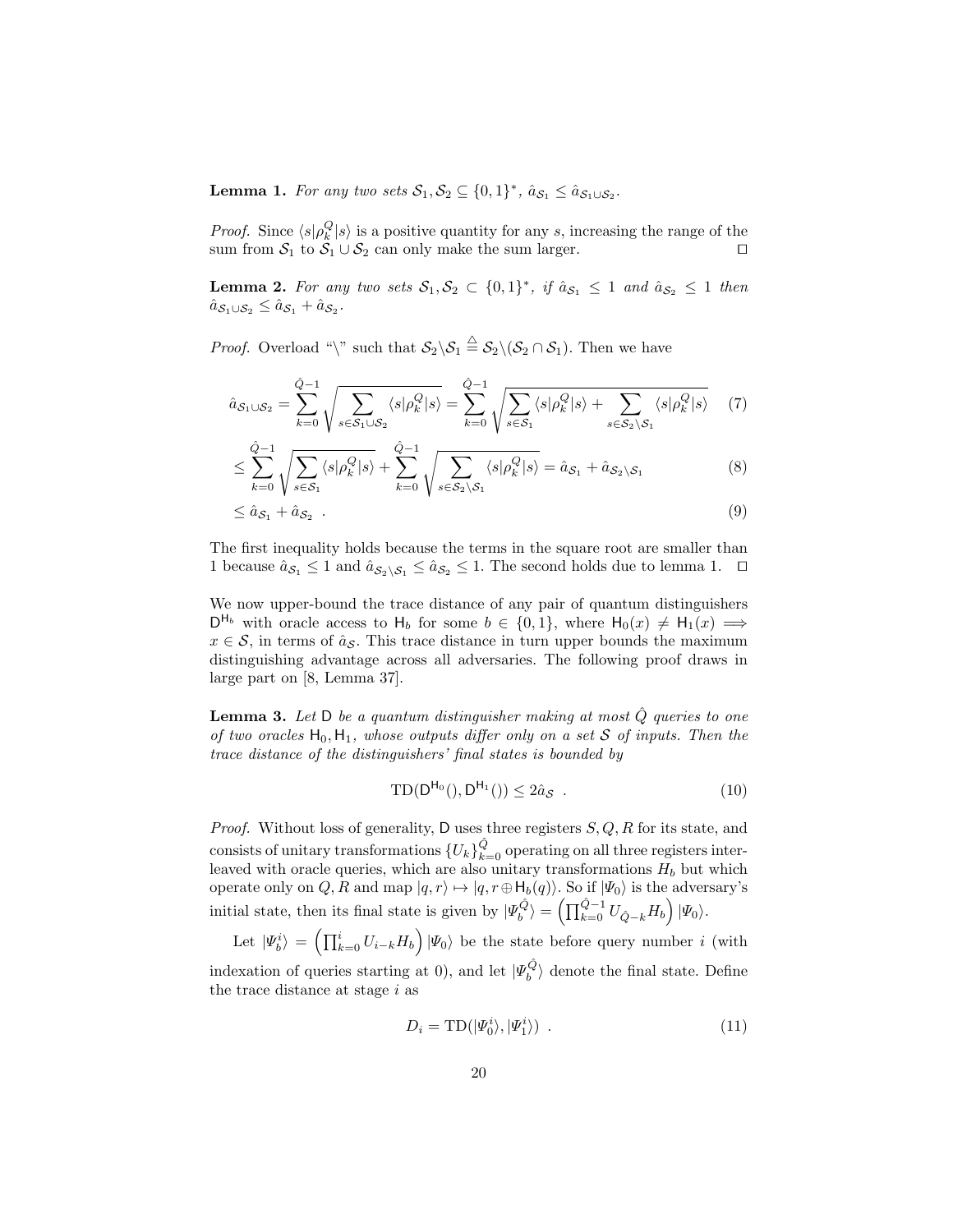And then

$$
D_i = \text{TD}(|\Psi_0^i\rangle, |\Psi_1^i\rangle) \tag{12}
$$

$$
= TD(U_i H_0 | \Psi_0^{i-1} \rangle, U_i H_1 | \Psi_1^{i-1} \rangle)
$$
\n
$$
\tag{13}
$$

$$
= TD(H_0|\Psi_0^{i-1}\rangle, H_1|\Psi_1^{i-1}\rangle)
$$
\n(14)

$$
\leq TD(H_0|\Psi_0^{i-1}\rangle, H_1|\Psi_0^{i-1}\rangle) + TD(H_1|\Psi_0^{i-1}\rangle, H_1|\Psi_1^{i-1}\rangle) \tag{15}
$$

$$
= TD(H_0|\Psi_0^{i-1}\rangle, H_1|\Psi_0^{i-1}\rangle) + TD(|\Psi_0^{i-1}\rangle, |\Psi_1^{i-1}\rangle)
$$
\n(16)

$$
= TD(H_0|\Psi_0^{i-1}\rangle, H_1|\Psi_0^{i-1}\rangle) + D_{i-1} , \qquad (17)
$$

where the triangle inequality is used (15). Moreover, since  $D_0 = 0$ , we have

$$
TD(D^{H_0}(), D^{H_1}()) = D_{\hat{Q}} \le \sum_{i=0}^{\hat{Q}-1} TD(H_0 | \Psi_0^i \rangle, H_1 | \Psi_0^i \rangle) . \tag{18}
$$

Now consider the projection operator  $P_{\mathcal{S}}$  which operates on  $Q$  and projects onto the span of all  $|s\rangle$  where  $s \in \mathcal{S}$ . Formally,  $P_{\mathcal{S}} = \sum_{s \in \mathcal{S}} I_{(S)} \otimes |s\rangle\langle s| \otimes I_{(R)}$ . Let  $P_{\bar{S}}$  be its complement, *i.e.*,  $P_{\bar{S}} = \sum_{s \notin S} I_{(S)} \otimes |s\rangle\langle s| \otimes I_{(R)}$ . We use the symbol z to represent values contained in register  $S$ ; r for values in  $R$ ; and both  $q$  and s for values in Q.

$$
\begin{split} \text{TD}(H_0|\Psi_0^i\rangle, H_1|\Psi_0^i\rangle) &= \text{TD}((P_S + P_{\bar{S}})H_0|\Psi_0^i\rangle, (P_S + P_{\bar{S}})H_1|\Psi_0^i\rangle) \tag{19} \\ &= \text{TD}(P_S H_0|\Psi_0^i\rangle + P_{\bar{S}}H_0|\Psi_0^i\rangle, P_S H_1|\Psi_0^i\rangle + P_{\bar{S}}H_1|\Psi_0^i\rangle) \tag{20} \\ &= \text{TD}(P_S H_0|\Psi_0^i\rangle + P_{\bar{S}}H_0|\Psi_0^i\rangle, P_S H_1|\Psi_0^i\rangle + P_{\bar{S}}H_0|\Psi_0^i\rangle) \tag{21} \end{split}
$$

$$
\leq 2\|P_{\mathcal{S}}H_0|\Psi_0^i\rangle\| \tag{22}
$$

$$
=2\sqrt{\langle\Psi_0^i|H_0^\dagger P_S^\dagger P_S H_0|\Psi_0^i\rangle}\tag{23}
$$

$$
=2\sqrt{\sum_{s\in\mathcal{S}}\langle\Psi_0^i|H_0^{\dagger}(I_{(S)}\otimes|s\rangle\langle s|\otimes I_{(R)})H_0|\Psi_0^i\rangle}\tag{24}
$$

$$
=2\sqrt{\sum_{s\in\mathcal{S}}\sum_{z,r}(\langle z|\otimes\langle s|\otimes\langle r|)H_0|\Psi_0^i\rangle\langle\Psi_0^i|H_0^\dagger(|z\rangle\otimes|s\rangle\otimes|r\rangle)}\tag{25}
$$

$$
=2\sqrt{\sum_{s\in\mathcal{S}}\langle s|\rho_i^Q|s\rangle} \tag{26}
$$

Equation 21 holds because  $H_0$  and  $H_1$  are only different when  $q \in \mathcal{S}$ , so their effect is the same when projecting onto  $\text{span}(\{|s\rangle\}_{s\not\in\mathcal{S}})$ . The inequality (22) holds due to [8, lemma 35] (with  $|\Phi\rangle = P_{\bar{S}}H_0|\Psi_0^i\rangle$ ). Equation 26 holds because the reduced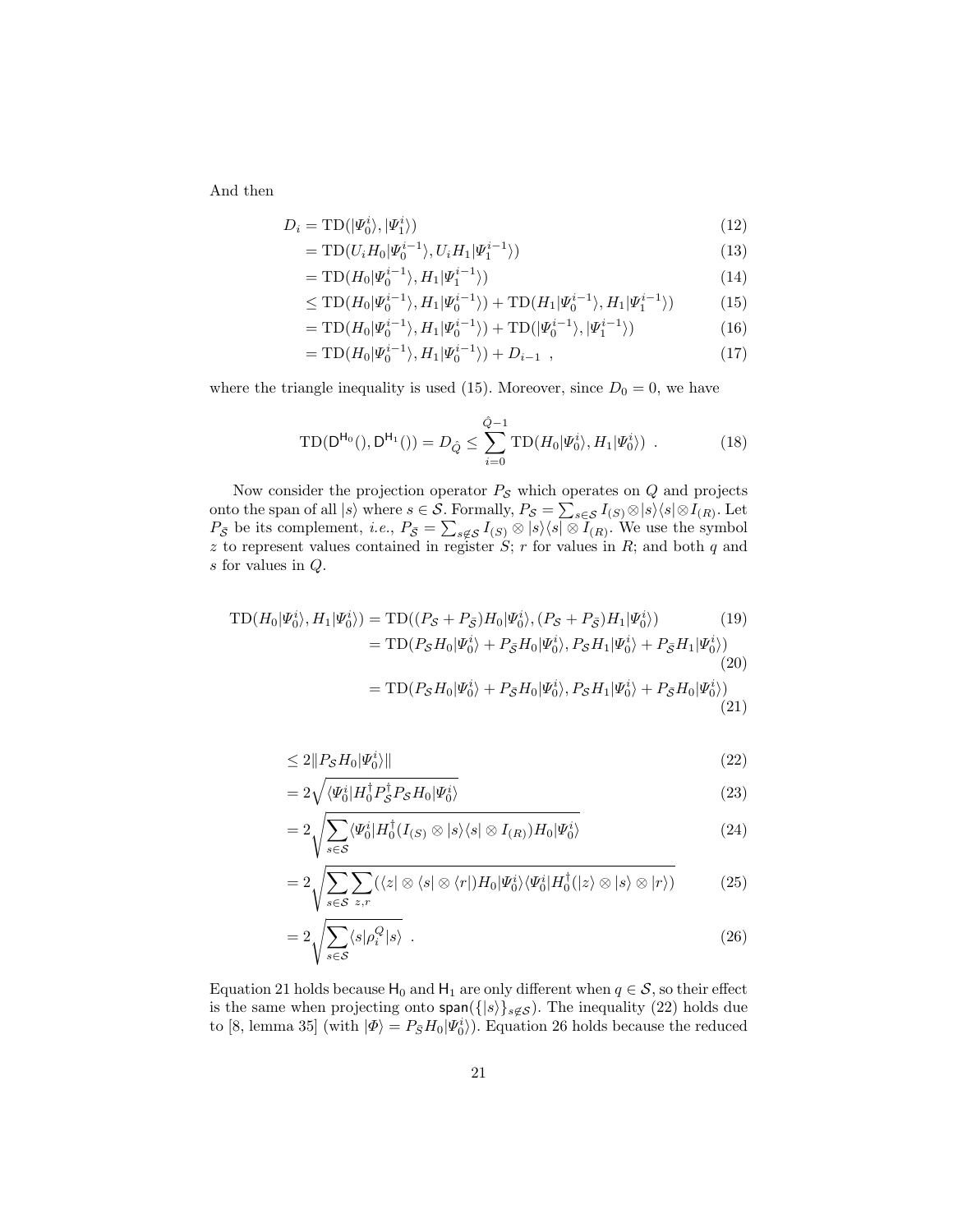density operator of  $H_0|\Psi_0^i\rangle = \sum_{z,q,r} \alpha_{z,q,r}|z,q,r \oplus \mathsf{H}_0(q)\rangle$  with respect to register  $Q$  is given by

$$
\rho_i^Q = \text{Tr}_{S,R} \left( H_0 | \Psi_0^i \rangle \langle \Psi_0^i | H_0^\dagger \right) \tag{27}
$$
\n
$$
= \sum \sum \sum \alpha_{\zeta_1, \zeta_2, \zeta_3} \alpha_{\zeta_2}^{\dagger} \alpha_{\zeta_3} \alpha_{\zeta_4}^{\dagger} \gamma_{\zeta_5} \left( z_1 | z_2 \rangle \langle r_1 \oplus \text{H}_0(q_1) | r_2 \oplus \text{H}_0(q_2) \rangle | q_1 \rangle \langle q_2 | \right) \tag{28}
$$

$$
= \sum_{z_1, z_2} \sum_{q_1, q_2} \sum_{r_1, r_2} \alpha_{z_1, q_1, r_1} \alpha_{z_2, q_2, r_2}^{\dagger} \langle z_1 | z_2 \rangle \langle r_1 \oplus \mathsf{H}_0(q_1) | r_2 \oplus \mathsf{H}_0(q_2) \rangle | q_1 \rangle \langle q_2 | \qquad (28)
$$

$$
= \sum_{z} \sum_{q_1, q_2} \sum_{r_1, r_2} \alpha_{z, q_1, r_1} \alpha_{z, q_2, r_2}^{\dagger} \langle z | z \rangle \langle r_1 \oplus \mathsf{H}_0(q_1) | r_2 \oplus \mathsf{H}_0(q_2) \rangle | q_1 \rangle \langle q_2 | \tag{29}
$$

$$
= \sum_{z} \sum_{q_1, q_2} \left( \sum_{r_1, r_2 \, | \, r_1 \oplus \mathsf{H}_0(q_1) = r_2 \oplus \mathsf{H}_0(q_2)} \alpha_{z, q_1, r_1} \alpha_{z, q_2, r_2}^{\dagger} \right) |q_1\rangle\langle q_2| \tag{30}
$$

$$
=\sum_{z}\sum_{q_1,q_2}\sum_{r}\alpha_{z,q_1,r\oplus\mathsf{H}_0(q_1)}\alpha^{\dagger}_{z,q_2,r\oplus\mathsf{H}_0(q_2)}|q_1\rangle\langle q_2|.
$$
\n(31)

In particular, this means that

$$
\sum_{s \in \mathcal{S}} \langle s | \rho_i^Q | s \rangle = \sum_{s \in \mathcal{S}} \langle s | \left( \sum_z \sum_{q_1, q_2} \sum_r \alpha_{z, q_1, r \oplus \mathsf{H}_0(q_1)} \alpha_{z, q_2, r \oplus \mathsf{H}_0(q_2)}^{\dagger} | q_1 \rangle \langle q_2 | \right) | s \rangle \tag{32}
$$

$$
= \sum_{s \in \mathcal{S}} \left( \sum_{z} \sum_{q_1, q_2} \sum_{r} \alpha_{z, q_1, r \oplus \mathsf{H}_0(q_1)} \alpha_{z, q_2, r \oplus \mathsf{H}_0(q_2)}^{\dagger} \langle s | q_1 \rangle \langle q_2 | s \rangle \right) \tag{33}
$$

$$
=\sum_{s\in\mathcal{S}}\sum_{z}\sum_{r}\alpha_{z,s,r\oplus\mathsf{H}_{0}(s)}\alpha_{z,s,r\oplus\mathsf{H}_{0}(s)}^{\dagger}\tag{34}
$$

$$
= \sum_{s \in \mathcal{S}} \sum_{z} \sum_{r} \alpha_{z,s,r \oplus \mathsf{H}_{0}(s)} \alpha_{z,s,r \oplus \mathsf{H}_{0}(s)}^{\dagger} \left( \langle z | \otimes \langle s | \otimes \langle r \oplus \mathsf{H}_{0}(s) | \right) (|z\rangle \otimes |s\rangle \otimes |r \oplus \mathsf{H}_{0}(s) \rangle \right)
$$
(35)

$$
= \sum_{s \in \mathcal{S}} \sum_{z} \sum_{r} (\langle z | \otimes \langle s | \otimes \langle r \oplus H_0(s) |) H_0 | \Psi_0^i \rangle \langle \Psi_0^i | H_0^{\dagger} (|z \rangle \otimes |s \rangle \otimes |r \oplus H_0(s) \rangle) \quad . \quad (36)
$$

Consequently,

$$
TD(D^{H_0}(), D^{H_1}()) = D_{\hat{Q}} \le 2 \sum_{k=0}^{\hat{Q}-1} \sqrt{\sum_{s \in S} \langle s | \rho_k^Q | s \rangle} = 2 \hat{a}_{S} . \qquad \Box (37)
$$

This theorem shows that if an algorithm A is capable of making a distinction between  $H_0$  and  $H_1$ , where  $H_0$  and  $H_1$  differ only on a set S, then  $\hat{a}_\mathcal{S}$  must be large. The next lemma completes the reasoning by lower-bounding the success probability of an extractor machine who, given black-box access to  $A$ ,  $H_0$ , and H<sub>1</sub>, attempts to output some  $s \in \mathcal{S}$ .

Lemma 4 (Multi-target one-way to hiding). Let  $H_0$  and  $H_1$  be oracle functions that differ only on input set  $S$ , and let  $A$  be a quantum adversary that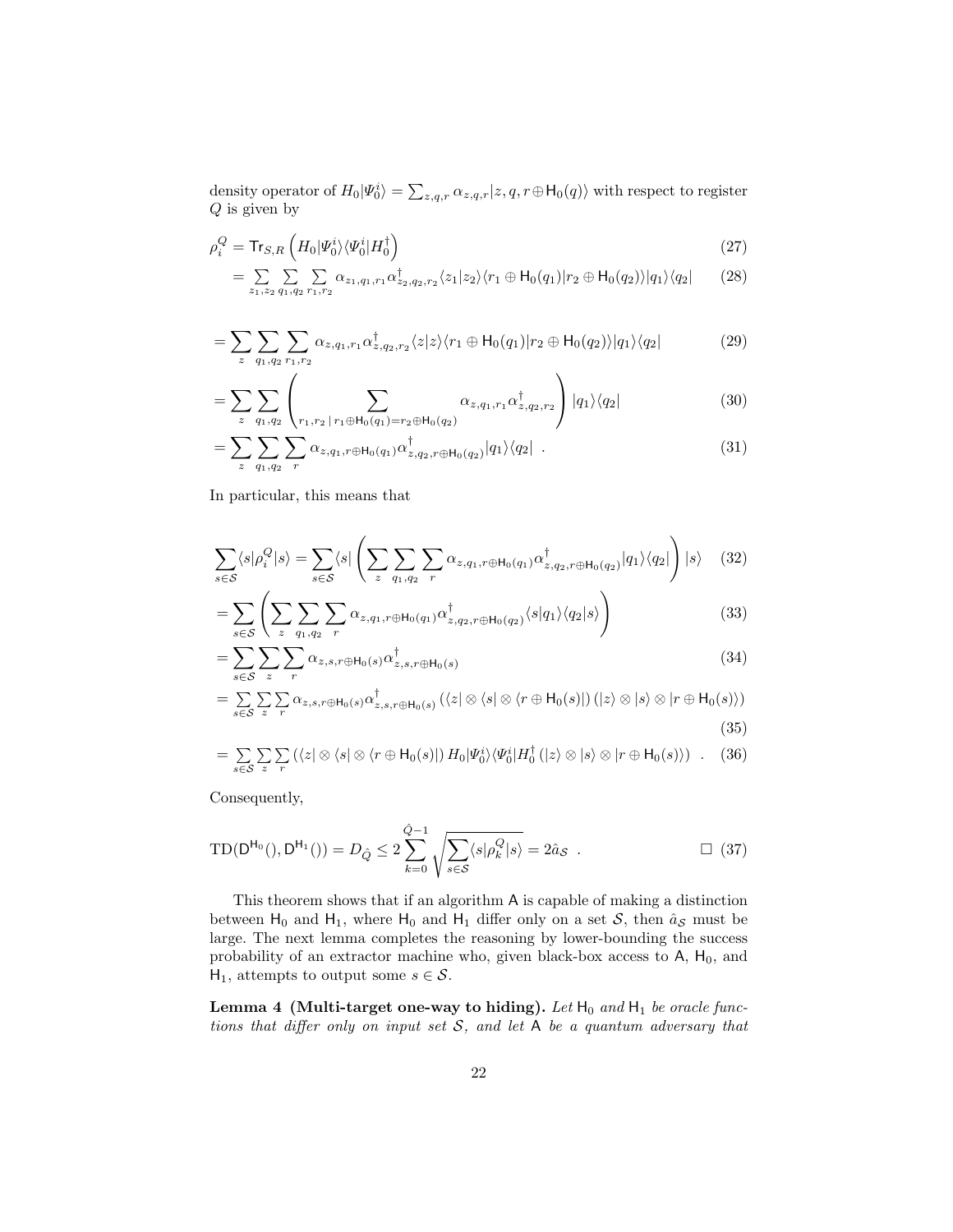makes at most  $\hat{Q}_{\mathsf{H}}$  queries to either  $\mathsf{H}_{0}$  or  $\mathsf{H}_{1}$ . Let  $\mathsf{E}$  be the following algorithm: select  $b \stackrel{\$}{\leftarrow} \{0,1\}$  and  $k \stackrel{\$}{\leftarrow} \{0,\ldots,\hat{Q}_{\mathsf{H}}-1\}$  at random, simulate  $\mathsf{A}^{\mathsf{H}_{b}}$  until the kth query, measure the query register in the computational basis, and output the result. Then

$$
\Pr[\mathsf{E}^{\mathsf{A},\mathsf{H}_0,\mathsf{H}_1}(t) \Rightarrow s \in \mathcal{S}] \ge \left(\frac{\hat{a}_{\mathcal{S}}}{\hat{Q}_{\mathsf{H}}}\right)^2 \ge \left(\frac{1}{2\hat{Q}_{\mathsf{H}}}\mathrm{TD}(\mathsf{A}^{\mathsf{H}_0}(t),\mathsf{A}^{\mathsf{H}_1}(t))\right)^2. \tag{38}
$$

*Proof.* The probability that  $E$  outputs a member of  $S$  is given by

$$
\Pr[\mathsf{E}^{\mathsf{A},\mathsf{H}_0,\mathsf{H}_1}(\mathbf{0}) \Rightarrow s \in \mathcal{S}] = \sum_{k=0}^{\hat{Q}_{\mathsf{H}}-1} \sum_{s \in \mathcal{S}} \Pr[\mathsf{E}^{\mathsf{A},\mathsf{H}_0,\mathsf{H}_1}(\mathbf{0}) \Rightarrow s \land \mathsf{E} \text{ chooses } k] \tag{39}
$$

$$
= \sum_{k=0}^{\hat{Q}_{\mathsf{H}}-1} \sum_{s \in \mathcal{S}} \langle s | \rho_k^Q | s \rangle \cdot \frac{1}{\hat{Q}_{\mathsf{H}}} \quad . \tag{40}
$$

Compare with  $\hat{a}_{\mathcal{S}}$ , which is bounded by via Jensen's inequality by

=

$$
\hat{a}_{\mathcal{S}} = \sum_{k=0}^{\hat{Q}_{\mathsf{H}}-1} \sqrt{\sum_{s \in \mathcal{S}} \langle s | \rho_k^Q | s \rangle} = \hat{Q}_{\mathsf{H}} \sum_{k=0}^{\hat{Q}_{\mathsf{H}}-1} \frac{1}{\hat{Q}_{\mathsf{H}}} \sqrt{\sum_{s \in \mathcal{S}} \langle s | \rho_k^Q | s \rangle}
$$
(41)

$$
\leq \hat{Q}_{\mathsf{H}} \sqrt{\sum_{k=0}^{\hat{Q}_{\mathsf{H}}-1} \frac{1}{\hat{Q}_{\mathsf{H}}} \sum_{s \in \mathcal{S}} \langle s | \rho_k^Q | s \rangle} . \tag{42}
$$

Plugging in Eqn. 40 and Lemma 3 yields the theorem statement.  $\Box$ 

$$
\mathbf{L}^{\mathbf{L}}
$$

Note that there is a subtle sleight-of-hand going on concerning the definition of  $\hat{a}_{\mathcal{S}}$  in the presence of two oracles.<sup>6</sup> In fact, the quantity  $\hat{a}_{\mathcal{S}}$  might differ depending on whether the distinguisher has access to  $H_0$  or  $H_1$ . To be rigorous then, we ought to consider two distinct quantities,  $\hat{a}_{\mathcal{S}}^{(0)}$  $\overset{(0)}{\mathcal{S}}$  and  $\hat{a}^{(1)}_{\mathcal{S}}$  $\mathcal{S}^{(1)}$ , accordingly.

However, we argue that this distinction — and intentionally glossing over  $\it it$  — does not lead to different results. The proof of Lemma 3 bounds the trace distance in terms of  $\hat{a}_{S}^{(0)}$  $S^{(0)}$ , but a perfectly analogous proof and bound work for  $\hat{a}_{\mathcal{S}}^{(1)}$  $\mathcal{S}^{(1)}$ . In other words, the lemma holds for both choices of the definition of  $\hat{a}_{\mathcal{S}}$ .

In a similar vein, Lemma 4 remains accurate. The event  $\mathsf{E}^{\mathsf{A},\mathsf{H}_0,\mathsf{H}_1}$  ()  $\Rightarrow s \in \mathcal{S}$ ought to be associated with  $\hat{a}_{S}^{(0)}$  $\stackrel{(0)}{\mathcal{S}}$  or  $\hat{a}^{(1)}_{\mathcal{S}}$  $S^{(1)}$ , depending on whether  $b = 0$  or  $b = 1$ . So by considering  $b$  as one of the random variables over which the probability is taken, we can write

$$
\Pr[\mathsf{E}^{\mathsf{A},\mathsf{H}_0,\mathsf{H}_1}(\mathsf{A}) \Rightarrow s \in \mathcal{S}] = \Pr[\mathsf{E}^{\mathsf{A},\mathsf{H}_0,\mathsf{H}_1}(\mathsf{A}) \Rightarrow s \in \mathcal{S} \mid b = 0] \Pr[b = 0] \\
+ \Pr[\mathsf{E}^{\mathsf{A},\mathsf{H}_0,\mathsf{H}_1}(\mathsf{A}) \Rightarrow s \in \mathcal{S} \mid b = 1] \Pr[b = 1] \tag{43}
$$

$$
\geq \frac{1}{2} \left( \frac{\hat{a}_{\mathcal{S}}^{(0)}}{\hat{Q}_{\mathsf{H}}} \right)^2 + \frac{1}{2} \left( \frac{\hat{a}_{\mathcal{S}}^{(1)}}{\hat{Q}_{\mathsf{H}}} \right)^2 \tag{44}
$$

<sup>6</sup> We thank the astute anonymous reviewer for pointing this out.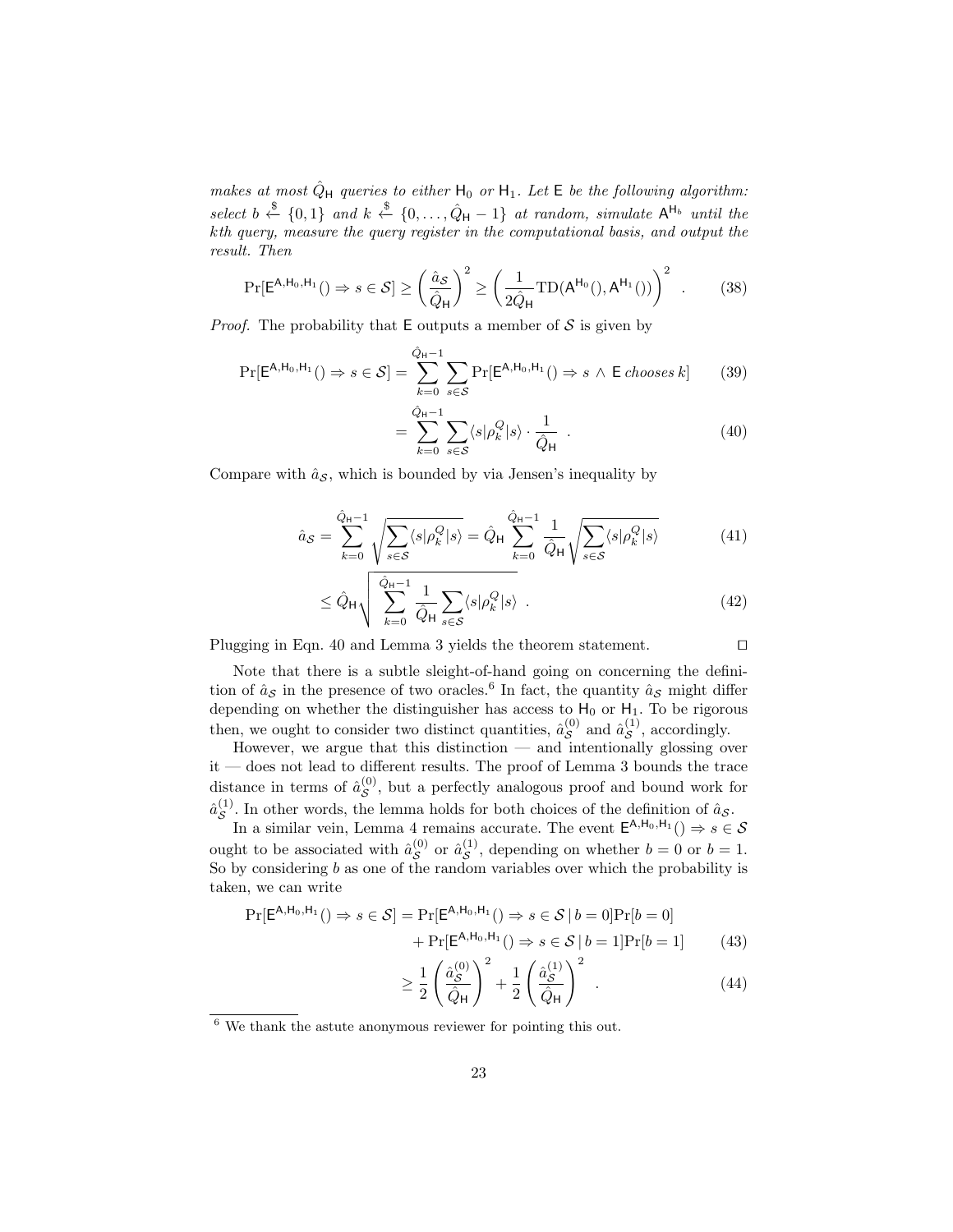Both terms are bounded individually by the trace distance via Lemma 3. As an alternative to treating  $\hat{a}_{\mathcal{S}}^{(0)}$  $\overset{(0)}{\mathcal{S}}$  and  $\hat{a}^{(1)}_{\mathcal{S}}$  $\mathcal{S}^{(1)}$  separately, one can define  $\hat{a}_{\mathcal{S}}$  as the mean  $\hat{a}_{\mathcal{S}} \stackrel{\triangle}{=} \frac{1}{2} \hat{a}_{\mathcal{S}}^{(0)} + \frac{1}{2} \hat{a}_{\mathcal{S}}^{(1)}$  $S(S^1)$ , in which case Pr[E<sup>A,H<sub>0</sub>,H<sub>1</sub>()  $\Rightarrow$   $s \in S$ ]  $\leq \left(\frac{\hat{a}_S}{\hat{Q}_H}\right)$ </sup>  $\big)^2$  follows from Eqn. 44 via Jensen's inequality.

We draw attention to some differences with respect to Unruh's one-way to hiding lemma [64]. First, our lemma works with an arbitrary potential query set  $S$ , whereas Unruh's lemma works only for a single query. Second, our lemma does not assume  $H_0$  and  $H_1$  are random functions per se, but only that they are black boxes accessed as oracles. Third, in Unruh's lemma the adversary A has access to only one random oracle H and his input is the query-response pair  $(x, z)$ , where either  $z = H(x)$  or  $z = y \neq H(x)$ , and his task is to decide which is the case. In our lemma the distinguisher D is tasked with distinguishing which of two different oracles he has access to. This difference is immaterial, however, since one can used to derive the other. In fact, Unruh's original proof starts by translating the problem into distinguishing two oracles that differ only on x.

#### 5.2 Security Reduction

The security bound involves two parameters determined by the NKA protocol:  $\epsilon$ and  $\phi$ . The first is the failure probability. The second warrants some explanation. In the NKD game when  $b = 0$ , S is sampled uniformly at random. However, there is a small probability that this uniform  $S$  happens to lie in the radius- $t$  sphere centered at  $S_A$ , and in this case the adversary might decide that the ciphertext is correctly formed or decapsulate it outright and indicate incorrectly that  $b = 1$ . We therefore capture this probability explicitly:  $\phi = \left(\sum_{k=0}^t \binom{\ell}{k}\right)/2^{\ell}$ .

The construction involves two hash functions,  $H_1$  and  $H_2$ , and one variable output function, H3. In the security argument these are modeled as random oracles.

Theorem 2 (IND-CCA security if NKD Assumption holds). Let A be a quantum adversary in the IND-CCA game against  $K = \text{SNOTP}(H, C, H_1, H_2, H_3)$ . Let  $Q_d, \hat{Q}_{H_1}, \hat{Q}_{H_2}, \hat{Q}_{H_3}$  be its number of queries to the decapsulation oracle,  $H_1$ ,  $H_2$  and  $H_3$ , respectively. Let  $\ell$ , t and  $\epsilon$  be the session key length, noise threshold, and failure probability of the NKA protocol  $\Pi$ . Then the advantage  $\mathsf{Adv}_{\mathcal{K}}^{\mathsf{IND}\text{-}\mathsf{CCA}}(\mathsf{A})$ is upper bounded by

$$
\mathsf{Adv}_{\mathcal{K}}^{\mathsf{IND}\text{-}\mathsf{CCA}}(\mathsf{A}) \leq \frac{2\epsilon + \phi - \epsilon\phi}{2(1-\phi)(1-\epsilon)} + \frac{\mathsf{Adv}_{\mathsf{II}}^{\mathsf{NKD}}}{(1-\epsilon)(1-\phi)} + C(\hat{Q}_{\mathsf{H}_2} + 1)^3 2^{-\lambda} + 2\hat{Q}_{\mathsf{H}_3}\sqrt{2(\hat{Q}_{\mathsf{H}_1} + 1)\sqrt{2^{-\lambda}} + 2\hat{Q}_{\mathsf{H}_3}\sqrt{2(\hat{Q}_{\mathsf{H}_2} + 1)\sqrt{2^{-\lambda}} + 4\hat{Q}_{\mathsf{H}_3}\sqrt{\mathsf{Adv}_{\mathsf{II}}^{\mathsf{NKD}}}} \tag{45}
$$

in the quantum random oracle model, where  $C$  is the constant of collision resistance insecurity.

Proof. The proof follows from a sequence of games arguments. At each iteration, a simulator is simulating the previous game and the previous game's adversary in order to win the next game.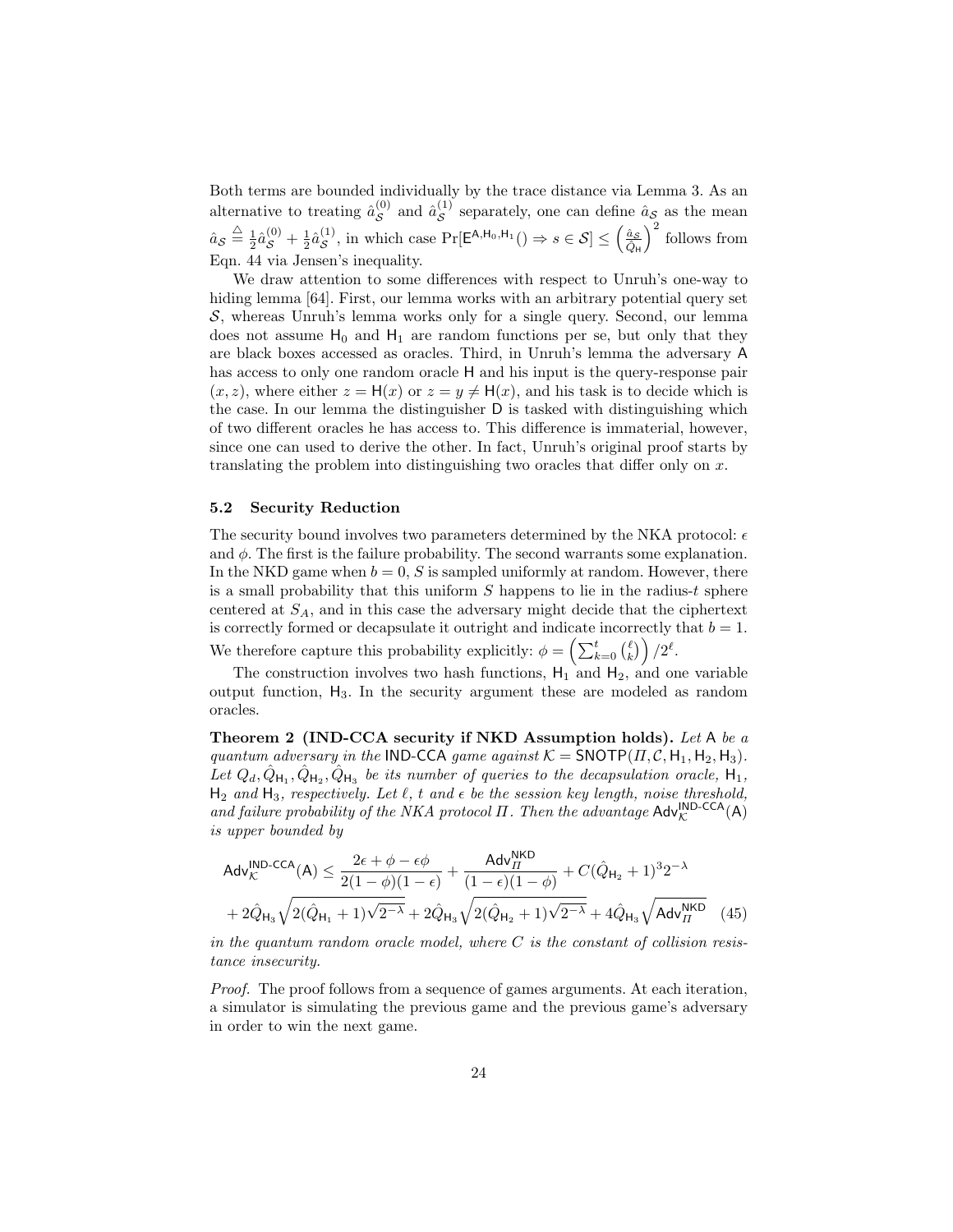– Game 1 is identical to the IND-CCA for KEMs game against  $K$ . So by definition,

$$
Adv_{\mathcal{K}}^{\text{IND-CCA}}(A) = \left| \Pr[\text{Game 1}^{\mathsf{A}^{\text{D}(\cdot)}}(1^{\lambda}) \Rightarrow 1] - \frac{1}{2} \right| \tag{46}
$$

– Game 2 is the IND-CPA game against a variant of the KEM that drops derandomization. In particular, there are three modifications: a) the modified algorithm DetEncaps' is identical to DetEncaps except for line 1, which becomes

1:  $B_{\text{.}state, B_{\text{.}contr \leftarrow \Pi \cdot B\text{Contr}(iparams)$ ;

b) Decaps' is identical to Decaps except with lines 6–9 replaced by

$$
6: k \leftarrow H_1(pk||s) ;
$$

c) the hash value  $h$  is dropped from the ciphertext and line 3 of Decaps becomes

3: if  $s = \perp$  then: .

The adversary B of Game 2 simulates A and is therefore responsible for making A's view of events as close to an authentic run of Game 1 as possible. In particular, B forwards all queries to the oracles to its oracles  $H_1$ ,  $H_3$  and forwards all responses back. However, B presents A with a backdoored random oracle  $H_2$  which is really a random polynomial of degree at most  $2\hat{Q}_{H_2} - 1$ . The purpose of this switch is to be able to answer decapsulation queries as follows.

> 1. define  $D(q)$  as: 2.  $B_{\text{-contr}}$ ,  $E, h \leftarrow q$ 3.  $\int$  factors ← factorize(H<sub>2</sub>(x) – h) 4. for  $x \in factors$  do: 5. k  $\ell', c' \leftarrow$  DetEncaps $(pk, x)$ 6. if  $c' = q$  then return  $k'$ 7. return  $\perp$

Since  $H_2$  is a  $2\hat{Q}_{H_2}$ -wise independent function, it is perfectly indistinguishable from a true random oracle as long as at most  $\hat{Q}_{H_2}$  queries are made to it. Consequently, this simulated random oracle does not affect security or winning probability. The simulator's running time does increase as a result of this inversion strategy. For every query, he has to factorize a degree at most  $2\hat{Q}_{H_2} - 1$  polynomial and then for each of the at most  $2\hat{Q}_{H_2} - 1$  factors run the deterministic encapsulation procedure followed by some testing. Nevertheless, this operational cost is still linear in  $Q_d$  and polynomial in  $\hat{Q}_{\mathsf{H}_2}$  .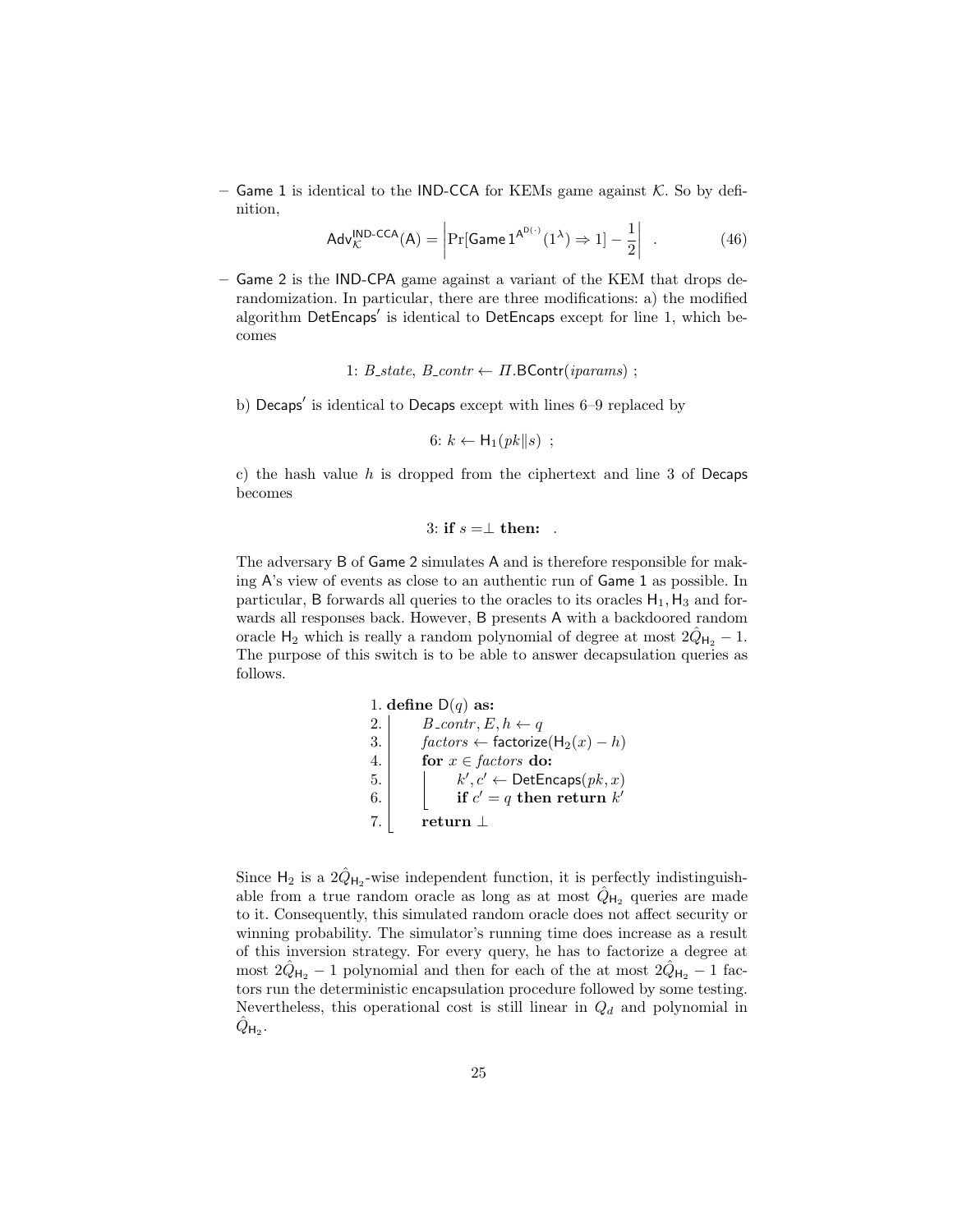At some point, the simulator B receives the challenge ciphertext-key pair  $(c, k)$ , where c is lacking a hash-of-seed h. The simulator appends a random value  $h^* \stackrel{\$}{\leftarrow} \{0,1\}^{\lambda}$  to the ciphertext before forwarding it, along with the challenge key, to the adversary A. The simulator B outputs whatever the adversary A outputs.

The difference in input distribution of A when it is playing Game 1 versus when it is being simulated by B is characterized by the fact that no  $s' \in$  $\{0,1\}^{\lambda}$  satisfies DetEncaps' $(pk, H_3(s')) = (c, \cdot)$  in the latter case. Therefore, provided that A fails to query  $H_3$  on likely candidates for s, the difference in winning probability of A and B in their proper games is negligible. To formalize this argument, consider the adversary's aggregate quantum query amplitude  $\hat{a}_{\mathcal{S}}$  on  $H_3$  for the set  $\mathcal{S}$  whose members  $s'$  satisfy:

- $H_1(pk \mid s') = k$ , or
- $H_2(s') = h^*$ , or
- $\Pi$ . BContr(*iparams*;  $H_3(s')$ ) = ( $B_{\text{1}}$  *contr*, ·), or
- $\Pi$ . BContr $(params; H_3(s')) = ( \cdot, B\_state)$  and  $\mathcal C$ . decode $(\Pi$ . BConv $(A\_contr,$  $B_{\mathcal{L}}$ state $) \oplus E$  $= s'$ , or
- $\bullet \ \ s' = s.$

This list is exhaustive because any  $s'$  that does not satisfy any of these conditions is independent of the provided ciphertext and key. The first bullet point represents  $H_1^{-1}(pk, \cdot)$ , the set of preimages of k under  $H_1(pk, \cdot)$ . The second bullet point represents  $H_2^{-1}(h^*)$ , the set of preimages of  $h^*$  under  $H_2$ . The next two bullet points represent the set  $\mathcal{S}_{H_3}$ , the set of preimages under  $H_3$  to bitstrings that, when fed as random tape to  $\Pi$ . BContr, generate a state  $B$ <sub>-state</sub> or contribution  $B$ <sub>-contr</sub> with which the NKD game is won. The last bullet point indicates that the adversary is querying the payload s, which he obtained from solving the NKS problem to find S and then decoding  $S \oplus S_B \oplus \mathcal{C}$ .encode $(s)$ .

By separating the aggregate amplitude along these lines we obtain using lemma 2

$$
\hat{a}_{\mathcal{S}} \le \hat{a}_{\mathsf{H}_1(pk,\cdot)^{-1}(k)} + \hat{a}_{\mathsf{H}_2^{-1}(h^*)} + \hat{a}_{\mathcal{S}_{\mathsf{H}_3}} + \hat{a}_{s} \tag{47}
$$

The first two terms in this expression can be bounded by the an extractor's success probability at winning a One-Wayness game using lemma 4. Specifically,

$$
\left(\frac{\hat{a}_{\mathsf{H}_1(pk,\cdot)^{-1}(k)}}{\hat{Q}_{\mathsf{H}_3}}\right)^2 \le \Pr[\mathsf{E}^{\mathsf{A}}(\mathsf{I}) \Rightarrow s \in \mathsf{H}_1(pk,\cdot)^{-1}(k)]\tag{48}
$$

$$
\leq 2(\hat{Q}_{H_1} + 1)\sqrt{2^{-\lambda}} , \qquad (49)
$$

and similarly,  $\hat{a}^2_{\mu}$  $\mu_{H_2^{-1}(h^*)}^2 \leq 2\hat{Q}_{H_3}^2(\hat{Q}_{H_2}+1)\sqrt{2^{-\lambda}}$ . With respect to the third term, observe that this gives rise to an extractor machine that solves NKD, so  $\hat{a}_{S_{H_3}} \leq \hat{Q}_{H_3} \sqrt{\mathsf{Adv}_{\Pi}^{\text{NKD}}}.$  The same is true for the fourth term but in a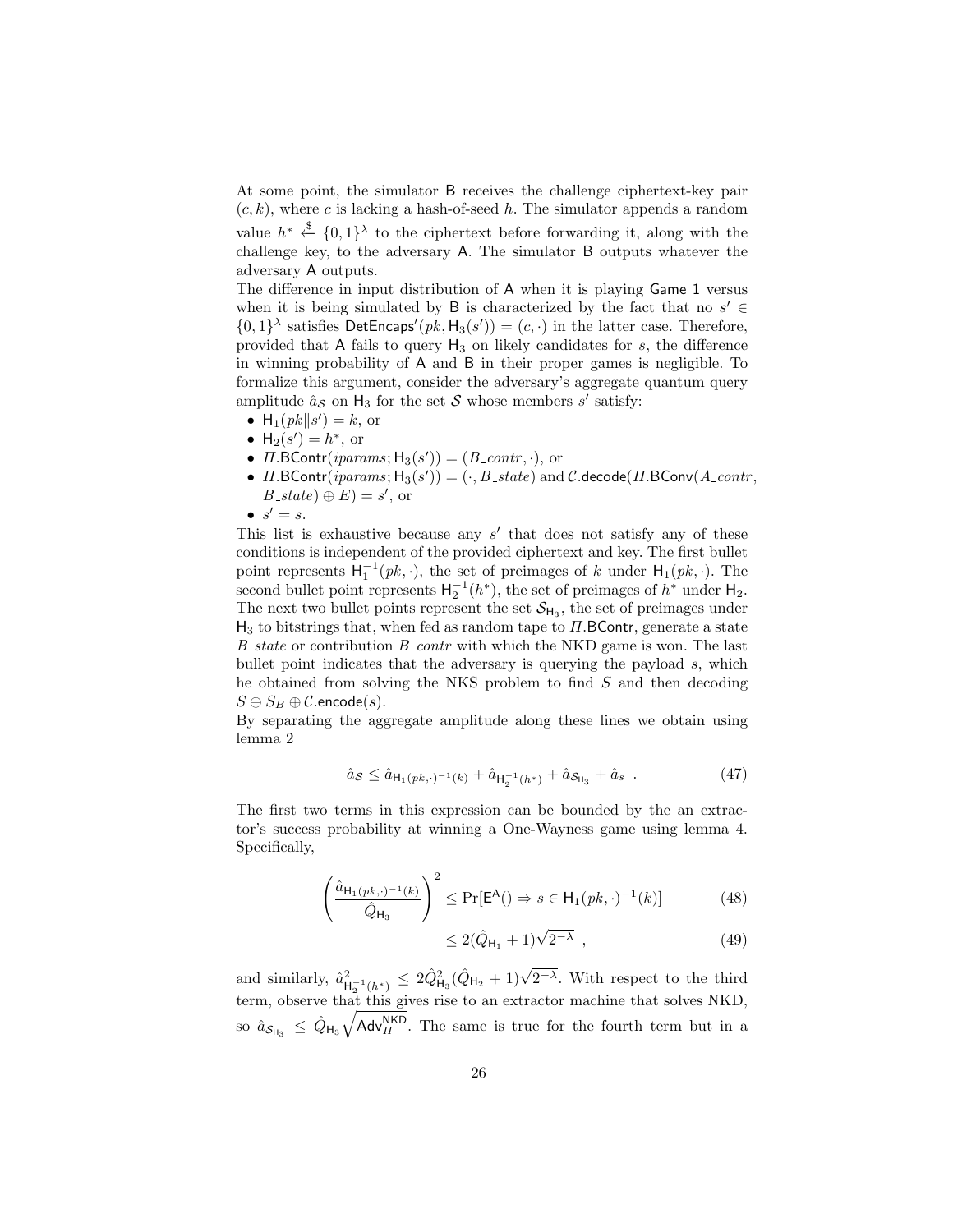roundabout manner. Define this fourth extractor machine as follows:  $E_4$ takes an NKD instance (*iparams*,  $A_{\text{1}}\text{contr}, B_{\text{2}}\text{contr}, S$ ) and embeds this instance into a public key and ciphertext in order to simulate the adversary. In particular, the public key is  $(iparams, A_{\text{cont}})$  and the ciphertext is  $(B_{\text{-}contr}, \mathcal{C}.\text{encode}(s) \oplus S, h)$  for randomly chosen s, h. Next,  $E_4$  measures a random query to  $H_3$  in the computational basis and outputs 1 if this measurement yields s and 0 otherwise. If the adversary solves NKS and queries s, then  $\mathsf{E}_4$  has a  $1/\hat{Q}_{\mathsf{H}_3}$  chance of winning the NKD game. So

$$
\hat{a}_s \le \hat{Q}_{\mathsf{H}_3} \sqrt{\Pr[\mathsf{E}_4 \text{ wins NKD}]} \le \hat{Q}_{\mathsf{H}_3} \sqrt{\mathsf{Adv}_{\Pi}^{\mathsf{NKD}}} \tag{50}
$$

Putting these terms together we obtain

$$
\hat{a}_{\mathcal{S}} \leq \hat{Q}_{\mathsf{H}_3} \left( \sqrt{2(\hat{Q}_{\mathsf{H}_1} + 1)\sqrt{2^{-\lambda}}} + \sqrt{2(\hat{Q}_{\mathsf{H}_2} + 1)\sqrt{2^{-\lambda}}} + 2\sqrt{\mathsf{Adv}_{\varPi}^{\mathsf{NKD}}}\right).
$$
 (51)

Without loss of generality, the behavior of  $H_1$ ,  $H_2$  and  $H_3$  with respect to inputs  $s' \notin \mathcal{S}$  is identical across games 1 and 2; in other words, these functions are only different on members of  $S$ . However, the adversary has access to another oracle whose responses can potentially help it distinguish. In particular, if the adversary manages to find one element of a pair  $(s_1, s_2)$  such that  $(B\_contr', E', h') =$  DetEncaps $(pk, s_1) =$  DetEncaps $(pk, s_2)$ , then the decapsulation oracle might produce different outputs. In Game 1 the oracle will decapsulate using  $\mathcal{C}.\mathsf{decode}(H.\mathsf{AConv}(A\_state, B\_contr') \oplus E')$  and obtain  $s_1$ or  $s_2$  via  $\mathcal{C}.\mathsf{decode}(S_A \oplus E'),$  but the decapsulation oracle from the simulation of B will decapsulate using whichever factor of the polynomial  $H_2(x) - h'$ happens to be the first member of this list to pass the re-encapsulation test. When there is a colliding pair  $(s_1, s_2)$  for the query ciphertext, this first factor might be the wrong one.

Nevertheless, it is possible to bound the probability of such a collision. The third component is  $h' = H_2(s_1) = H_2(s_2)$ . So it is possible to turn B into a collision-finder for  $H_2$  by modifying its decapsulation oracle  $D(q)$ . Instead of returning the first ciphertext that passes the re-encapsulation test of line 6, it runs through all iterations of the loop first. If there are two (or more) factors that pass this test, all are outputted. If there is only one, then  $k'$  is outputted, and otherwise ⊥.

Consequently, an adversary A that distinguishes Game 1 from the simulation of B leads to either a collision for  $H_2$ , or to an extractor producing a member of  $S$ . This means that the distinguishing advantage of any adversary A across game 1 and game 2 (where it is being simulated by B) can be bounded using lemma 3 and the collision resistance insecurity:

$$
|\Pr[\text{Game 1}^{\mathsf{A}}(1^{\lambda}) \Rightarrow 1] - \Pr[\text{Game 2}^{\mathsf{B}^{\mathsf{A}}}(1^{\lambda}) \Rightarrow 1]| \le 2\hat{a}_{\mathcal{S}} + C(\hat{Q}_{\mathsf{H}_2} + 1)^3 2^{-\lambda}
$$
\n
$$
\le 2\hat{Q}_{\mathsf{H}_3} \left(\sqrt{2(\hat{Q}_{\mathsf{H}_1} + 1)\sqrt{2^{-\lambda}}} + \sqrt{2(\hat{Q}_{\mathsf{H}_2} + 1)\sqrt{2^{-\lambda}}} + 2\sqrt{\mathsf{Adv}_{\varPi}^{\mathsf{NKD}}}\right) + C(\hat{Q}_{\mathsf{H}_2} + 1)^3 2^{-\lambda} \tag{53}
$$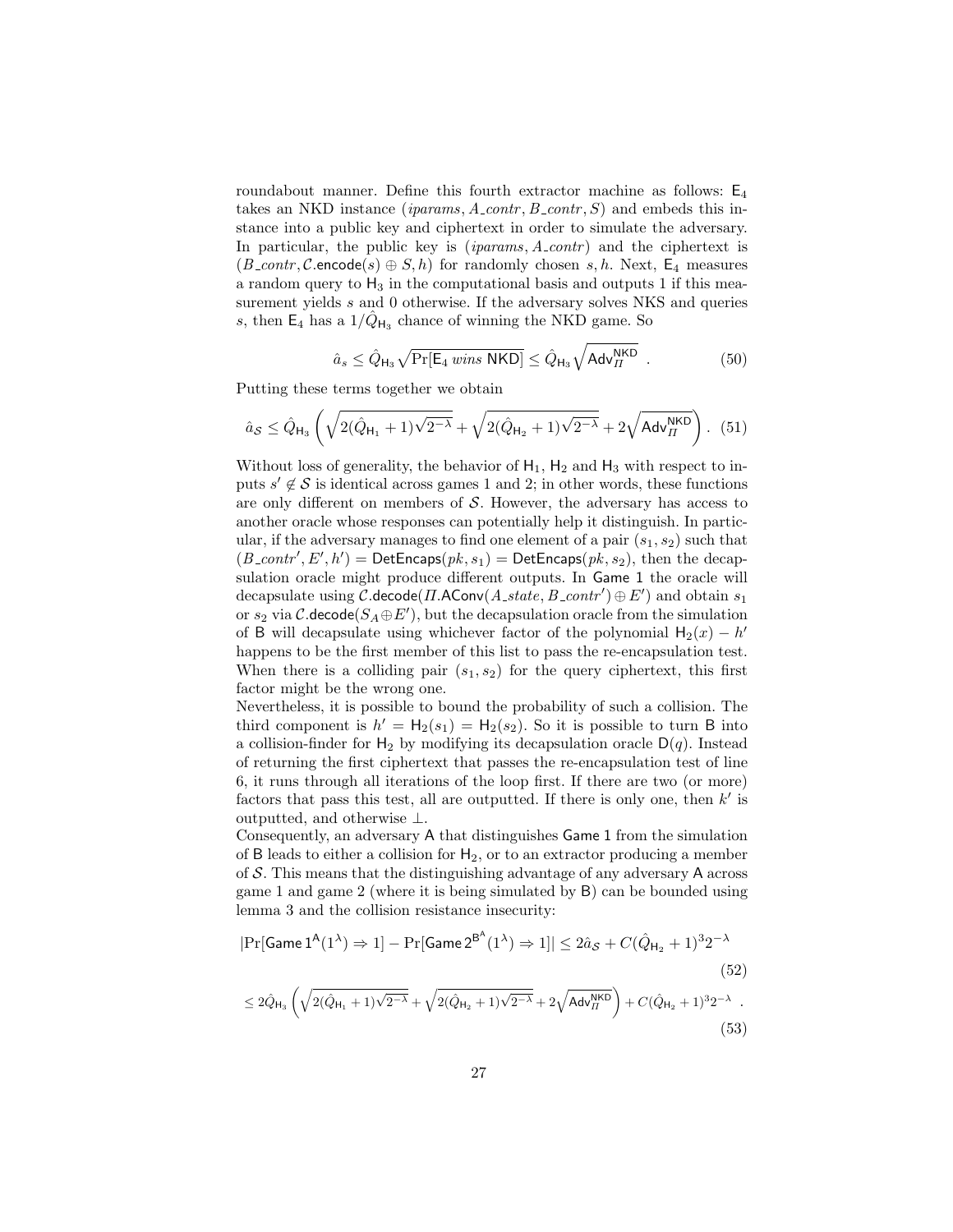– Game 3 is the NKD game. The adversary C in this game simulates B and is thus responsible for making B's view of events as close as possible to an authentic execution of Game 2. In particular, C uses its input as well as the challenge session key to generate the public key and a challenge ciphertext that transmits a random seed  $s \stackrel{\$}{\leftarrow} \{0,1\}^{\lambda}$ . He presents the simulated algorithm B with a random oracle  $H_1$  that is programmed to output  $k = H_1(pk||s)$  for some randomly chosen  $k \stackrel{\$}{\leftarrow} \{0,1\}^{\lambda}$ . At some point the simulated adversary B outputs a bit  $\hat{b}$  and the simulator C outputs this same bit.

If an NKA failure event  $F$  occurs, then the simulator  $C$  "wins" regardless of the behavior of the adversary B — because its output  $\perp$  contributes to the adversary's advantage just as much as the output 1.

If the adversary B wins with output  $\hat{b} = 0$ , then the ciphertext  $c = (B\_{contr},$  $S \oplus C$ .encode(s)) is not an encapsulation of k and consequently C.decode( $S_A \oplus$  $S \oplus C$  encode $(s)$ )  $\neq s$ . This implies that  $S_A$  and S are more than t bits apart, implying that S was chosen randomly because  $b = 0$ . So the simulator C wins by outputting  $b$ .

If the adversary B wins with output  $\dot{b} = 1$ , then the ciphertext  $c = (B_{\sim}$  $S \oplus C$ .encode(s)) is an encapsulation of  $k = H_1(pk||s)$ , meaning that C.decode(  $S_A \oplus S \oplus C$ . encode $(s)$ ) = s. This implies that  $S_A$  is t or fewer bits apart from S. This in turn implies one of two things; either that  $S$  was chosen from the intersection of spheres centered at  $S_A$  or  $S_B$  because  $b = 1$ ; or else that S was drawn uniformly at random and happens to lie close to  $S_A$ . In the former case, the simulator who outputs  $\hat{b} = 1$  wins as well. If  $b = 0$ , the latter case occurs with a probability  $\phi = \left(\sum_{k=0}^t {(\ell) \choose k}\right) / 2^{\ell}$ , *i.e.* the probability of a uniformly random string  $S \stackrel{\$}{\leftarrow} \{0,1\}^{\ell}$  having Hamming distance at most t from a given  $S_A \in \{0,1\}^{\ell}$ .

$$
\Pr[\text{Game}_{\text{NKD}}^{\text{C}^B}(1^{\lambda}) \neq 0] = \Pr[\text{Game } 3^{\text{C}^B}(1^{\lambda}) \neq 0]
$$
\n
$$
= \Pr[F \lor (\neg F \land \text{C}^B(1^{\lambda}) \Rightarrow b)] = \Pr[F] + \Pr[\neg F \land \text{C}^B(1^{\lambda}) \Rightarrow b] \qquad (54)
$$
\n
$$
\geq \Pr[\neg F] \Pr[\text{C}^B(1^{\lambda}) \Rightarrow b | \neg F] \qquad (55)
$$
\n
$$
= (1 - \epsilon) \left( \Pr[\text{C}^B(1^{\lambda}) \Rightarrow b = 0 | \neg F] + \Pr[\text{C}^B(1^{\lambda}) \Rightarrow b = 1 | \neg F] \right) \qquad (56)
$$
\n
$$
= \frac{1 - \epsilon}{2} \left( \Pr[\text{C}^B(1^{\lambda}) \Rightarrow 0 | b = 0 \land \neg F] + \Pr[\text{C}^B(1^{\lambda}) \Rightarrow 1 | b = 1 \land \neg F] \right) \qquad (57)
$$
\n
$$
= \frac{1 - \epsilon}{2} \left( \Pr[\text{B}(1^{\lambda}) \Rightarrow 0 \land \text{HW}(S \oplus S_A) > t | b = 0 \land \neg F] + \Pr[\text{B}(1^{\lambda}) \Rightarrow 1 | b = 1 \land \neg F] \right) \qquad (58)
$$
\n
$$
\geq \frac{1 - \epsilon}{2} \left( \Pr[\text{B}(1^{\lambda}) \Rightarrow 0 | b = 0 \land \neg F] \cdot (1 - \phi) + \Pr[\text{B}(1^{\lambda}) \Rightarrow 1 | b = 1 \land \neg F] \right) \qquad (59)
$$
\n
$$
\geq \frac{1 - \epsilon}{2} \left( \Pr[\text{B}(1^{\lambda}) \Rightarrow 0 | b = 0 \land \neg F] + \Pr[\text{B}(1^{\lambda}) \Rightarrow 1 | b = 1 \land \neg F] \right) \cdot (1 - \phi) \qquad (60)
$$
\n
$$
= (1 - \phi) \cdot \Pr[\neg F] \cdot \Pr[\text{B}(1^{\lambda}) \Rightarrow b] = (1 - \epsilon - \phi + \epsilon \phi) \cdot \Pr[\text{Game } 2^B(1^{\lambda}) \Rightarrow 1] \qquad (61)
$$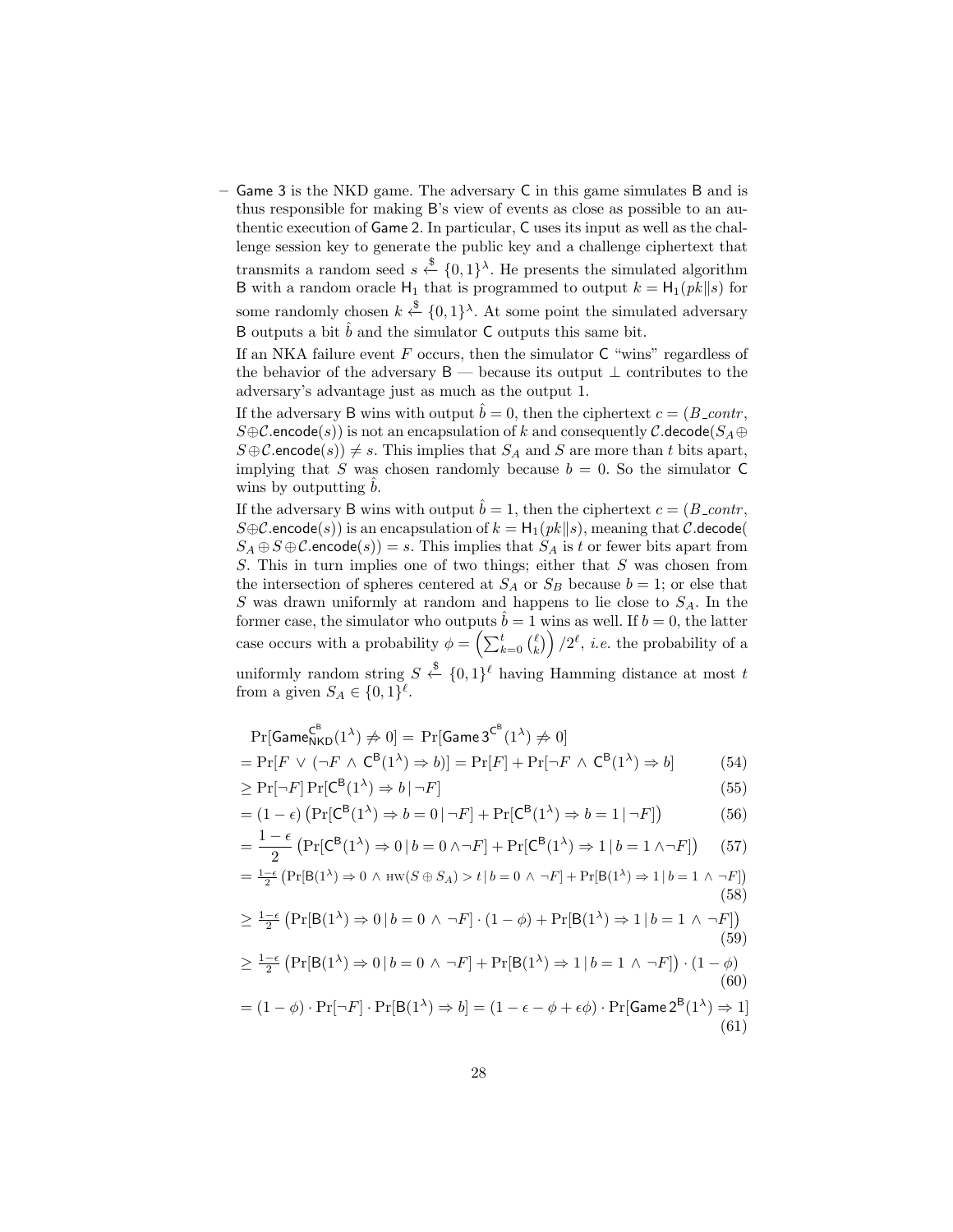Now describe  $\mathsf{Adv}_{\Pi}^{\mathsf{NKD}}(\mathsf{C}) = \left|\Pr[\mathsf{NKD}_{\Pi}^{\mathsf{C}^{\mathsf{B}}}(1^{\lambda}) \neq 0] - \frac{1+\epsilon}{2} \right|$  in terms of  $\mathsf{Adv}_{\mathcal{K}}^{\mathsf{IND-CCA}}(\mathsf{A}).$ Then we get:

$$
Adv_{II}^{NKD}(C) = Pr[Game 3^{C}(1^{\lambda}) \neq 0] - \frac{1+\epsilon}{2}
$$
\n(62)

$$
\geq (1 - \epsilon - \phi + \epsilon \phi) \cdot \Pr[\text{Game 2}^{\mathsf{B}}(1^{\lambda}) \Rightarrow 1] - \frac{1 + \epsilon}{2}
$$
\n(63)

$$
\geq (1 - \epsilon - \phi + \epsilon \phi) \cdot \left( \Pr[\text{Game 1}^{\mathsf{A}}(1^{\lambda}) \Rightarrow 1] - 2\hat{Q}_{\mathsf{H}_3} \left( \sqrt{2(\hat{Q}_{\mathsf{H}_1} + 1)\sqrt{2^{-\lambda}}} + \sqrt{2(\hat{Q}_{\mathsf{H}_2} + 1)\sqrt{2^{-\lambda}}} + 2\sqrt{\text{Adv}_{II}^{\mathsf{NKD}}} \right) - C(\hat{Q}_{\mathsf{H}_2} + 1)^3 2^{-\lambda} \right) - \frac{1 + \epsilon}{2} \quad . \tag{64}
$$

Isolate the quantity  $\mathsf{Adv}_{\mathcal{K}}^{\mathsf{IND}\text{-}\mathsf{CCA}}(\mathsf{A}) = \Pr[\mathsf{Game1}^{\mathsf{A}}(1^{\lambda}) \Rightarrow 1] - \frac{1}{2}$  and use the inequality  $\mathsf{Adv}_{\Pi}^{\mathsf{NKD}}(\mathsf{C}) \leq \mathsf{Adv}_{\Pi}^{\mathsf{NKD}}$ . This yields the theorem statement:

$$
Adv_{\mathcal{K}}^{\text{IND-CCA}}(A) \le \frac{Adv_{II}^{\text{NKD}} + \frac{1+\epsilon}{2}}{(1-\epsilon)(1-\phi)} - \frac{1}{2} + 2\hat{Q}_{H_3} \left(\sqrt{2(\hat{Q}_{H_1}+1)\sqrt{2^{-\lambda}}}\right)
$$
(65)

$$
~~+ \sqrt{2(\hat{Q}_{\rm H_2}+1)\sqrt{2^{-\lambda}}} + 2\sqrt{{\rm{Adv}}_H^{\rm{NKD}}}\Big) + C(\hat{Q}_{\rm H_2}+1)^3 2^{-\lambda}~~.~~\Box
$$

### 6 Conclusion

This paper introduces the noisy key agreement (NKA) protocol as a standalone concept, and an appropriate security definition in the form of the NKD game. Furthermore, it presents a transformation turning an NKA protocol into a key encapsulation mechanism (KEM) secure in the quantum random oracle model. The security proof relies on modeling the derandomization function  $H_3$  as a variable output length random oracle, along with new techniques for refined reasoning about the queries made by a quantum adversary and uses the NKA protocol as a starting point.

The bound's reliance on the error probability  $\epsilon$  is to be expected because the occurrence of a protocol failure is equated to a complete loss of security. However, there is also a term involving  $\phi$ , the probability of a uniformly random bitstring being less than  $t$  bits apart from a given one. The presence of this parameter is an artifact of the NKD formalism as  $(1 - \epsilon)(1 - \phi)/2$  upper bounds any adversary's advantage in that game. In practice, both  $\epsilon$  and  $\phi$  should be made negligible in the security parameter.

Provided that this constraint is satisfied, our bound is much tighter than the those of Targhi-Unruh and Hofheinz  $et$  al. [61,35]. In particular, the term  $\mathsf{Adv}_{II}^{\mathsf{NKD}}$ , which captures the insecurity of the underlying primitive, is degraded only by a square root, similar to the bound of Jiang et al. [39]. In contrast, the insecurity of the underlying primitive degrades with a quartic root in Targhi-Unruh and Hofheinz et al. All roots are the result either of the One-Way to Hiding Lemma or else of the One-Wayness game.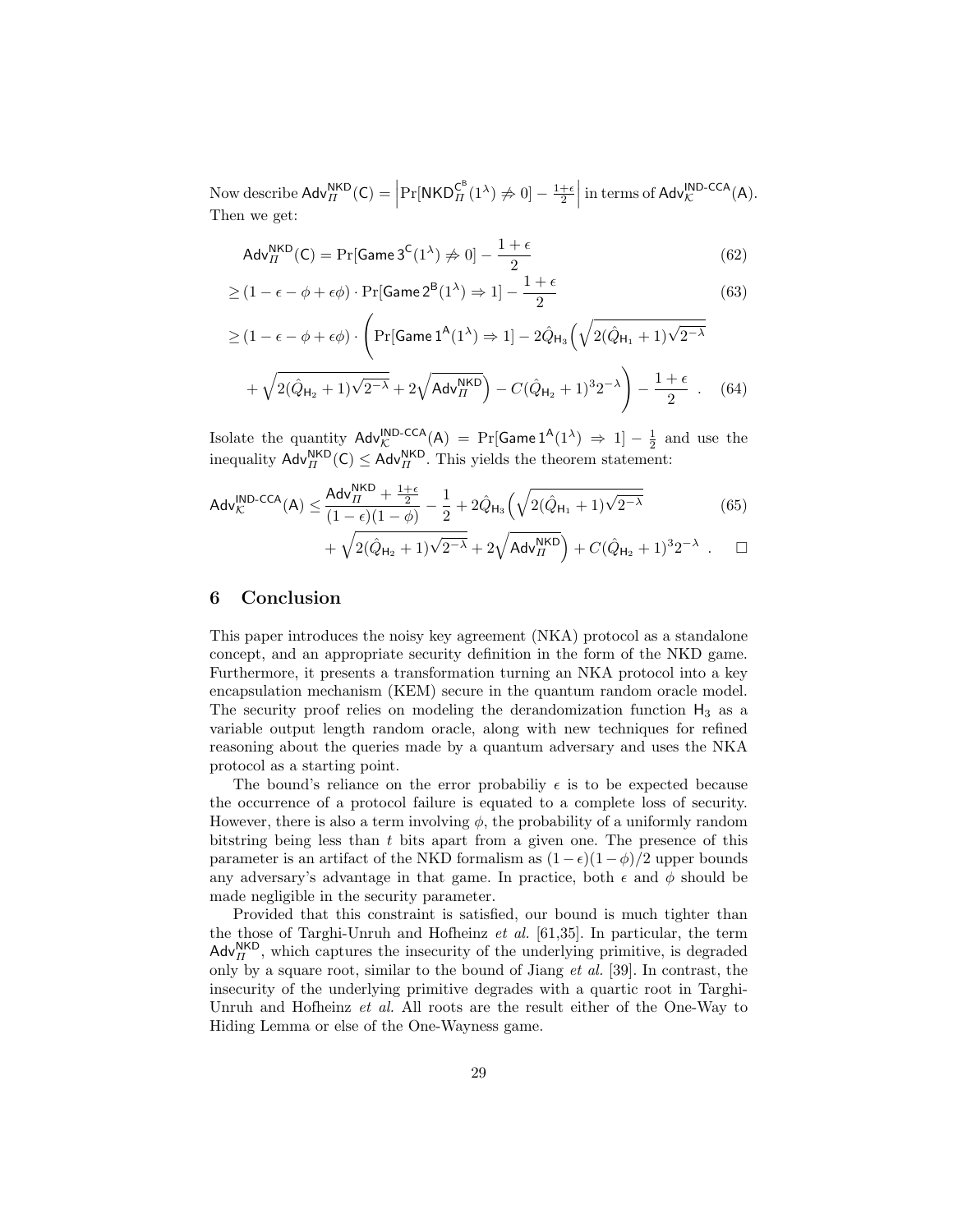With respect to the concrete security of the Ramstake proposal, a couple of remarks are in order. First, the security bound explicitly features the error probability  $\epsilon$  which in the case of Ramstake is rather high — roughly 2<sup>−64</sup> for a security level of 128 bits against quantum computers. The bound therefore establishes less security than the claimed 128 bits. Nevertheless, when conditioning for the absence of decapsulation failures, the bottleneck becomes preimage search in a random function, and after that the NKD advantage. Moreover, it is by no means clear how much and even whether security is lost in the event of a decapsulation failure, although answering this question is a task for cryptanalysis rather than provable security.

Second, length of the hashes and seed is twice the claimed security level, in accordance with a speedup due to Grover's algorithm. However, the security degradation in the present bound resulting from these hash functions is a fourth root, much better than Grover's algorithm from the attacker's point of view. It remains an open question to determine whether this fourth root degradation is tight, *i.e.*, whether it can be matched by an attack. We note that Hülsing  $et$ al. [37] have a root-free insecurity function for preimage search applying specifically in the context of compressing hash functions. While their result does not apply in the present context, it is an uplifting indication that maybe the fourth root degradation is not a necessary quality of a security bound.

# Acknowledgements

The authors would like to thank Aysajan Abidin, Chris Peikert, Mike Hamburg, Keita Xagawa, anonymous reviewers, and others for useful comments and feedback, missing references, and pointing out flaws in proofs.

# References

- 1. Aggarwal, D., Joux, A., Prakash, A., Santha, M.: A New Public-Key Cryptosystem via Mersenne Numbers. IACR Cryptology ePrint Archive 2017, 481, version 20170530:072202
- 2. Aguilar, C., Gaborit, P., Lacharme, P., Schrek, J., Zémor, G.: Noisy Diffie-Hellman Protocols (2010), https://pqc2010.cased.de/rr/03.pdf, PQCrypto 2010 (recent results session)
- 3. Aguilar, C., Gaborit, P., Lacharme, P., Schrek, J., Zémor, G.: Noisy Diffie-Hellman protocols or code-based key exchanged and encryption without masking (2010), https://rump2010.cr.yp.to/fae8cd8265978675893352329786cea2. pdf, CRYPTO 2010 (rump session)
- 4. Albrecht, M.R., Orsini, E., Paterson, K.G., Peer, G., Smart, N.P.: Tightly Secure Ring-LWE Based Key Encapsulation with Short Ciphertexts. In: Foley, S.N., Gollmann, D., Snekkenes, E. (eds.) ESORICS 2017, Part I. LNCS, vol. 10492, pp. 29–46. Springer (2017)
- 5. Alekhnovich, M.: More on average case vs approximation complexity. In: FOCS 2003. pp. 298–307. IEEE Computer Society (2003)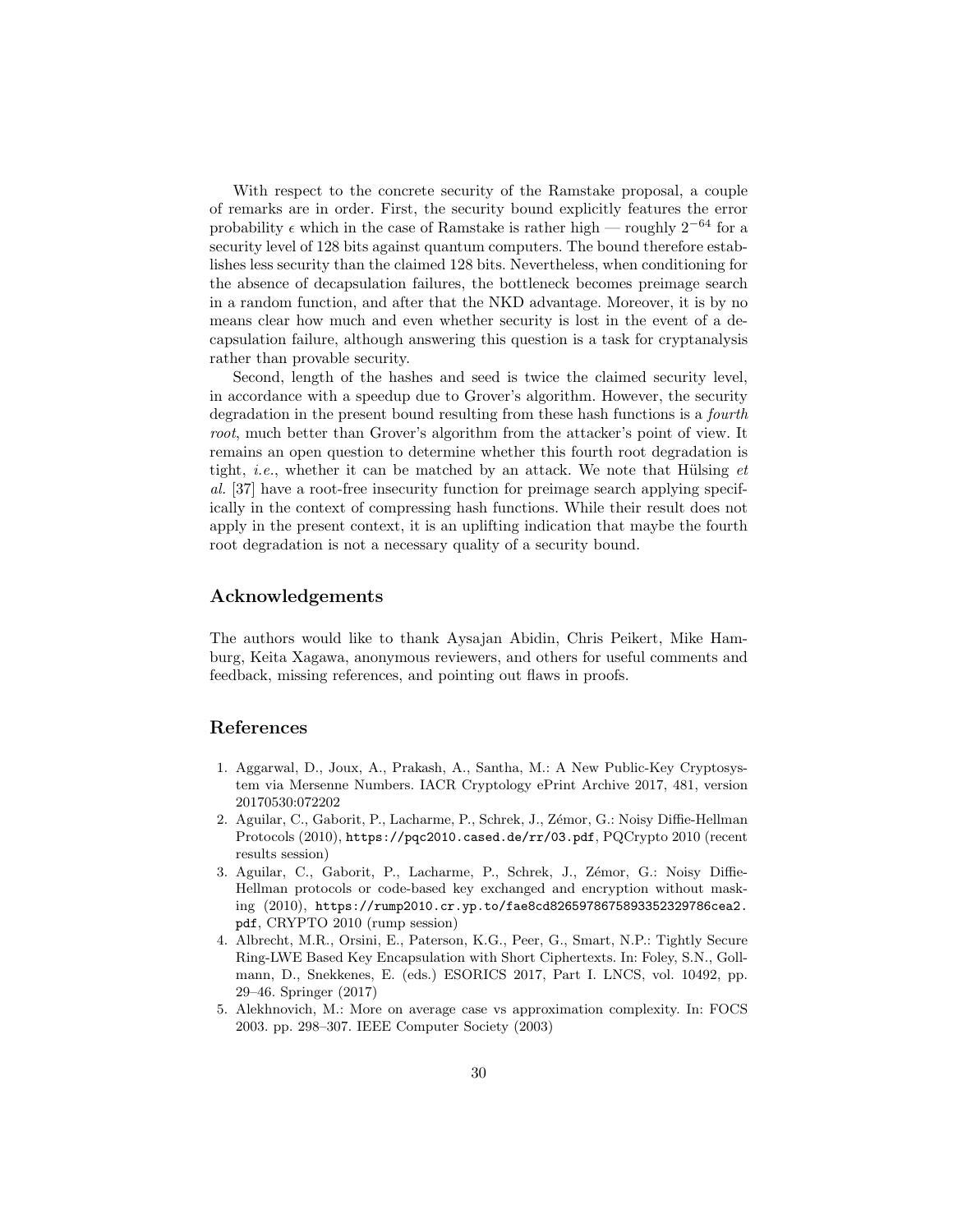- 6. Alkim, E., Ducas, L., Pöppelmann, T., Schwabe, P.: NewHope without reconciliation. IACR Cryptology ePrint Archive 2016, 1157
- 7. Alkim, E., Ducas, L., Pöppelmann, T., Schwabe, P.: Post-quantum Key Exchange - A New Hope. In: Holz, T., Savage, S. (eds.) USENIX 2016. pp. 327–343. USENIX Association (2016)
- 8. Ambainis, A., Rosmanis, A., Unruh, D.: Quantum Attacks on Classical Proof Systems: The Hardness of Quantum Rewinding. In: IEEE FOCS 2014. pp. 474–483. IEEE Computer Society (2014)
- 9. Anada, H., Arita, S.: Identification Schemes from Key Encapsulation Mechanisms. IEICE Transactions 95-A(7), 1136–1155 (2012)
- 10. Barreto, P.S.L.M., Gueron, S., Gueneysu, T., Misoczki, R., Persichetti, E., Sendrier, N., Tillich, J.: CAKE: Code-based Algorithm for Key Encapsulation. IACR Cryptology ePrint Archive 2017, 757
- 11. Bellare, M., Hofheinz, D., Kiltz, E.: Subtleties in the Definition of IND-CCA: When and How Should Challenge Decryption Be Disallowed? J. Cryptology 28(1), 29–48 (2015)
- 12. Bellare, M., Rogaway, P.: Entity Authentication and Key Distribution. In: CRYPTO '93. LNCS, vol. 773, pp. 232–249. Springer (1993)
- 13. Bellare, M., Rogaway, P.: Random Oracles are Practical: A Paradigm for Designing Efficient Protocols. In: Denning, D.E., Pyle, R., Ganesan, R., Sandhu, R.S., Ashby, V. (eds.) ACM CCS '93. pp. 62–73. ACM (1993)
- 14. Bernstein, D.J., Chou, T., Schwabe, P.: McBits: Fast Constant-Time Code-Based Cryptography. In: Bertoni, G., Coron, J. (eds.) CHES 2013. LNCS, vol. 8086, pp. 250–272. Springer (2013)
- 15. Boneh, D., Dagdelen, O., Fischlin, M., Lehmann, A., Schaffner, C., Zhandry, M.: ¨ Random Oracles in a Quantum World. In: Lee, D.H., Wang, X. (eds.) ASIACRYPT 2011. LNCS, vol. 7073, pp. 41–69. Springer (2011)
- 16. Bos, J.W., Costello, C., Ducas, L., Mironov, I., Naehrig, M., Nikolaenko, V., Raghunathan, A., Stebila, D.: Frodo: Take off the Ring! Practical, Quantum-Secure Key Exchange from LWE. In: Weippl, E.R., Katzenbeisser, S., Kruegel, C., Myers, A.C., Halevi, S. (eds.) ACM CCS 2016. pp. 1006–1018. ACM (2016)
- 17. Bos, J.W., Costello, C., Naehrig, M., Stebila, D.: Post-Quantum Key Exchange for the TLS Protocol from the Ring Learning with Errors Problem. In: IEEE S&P 2015. pp. 553–570. IEEE Computer Society (2015)
- 18. Bos, J.W., Ducas, L., Kiltz, E., Lepoint, T., Lyubashevsky, V., Schanck, J.M., Schwabe, P., Stehlé, D.: CRYSTALS - Kyber: a CCA-secure module-lattice-based KEM. IACR Cryptology ePrint Archive 2017, 634
- 19. Boyd, C., Cliff, Y., Nieto, J.M.G., Paterson, K.G.: One-round key exchange in the standard model. IJACT 1(3), 181–199 (2009)
- 20. Canetti, R., Krawczyk, H.: Analysis of Key-Exchange Protocols and Their Use for Building Secure Channels. In: Pfitzmann, B. (ed.) EUROCRYPT 2001. LNCS, vol. 2045, pp. 453–474. Springer (2001)
- 21. Castryck, W., Lange, T., Martindale, C., Panny, L., Renes, J.: CSIDH: an efficient post-quantum commutative group action. IACR Cryptology ePrint Archive 2018, 383 (2018)
- 22. Cramer, R., Shoup, V.: A Practical Public Key Cryptosystem Provably Secure Against Adaptive Chosen Ciphertext Attack. In: CRYPTO '98
- 23. Cramer, R., Shoup, V.: Design and Analysis of Practical Public-Key Encryption Schemes Secure against Adaptive Chosen Ciphertext Attack. SIAM J. Comput. 33(1), 167–226 (2003)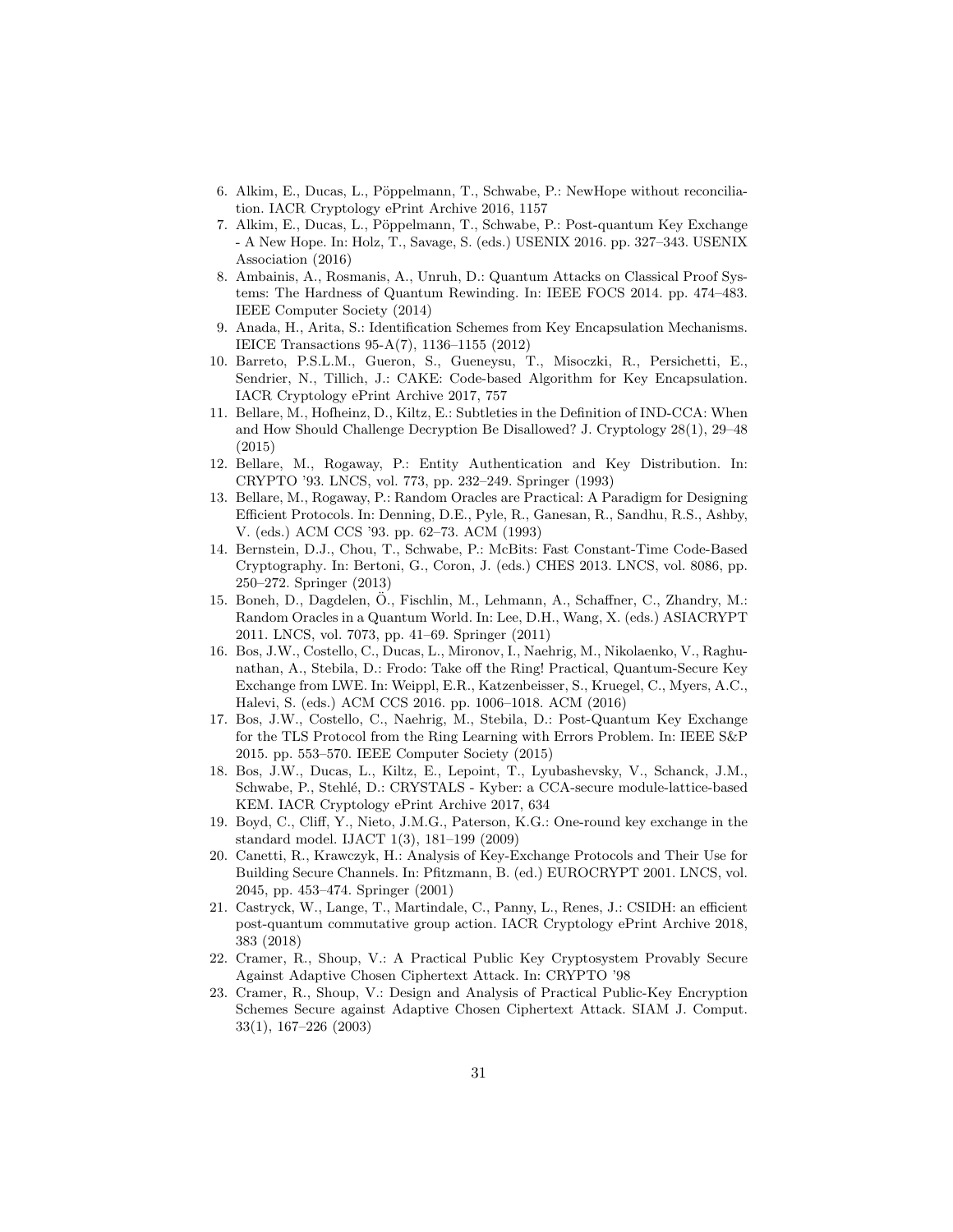- 24. Cremers, C.J.F., Feltz, M.: Beyond eCK: Perfect Forward Secrecy under Actor Compromise and Ephemeral-Key Reveal. Des. Codes Cryptography 74(1), 183– 218 (2015)
- 25. Dagdelen, O., Fischlin, M., Gagliardoni, T.: The Fiat-Shamir Transformation in a ¨ Quantum World. In: Sako, K., Sarkar, P. (eds.) ASIACRYPT 2013, Part II. LNCS, vol. 8270, pp. 62–81. Springer (2013)
- 26. Deneuville, J., Gaborit, P., Zémor, G.: Ouroboros: A Simple, Secure and Efficient Key Exchange Protocol Based on Coding Theory. In: Lange, T., Takagi, T. (eds.) PQCrypto 2017. LNCS, vol. 10346, pp. 18–34. Springer (2017)
- 27. Dent, A.W.: A Designer's Guide to KEMs. In: Paterson, K.G. (ed.) IMA 9th Conf. Cryptography and Coding. LNCS, vol. 2898, pp. 133–151. Springer (2003)
- 28. Diffie, W., Hellman, M.E.: New directions in cryptography. IEEE Trans. Information Theory 22(6), 644–654 (1976)
- 29. Ding, J., Lie, X., Lin, X.: A Simple Provably Secure Key Exchange Scheme Based on the Learning with Errors Problem. IACR Cryptology ePrint Archive 2012, 688 (2012)
- 30. Fiat, A., Shamir, A.: How to Prove Yourself: Practical Solutions to Identification and Signature Problems. In: Odlyzko, A.M. (ed.) CRYPTO '86. LNCS, vol. 263, pp. 186–194. Springer (1986)
- 31. Fujioka, A., Suzuki, K., Xagawa, K., Yoneyama, K.: Strongly secure authenticated key exchange from factoring, codes, and lattices. Des. Codes Cryptography 76(3), 469–504 (2015)
- 32. Fujisaki, E., Okamoto, T.: How to Enhance the Security of Public-Key Encryption at Minimum Cost. In: Imai, H., Zheng, Y. (eds.) PKC '99. LNCS, vol. 1560, pp. 53–68. Springer (1999)
- 33. Grover, L.K.: A Fast Quantum Mechanical Algorithm for Database Search. In: Miller, G.L. (ed.) ACM STOC 1996. pp. 212–219. ACM (1996)
- 34. Hoffstein, J., Pipher, J., Silverman, J.H.: NTRU: A Ring-Based Public Key Cryptosystem. In: Buhler, J. (ed.) ANTS-III, 1998. LNCS, vol. 1423, pp. 267–288. Springer (1998)
- 35. Hofheinz, D., H¨ovelmanns, K., Kiltz, E.: A Modular Analysis of the Fujisaki-Okamoto Transformation. In: Kalai, Y., Reyzin, L. (eds.) TCC 2017, Part I. LNCS, vol. 10677, pp. 341–371. Springer (2017)
- 36. Hülsing, A., Rijneveld, J., Schanck, J.M., Schwabe, P.: High-Speed Key Encapsulation from NTRU. In: Fischer, W., Homma, N. (eds.) CHES 2017. LNCS, vol. 10529, pp. 232–252. Springer (2017)
- 37. Hülsing, A., Rijneveld, J., Song, F.: Mitigating Multi-target Attacks in Hash-Based Signatures. In: Cheng, C., Chung, K., Persiano, G., Yang, B. (eds.) PKC 2016, Part I. LNCS, vol. 9614, pp. 387–416. Springer (2016)
- 38. Jao, D., Feo, L.D.: Towards Quantum-Resistant Cryptosystems from Supersingular Elliptic Curve Isogenies. In: Yang, B. (ed.) PQCrypto 2011. LNCS, vol. 7071, pp. 19–34. Springer (2011)
- 39. Jiang, H., Zhang, Z., Chen, L., Wang, H., Ma, Z.: Post-quantum IND-CCA-secure KEM without additional hash. IACR Cryptology ePrint Archive 2017, 1096 (2017)
- 40. Jin, Z., Zhao, Y.: Optimal Key Consensus in Presence of Noise. CoRR abs/1611.06150 (2016)
- 41. Krawczyk, H.: SIGMA: The 'SIGn-and-MAc' Approach to Authenticated Diffie-Hellman and Its Use in the IKE-Protocols. In: Boneh, D. (ed.) CRYPTO 2003. LNCS, vol. 2729, pp. 400–425. Springer (2003)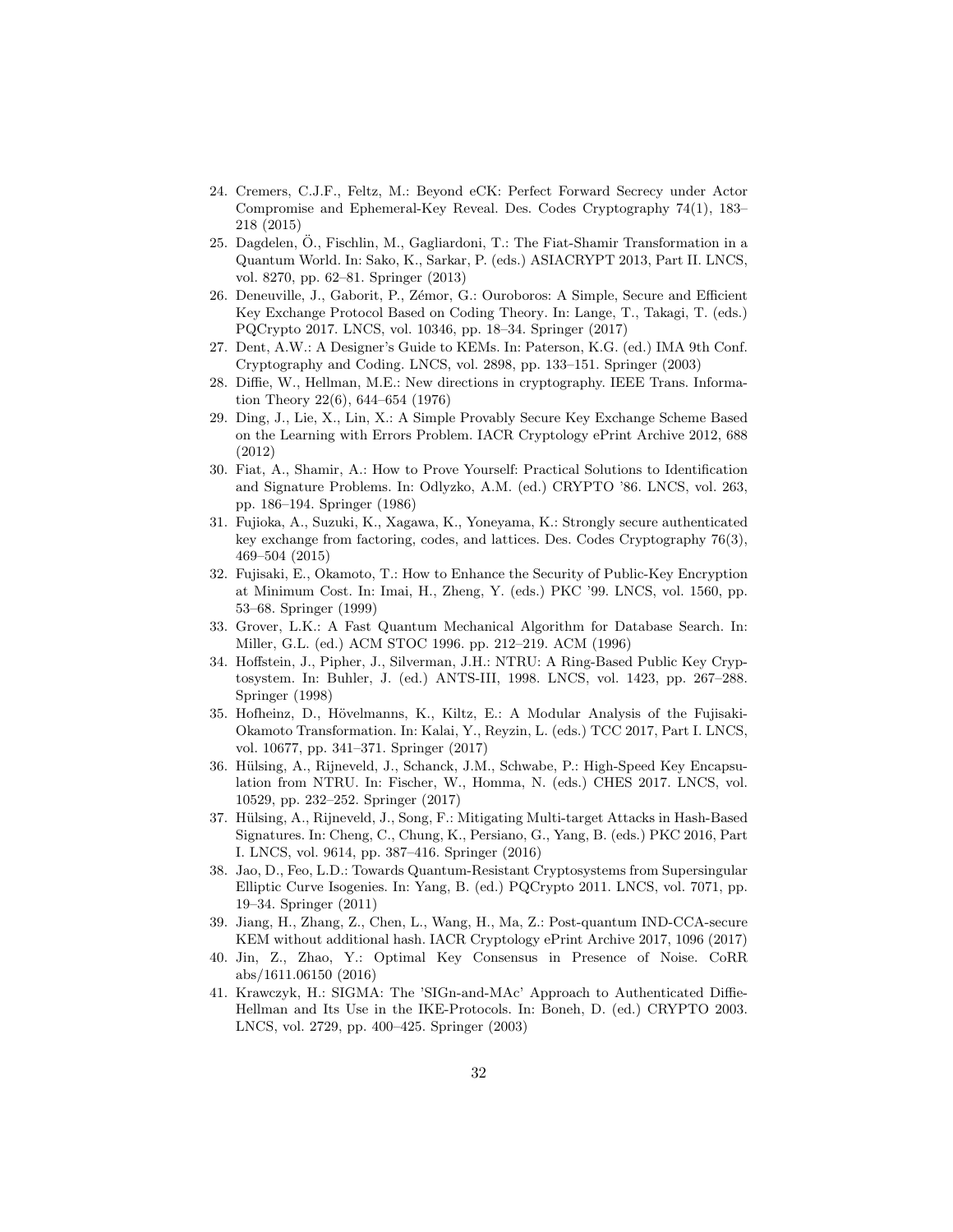- 42. LaMacchia, B.A., Lauter, K.E., Mityagin, A.: Stronger Security of Authenticated Key Exchange. In: Susilo, W., Liu, J.K., Mu, Y. (eds.) ProvSec 2007. LNCS, vol. 4784, pp. 1–16. Springer (2007)
- 43. Lindner, R., Peikert, C.: Better key sizes (and attacks) for lwe-based encryption. In: Kiayias, A. (ed.) CT-RSA 2011. LNCS, vol. 6558, pp. 319–339. Springer (2011)
- 44. Lyubashevsky, V., Peikert, C., Regev, O.: On Ideal Lattices and Learning with Errors over Rings. J. ACM 60(6), 43:1–43:35 (2013)
- 45. Matsumoto, T., Imai, H.: Public Quadratic Polynominal-Tuples for Efficient Signature-Verification and Message-Encryption. In: G¨unther, C.G. (ed.) EURO-CRYPT '88. LNCS, vol. 330, pp. 419–453. Springer (1988)
- 46. McEliece, R.J.: A public-key cryptosystem based on algebraic coding theory. DNS Progress Report 4244, 114–116 (1978)
- 47. Melchor, C.A., Blazy, O., Deneuville, J., Gaborit, P., Zémor, G.: Efficient Encryption from Random Quasi-Cyclic Codes. CoRR abs/1612.05572 (2016)
- 48. National Institute for Standards and Technology (NIST): FIPS PUB 202, SHA-3 Standard: Permutation-Based Hash and Extendable-Output Functions (2015)
- 49. National Institute for Standards and Technology (NIST): Post-quantum crypto standardization (2018), http://csrc.nist.gov/groups/ST/ post-quantum-crypto/
- 50. National Institute for Standards and Technology (NIST): Submission to the NIST call for PQC proposals. (2018), https://csrc.nist.gov/projects/ post-quantum-cryptography/round-1-submissions
- 51. Niederreiter, H.: Knapsack-type cryptosystems and algebraic coding theory. Problems of Control and Information Theory. Problemy Upravlenija i Teorii Informacii. 15, 159–166 (1986)
- 52. Nielsen, M.A., Chuang, I.L.: Quantum computation and quantum information. Cambridge university press (2010)
- 53. Peikert, C.: Some recent progress in lattice-based cryptography. In: Reingold, O. (ed.) TCC 2009. Lecture Notes in Computer Science, vol. 5444. Springer (2009), http://web.eecs.umich.edu/~cpeikert/pubs/slides-tcc09.pdf, invited talk.
- 54. Peikert, C.: Lattice Cryptography for the Internet. In: Mosca, M. (ed.) PQCrypto 2014. LNCS, vol. 8772, pp. 197–219. Springer (2014)
- 55. Porras, J., Baena, J., Ding, J.: Zhfe, a new multivariate public key encryption scheme. In: Mosca, M. (ed.) PQCrypto 2014. Lecture Notes in Computer Science, vol. 8772, pp. 229–245. Springer (2014)
- 56. Rackoff, C., Simon, D.R.: Non-Interactive Zero-Knowledge Proof of Knowledge and Chosen Ciphertext Attack. In: Feigenbaum, J. (ed.) CRYPTO '91. LNCS, vol. 576, pp. 433–444. Springer (1991)
- 57. Shor, P.W.: Algorithms for Quantum Computation: Discrete Logarithms and Factoring. In: FOCS 35. pp. 124–134. IEEE Computer Society (1994)
- 58. Song, F.: A Note on Quantum Security for Post-Quantum Cryptography. In: Mosca, M. (ed.) PQCrypto 2014. LNCS, vol. 8772, pp. 246–265. Springer (2014)
- 59. Szepieniec, A., Ding, J., Preneel, B.: Extension Field Cancellation: A New Central Trapdoor for Multivariate Quadratic Systems. In: Takagi, T. (ed.) PQCrypto 2016. LNCS, vol. 9606, pp. 182–196. Springer (2016)
- 60. Tao, C., Diene, A., Tang, S., Ding, J.: Simple Matrix Scheme for Encryption. In: PQCrypto 2013
- 61. Targhi, E.E., Unruh, D.: Post-Quantum Security of the Fujisaki-Okamoto and OAEP Transforms. In: Hirt, M., Smith, A.D. (eds.) TCC 2016-B, Part II. LNCS, vol. 9986, pp. 192–216 (2016)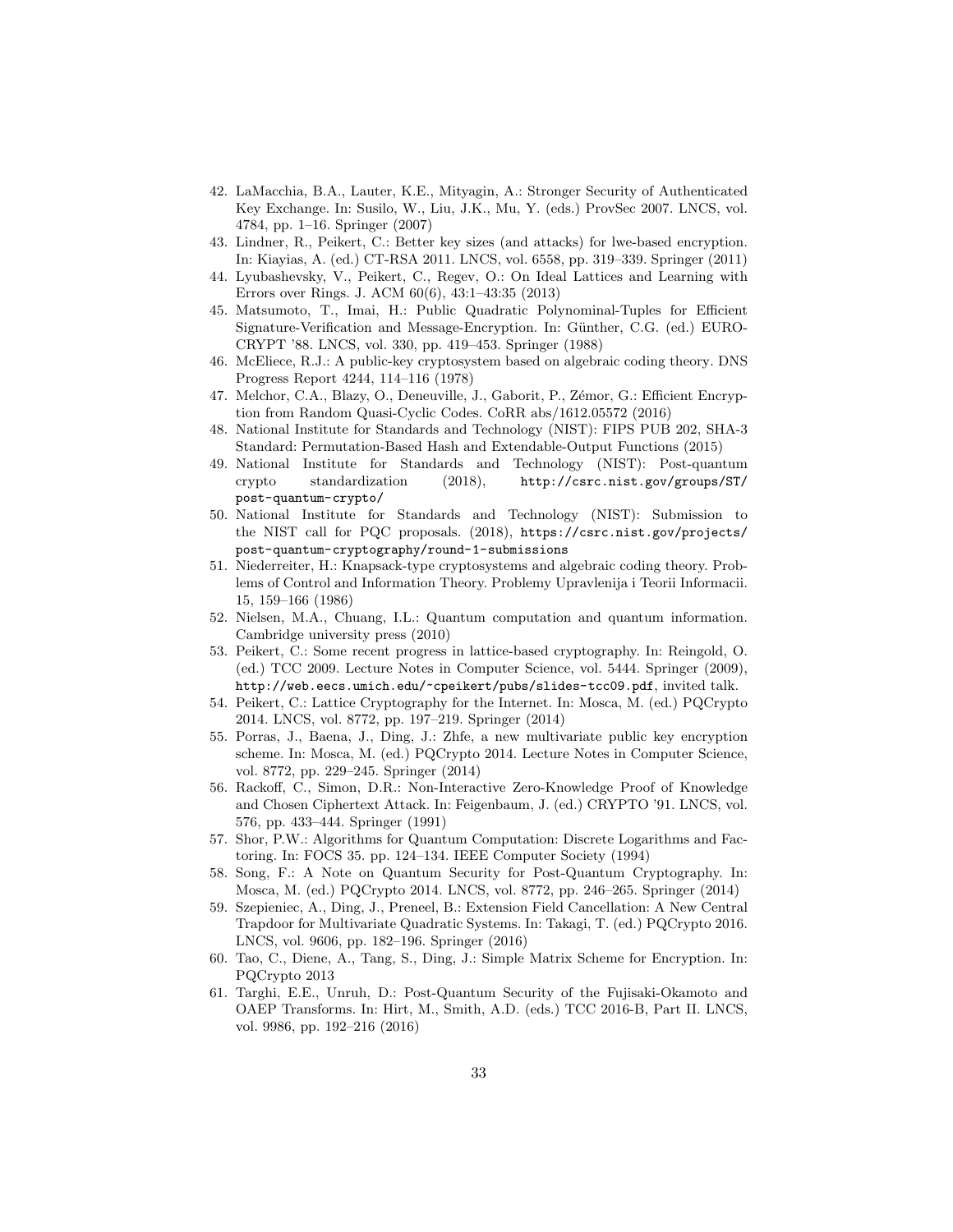- 62. Tolhuizen, L., Rietman, R., García-Morchón, Ó.: Improved key-reconciliation method. IACR Cryptology ePrint Archive 2017, 295
- 63. Unruh, D.: Non-Interactive Zero-Knowledge Proofs in the Quantum Random Oracle Model. In: Oswald, E., Fischlin, M. (eds.) EUROCRYPT 2015, Part II. LNCS, vol. 9057, pp. 755–784. Springer (2015)
- 64. Unruh, D.: Revocable quantum timed-release encryption. J. ACM 62(6), 49:1–49:76 (2015)
- 65. Unruh, D.: Computationally Binding Quantum Commitments. In: Fischlin, M., Coron, J. (eds.) EUROCRYPT 2016, Part II. LNCS, vol. 9666, pp. 497–527. Springer (2016)
- 66. Yoneyama, K.: Compact Authenticated Key Exchange from Bounded CCA-Secure KEM. IEICE Transactions 98-A(1), 132–143 (2015)
- 67. Zhandry, M.: Secure identity-based encryption in the quantum random oracle model. In: Safavi-Naini, R., Canetti, R. (eds.) CRYPTO 2012. LNCS, vol. 7417, pp. 758–775. Springer (2012)
- 68. Zhandry, M.: A note on the quantum collision and set equality problems. Quantum Information & Computation 15(7&8), 557–567 (2015), http://www.rintonpress. com/xxqic15/qic-15-78/0557-0567.pdf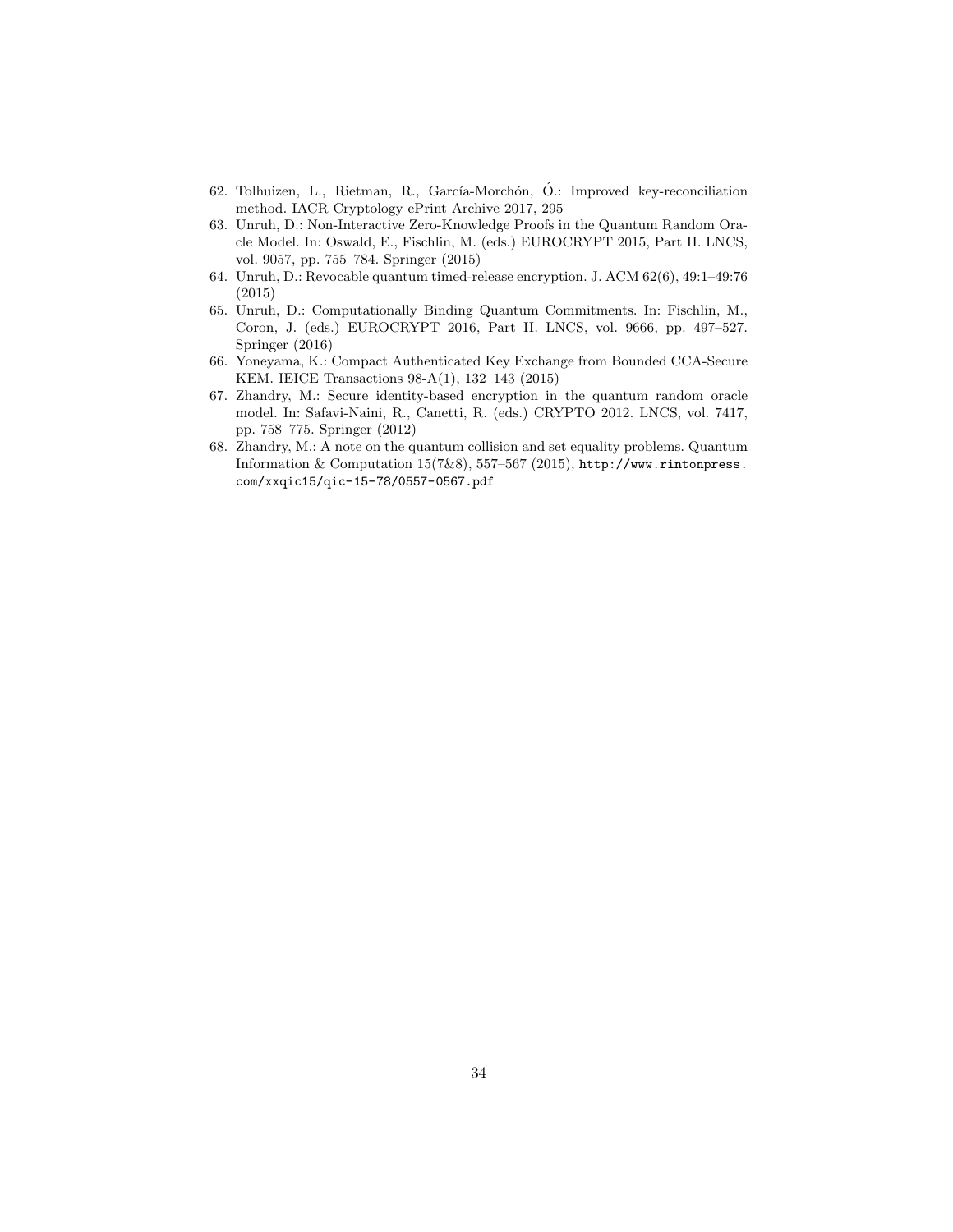# A Concrete Instantiations of NKA Protocols

We now consider several concrete instantiations of noisy key agreement that are used in the literature to generate key encapsulation mechanisms or public key encryption schemes. In all cases, the participants of the protocol converge to mathematical objects whose distance is small in some sense. We make abstraction of this notion of smallness and represent the mathematical objects as bitstrings (denoted by  $\cup$ ) at which point the Hamming weight metric can be used.

It is worth emphasizing that the concrete problems we identify must be assumed to be hard, even in the context of quantum computers, in order for the protocol and KEM or PKE to be secure. Nevertheless, the NKD Assumption is the only requirement; the other problems are hard on average if the NKD Assumption is true.

**NewHope [7].** NewHope defines a ring  $\mathcal{R}_q \cong \mathbb{Z}[X]/\langle q, X^n + 1 \rangle$  and a centered binomial distrubution  $\Psi_{16}^n$  over  $\mathcal{R}_q$ . Elements that are sampled according to  $\Psi_{16}^n$ are considered small. The protocol functionalities and noisy key views are as follows.

> Init: generate  $\mathbf{a} \in \mathcal{R}_q$  from seed AContr: sample  $\mathbf{s}, \mathbf{e} \sim \Psi_{16}^n$  and transmit  $\mathbf{b} = \mathbf{a}\mathbf{s} + \mathbf{e}$ BContr: sample  $\mathbf{s}', \mathbf{e}' \sim \Psi_{16}^n$  and transmit  $\mathbf{u} = \mathbf{a}\mathbf{s}' + \mathbf{e}'$ AConv: compute  $v = us$ BConv: compute  $\mathbf{v}' = \mathbf{bs}'$  $S_A: \qquad \mathbf{v}$  $S_B$ :  $\overline{a}$

This description gives rise to the following hard problems. The state recovery problems are instances of Ring-LWE.

| A State Recovery (ASR).                                                                                    | B State Recovery (BSR).                                                                                               |
|------------------------------------------------------------------------------------------------------------|-----------------------------------------------------------------------------------------------------------------------|
| <i>Input</i> : $\mathbf{a}, \mathbf{b} \in \mathcal{R}_q$ s.t. $\mathbf{b} = \mathbf{as} + \mathbf{e}$ for | <i>Input</i> : $\mathbf{a}, \mathbf{u} \in \mathcal{R}_q$ s.t. $\mathbf{u} = \mathbf{a}\mathbf{s}' + \mathbf{e}'$ for |
| some $\mathbf{e}, \mathbf{s} \sim \Psi_{16}^n$                                                             | some ${\bf e}', {\bf s}' \sim \Psi_{16}^n$                                                                            |
| Task: find $\mathbf{s}, \mathbf{e} \sim \Psi_{16}^n$ s.t. $\mathbf{b} = \mathbf{a}\mathbf{s} + \mathbf{e}$ | Task: find $\mathbf{s}, \mathbf{e} \sim \Psi_{16}^n$ s.t. $\mathbf{u} = \mathbf{a}\mathbf{s}' + \mathbf{e}'$          |

#### Noisy Key Search (NKS).

*Input*:  $\mathbf{a}, \mathbf{b}, \mathbf{u} \in \mathcal{R}_q$  such that  $\mathbf{b} = \mathbf{a}\mathbf{s} + \mathbf{e}$  and  $\mathbf{u} = \mathbf{a}\mathbf{s}' + \mathbf{e}'$  for some  $\mathbf{s},\mathbf{s}',\mathbf{e},\mathbf{e}'\sim \varPsi_{16}^n$ Task: find  $S \in \{0,1\}^{\ell}$  such that  $HW(S \oplus L\mathbf{v}) \leq t$  and  $HW(S \oplus L\mathbf{v}') \leq t$ , where  $\mathbf{v} = \mathbf{u}\mathbf{s}$  and  $\mathbf{v}' = \mathbf{b}\mathbf{s}'$ .

### Noisy Key Distinguishing (NKD).

*Input*:  $\mathbf{a}, \mathbf{b}, \mathbf{u} \in \mathcal{R}_q$  and  $S \in \{0,1\}^{\ell}$  such that  $\mathbf{b} = \mathbf{as} + \mathbf{e}$  and  $\mathbf{u} = \mathbf{as'} + \mathbf{e'}$ for some  $\mathbf{s}, \mathbf{s}', \mathbf{e}, \mathbf{e}' \sim \Psi_{16}^n$ Task: output 1 if  $HW(S \oplus L\mathbf{v}) \leq t$  and  $HW(S \oplus L\mathbf{v}') \leq t$ , where  $\mathbf{v} = \mathbf{u}\mathbf{s}$ and  $\mathbf{v}' = \mathbf{bs}'$ ; and 0 otherwise.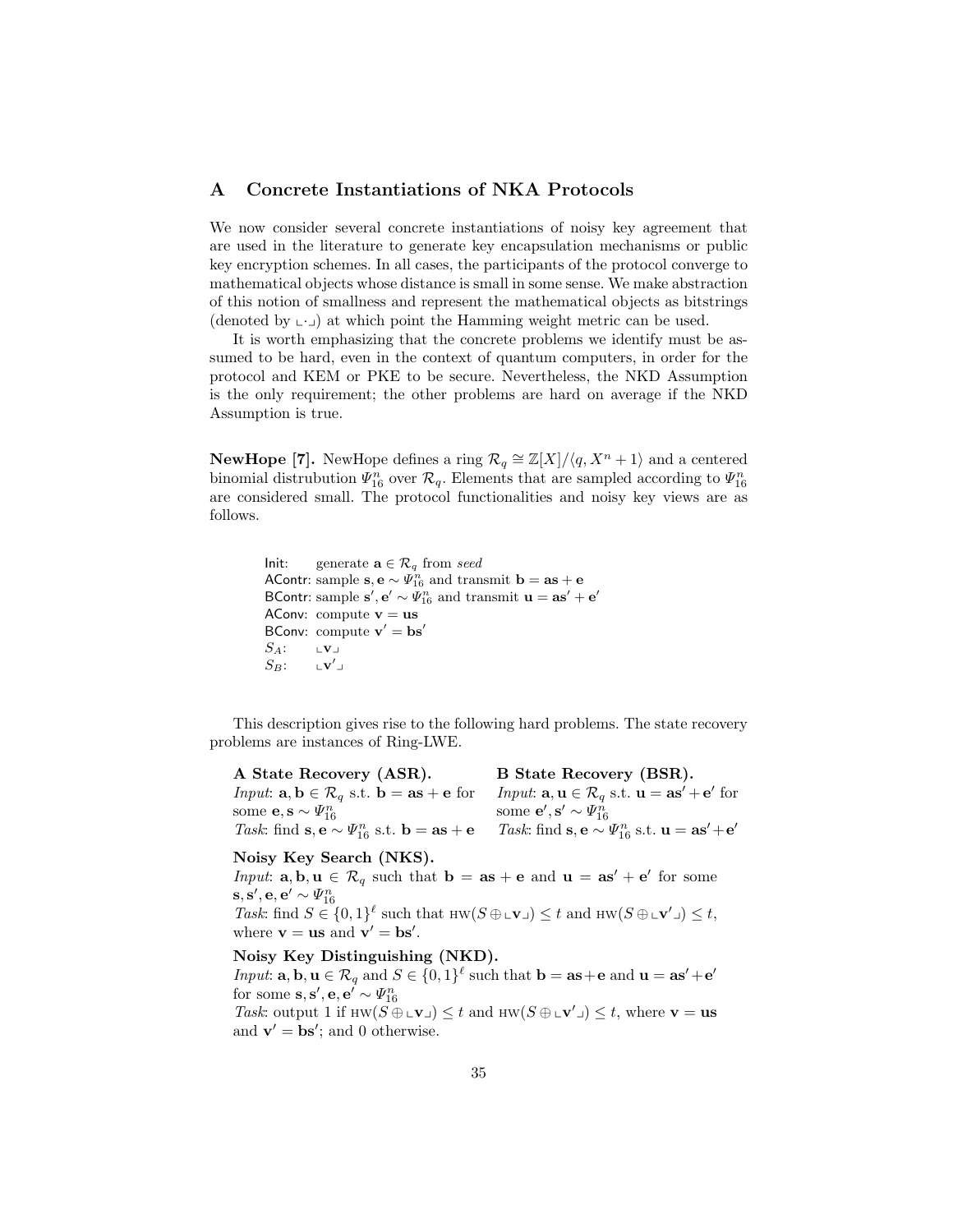Ramstake [50]. Ramstake operates on integers modulo a large Mersenne prime p, the set of which we denote by  $\mathbb{Z}_p$ . Smallness is associated with having a bit expansion of low Hamming weight. We denote this set of sparse integers by  $S$ . The functionalities and noisy key views are as follows.

Init: sample  $A \in \mathbb{Z}_p$ AContr: sample  $b, c \stackrel{\$}{\leftarrow} S$  and transmit  $D = Ab + c \mod p$ BContr: sample  $b', c' \stackrel{\$}{\leftarrow} \mathcal{S}$  and transmit  $D' = Ab' + c'$  mod  $p$ AConv: compute  $E = D'a \mod p$ BConv: compute  $E' = Da' \mod p$  $S_A: \qquad \mathbf{L}E \lrcorner$  $S_B: LE'$ 

The problems of recovering either participant's state is in fact an affine variant of the low-Hamming weight ratio problem introduced by Aggarwal et al. [1]. Paraphrased but without loss of generality, this problem asks to find low-Hamming-weight integers  $f$  and  $g$  such that the given integer  $H$  satisfies  $f \times (-H) + g = 0$  mod p.

| A State Recovery (ASR).                              | B State Recovery (BSR).                              |
|------------------------------------------------------|------------------------------------------------------|
| Input: $A, D \in \mathbb{Z}_p$ s.t. $D = Ab + c$ for | Input: $A, D' \in \mathbb{Z}_p$ s.t. $D' = Ab' + c'$ |
| some $b, c \in \mathcal{S}$                          | for some $b', c' \in \mathcal{S}$                    |
| Task: find $b, c \in S$ s.t. $D = Ab + c$            | Task: find b', $c' \in S$ s.t. $D' = Ab' + c'$       |

### Noisy Key Search (NKS).

Input:  $A, D, D' \in \mathbb{Z}_p$  such that  $D = Ab + c$  and  $D' = Ab' + c'$  for some  $b, c, b', c' \in \mathcal{S}$ Task: find  $S \in \{0,1\}^{\ell}$  such that  $HW(S \oplus L E) \leq t$  and  $HW(S \oplus L E') \leq t$ ,

where  $E = D'a$  and  $E' = Da'$ .

# Noisy Key Distinguishing (NKD).

Input:  $A, D, D' \in \mathbb{Z}_p$ ,  $S \in \{0,1\}^{\ell}$  such that  $D = Ab + c$  and  $D' = Ab' + c'$ for some  $b, c, b', c' \in \mathcal{S}$ Task: output 1 if HW( $S \oplus L E \cup \leq t$  and HW( $S \oplus L E' \cup \leq t$ , where  $E = D'a$ and  $E' = Da'$ ; and 0 otherwise.

**Ouroboros [26].** Ouroboros uses the ring  $\mathcal{R} = \mathbb{F}_2[X]/\langle X^n - 1 \rangle$ , in which elements are considered small if their Hamming weight is less than a given bound. Let  $\mathcal{S}_w^n \subset \mathcal{R}$  denote the subset of ring elements whose Hamming weight is w. The functionalities and noisy key views are as follows.

Init: generate  $h \in \mathcal{R}$  from seed AContr: sample  $\mathbf{x},\mathbf{y} \overset{\$}{\leftarrow} \mathcal{S}^n_w$  and transmit  $\mathbf{s} = \mathbf{x}\mathbf{h} + \mathbf{y}$ BContr: sample  $\mathbf{r}_1, \mathbf{r}_2 \overset{\$}{\leftarrow} \mathcal{S}_w^n$  and transmit  $\mathbf{s}_r = \mathbf{r}_1 + \mathbf{h} \mathbf{r}_2$ AConv: compute  $S_A = \mathbf{y} \mathbf{s}_r$ BConv: compute  $S_B = \mathbf{sr}_2$  $S_A: \qquad \sqcup S_A \lrcorner$  $S_B: \qquad \Box S_B \Box$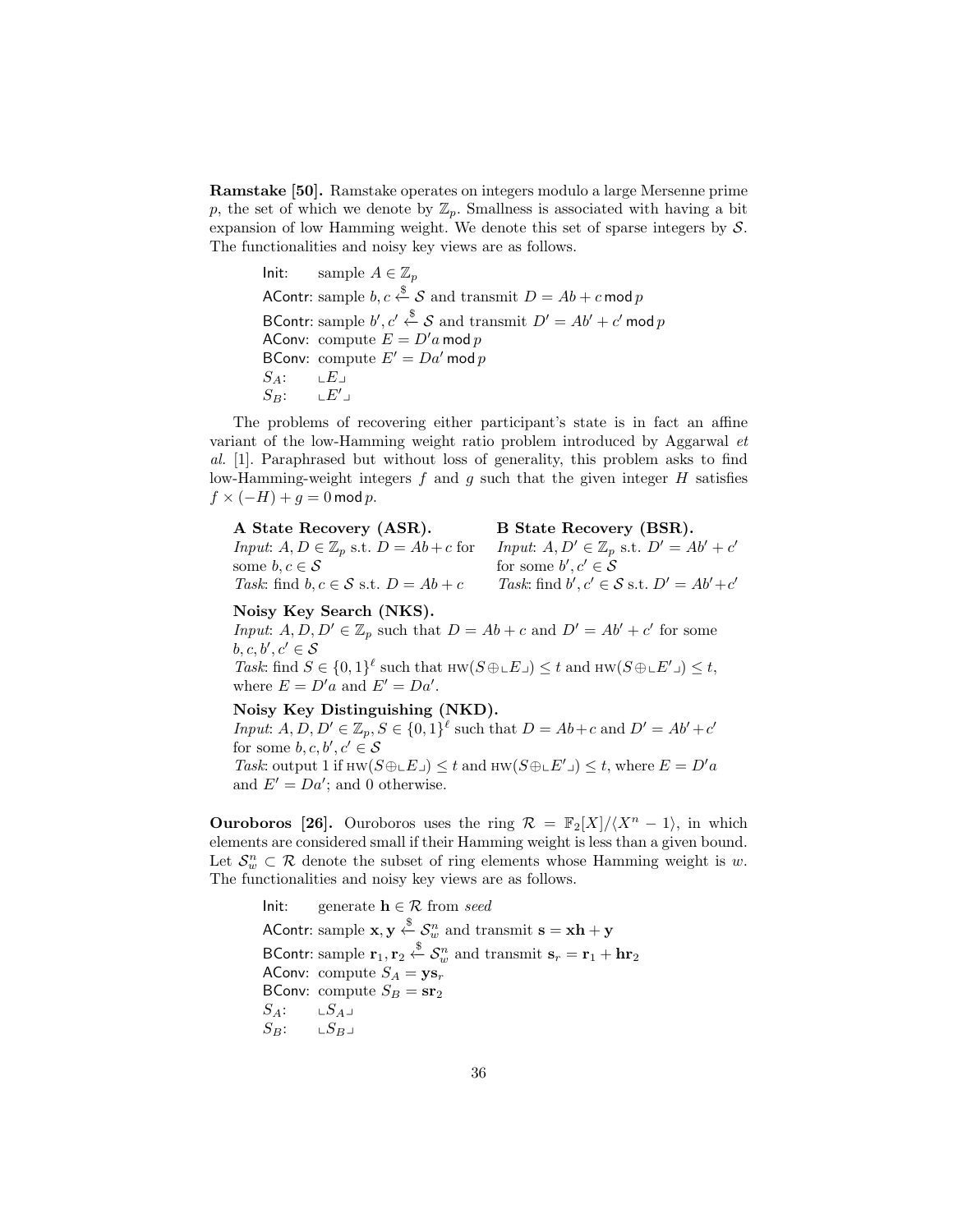While the values  $S_A$  and  $S_B$  are computed, both are instantly added to other values. Bob obtains  $\mathbf{s}_{\epsilon} = S_B + \mathbf{e}_r + \epsilon$  for specific values of  $\mathbf{e}_r$  and  $\epsilon$ , and transmits this value alongside  $s_r$ . Alice obtains  $e_c = s_\epsilon - S_A$ , which is a noisy codeword from which the specialized decoder can recover  $\epsilon$ . Ouroboros thus uses the transmission-based approach, and makes clever use of the decoder provided by the algebraic structure on which the noisy key agreement protocol is based.

A State Recovery (ASR). *Input*:  $\mathbf{h}, \mathbf{s} \in \mathcal{R}$  s.t.  $\mathbf{s} = \mathbf{x}\mathbf{h} + \mathbf{y}$  for *Input*:  $\mathbf{h}, \mathbf{s}_r \in \mathcal{R}$  s.t.  $\mathbf{s}_r = \mathbf{r}_2\mathbf{h} + \mathbf{r}_2$  for some  $\mathbf{x}, \mathbf{y} \in \mathcal{S}_{w}^{n}$ <br>Task: find  $\mathbf{x}, \mathbf{y} \in \mathcal{S}_{2}^{n}$  s.t.  $\mathbf{s} = \mathbf{h}\mathbf{x} + \mathbf{y}$ B State Recovery (BSR). some  $\mathbf{r}_1, \mathbf{r}_2 \in \mathcal{S}_w^n$ <br>Task: find  $\mathbf{r}_1, \mathbf{r}_2 \in \mathcal{S}_2^n$  s.t.  $\mathbf{s}_2 = \mathbf{hr}_2 + \mathbf{r}_1$ 

#### Noisy Key Search (NKS).

*Input*:  $\mathbf{h}, \mathbf{s}, \mathbf{s}_r \in \mathcal{R}$  such that  $\mathbf{s} = \mathbf{x}\mathbf{h} + \mathbf{y}$  and  $\mathbf{s}_r = \mathbf{h}\mathbf{r}_2 + \mathbf{r}_1$  for some  $\mathbf{x},\mathbf{y},\mathbf{r}_1,\mathbf{r}_2\in\mathcal{S}_w^n$ Task: find  $S \in \{0,1\}^{\ell}$  such that  $HW(S \oplus \Delta_{A} \cup \Delta) \leq t$  and  $HW(S \oplus \Delta_{B} \cup \Delta) \leq t$ , where  $S_A = \mathbf{s}_r \mathbf{x}$  and  $S_B = \mathbf{sr}_2$ .

### Noisy Key Distinguishing (NKD).

*Input*:  $\mathbf{h}, \mathbf{s}, \mathbf{s}_r \in \mathcal{R}, S \in \{0, 1\}^{\ell}$  such that  $\mathbf{s} = \mathbf{x}\mathbf{h} + \mathbf{y}$  and  $\mathbf{s}_r = \mathbf{h}\mathbf{r}_2 + \mathbf{r}_1$ for some  $\mathbf{x}, \mathbf{y}, \mathbf{r}_1, \mathbf{r}_2 \in \mathcal{S}_{w}^n$ Task: output 1 if HW( $S \oplus LS_A$ )  $\leq t$  and HW( $S \oplus LS_B$ )  $\leq t$ , where  $S_A = \mathbf{s}_r \mathbf{x}$  and  $S_B = \mathbf{sr}_2$ ; and 0 otherwise.

SIDH [38]. The supersingular isogeny Diffie-Hellman (SIDH) is the only noisefree key agreement protocol on this list, and as such achieves identical views on the session key for both parties. The protocol relies on the commutativity of random walks in an isogeny graph of supersingular elliptic curves. We use the following standard notation, denoting elliptic curves by  $E$ ;  $k$ -order torsion subgroups by  $E[k]$ ; isogenies by  $\psi, \phi$ ; base points by  $P, Q$ ; j-invariant by j(·). Generally speaking,  $\ell_A = 2$  and  $\ell_B = 3$  and the exponents  $e_A$  and  $e_B$  are large, say on the order of several hundreds.  $P_A, Q_A \in E[\ell_A^{\epsilon_A}]$  are elements of the  $\ell_A^{\epsilon_A}$ order torsion subgroup of  $E$ , and vice versa for  $B$ . The protocol's functionalities and session key can be summarized as follows.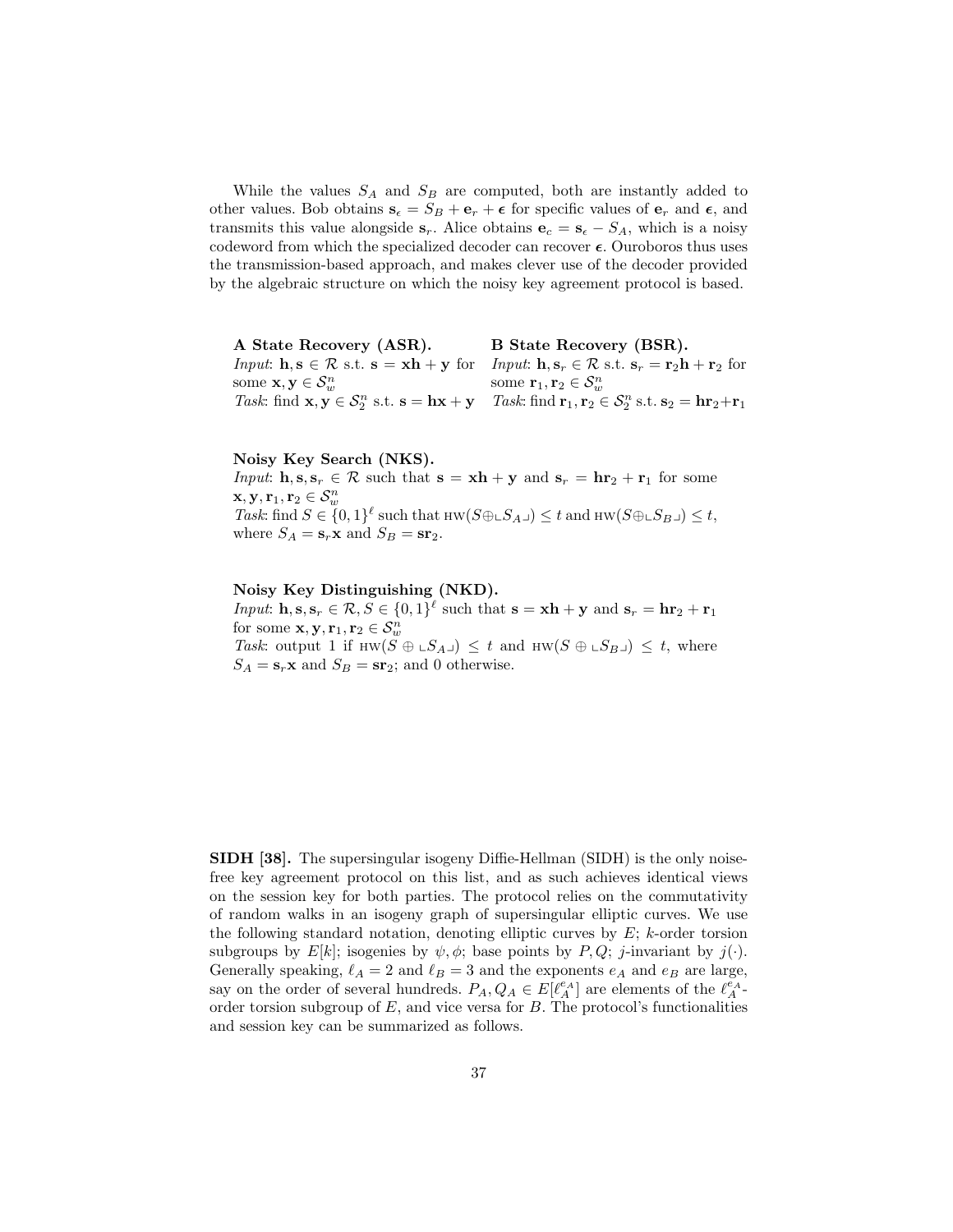lnit: select  $E_0 \stackrel{\$}{\leftarrow} \mathbb{E}(\mathbb{F}_q)$ ;  $P_A, Q_A \stackrel{\$}{\leftarrow} E_0[\ell_A^{e_A}]; P_B, Q_B \stackrel{\$}{\leftarrow} E_0[\ell_B^{e_B}]$ AContr: sample  $m_A, n_A \stackrel{\$}{\leftarrow} \mathbb{Z}/\ell_A{}^{e_A}\mathbb{Z}$ ; compute  $R_A = m_A P_A + n_A Q_A;$ find  $\phi : \mathbb{E}(\mathbb{F}_q) \to \mathbb{E}(\mathbb{F}_q)$  such that ker  $\phi = \langle R_A \rangle$ ; transmit  $E_A = \phi(E_0), \phi(P_B), \phi(Q_B)$  $\mathsf{BContr}\colon \mathrm{sample}\, m_B, n_B \overset{\$}{\leftarrow} \mathbb{Z}/\ell_B^{\,e_B}\mathbb{Z}; \mathrm{\,compute}\, R_B = m_B P_B + n_B Q_B;$ find  $\psi : \mathbb{E}(\mathbb{F}_q) \to \mathbb{E}(\mathbb{F}_q)$  such that ker  $\psi = \langle R_B \rangle$ ; transmit  $E_B = \psi(E_0), \psi(P_A), \psi(Q_A)$ AConv: compute  $R'_A = n_A \psi(P_A) + m_A \psi(Q_A) \in E_B;$  $\text{find } \phi': \mathbb{E}(\mathbb{F}_q) \to \mathbb{E}(\mathbb{F}_q) \text{ such that } \text{ker } \phi' = \langle R'_A \rangle;$ compute  $E_{BA} = \phi'(E_B)$ BConv: compute  $R'_B = n_B \phi(P_B) + m_B \phi(Q_B) \in E_A$ ;  $\text{find }\psi':\mathbb{E}(\overline{\mathbb{F}}_q)\to\mathbb{E}(\mathbb{F}_q) \text{ such that } \text{ker }\psi'=\langle R_B'\rangle;$ compute  $E_{AB} = \psi'(E_A)$  $S_A: \qquad \iota j(E_{BA}) \lrcorner$  $S_B$ :  $\qquad \qquad \iota j(E_{AB}) \lrcorner$ 

The original SIDH paper already explicitly considers the hard problems associated with the protocol. They are called the Computational Supersingular Isogeny (CSSI) problem for ASR or BSR; Supersingular Computational Diffie-Hellman (SSCDH) problem for NKS; and Supersingular Decisional Diffie-Hellman (SSDDH) problem for NKD. We adopt this nomenclature.

### Computational Supersingular Isogeny Problem (CSSI).

Input:  $E_0, E_A = \phi(E_0); P_B, Q_B, P_A, Q_A \in E_0; \phi(P_B), \phi(Q_B) \in E_A$  for some isogeny  $\phi: E_0 \to E_A$  with ker  $\phi = \langle n_A P_A + m_A Q_A \rangle$ Task: find a generator for  $\langle R \rangle = \langle n_A P_A + m_A P_A \rangle = \text{ker } \phi$ 

# Supersingular Isogeny Computational Diffie-Hellman (SS-CDH) Problem.

Input:  $E_0, E_A = \phi(E_0), E_B = \psi(E_0); P_A, Q_A P_B, Q_B \in E_0;$  $\phi(P_B), \phi(Q_B) \in E_A; \psi(P_A), \psi(Q_A) \in E_B$  for isogenies  $\phi, \psi : E_0 \to E_A$ with ker  $\phi = \langle n_A P_A + m_A Q_A \rangle$  and ker  $\psi = \langle n_B P_B + m_B Q_B \rangle$ Task: find  $j(E_{AB})$  where  $E_{AB} \cong E_0/(n_A P_A + m_A Q_A + n_B P_B + m_B Q_B)$ .

Supersingular Isogeny Decisional Diffie-Hellman (SSDDH) Problem.

Input:  $E_0, E_A = \phi(E_0), E_B = \psi(E_0); P_A, Q_A P_B, Q_B \in E_0;$  $\phi(P_B), \phi(Q_B) \in E_A; \psi(P_A), \psi(Q_A) \in E_B; j \in \mathbb{F}_q$  for isogenies  $\phi, \psi$ :  $E_0 \rightarrow E_A$  with ker  $\phi = \langle n_A P_A + m_A Q_A \rangle$  and ker  $\psi = \langle n_B P_B + m_B Q_B \rangle$ Task: output 1 if  $j = j(E_0 / \langle n_A P_A + m_A Q_A + n_B P_B + m_B Q_B \rangle)$ ; and 0 otherwise.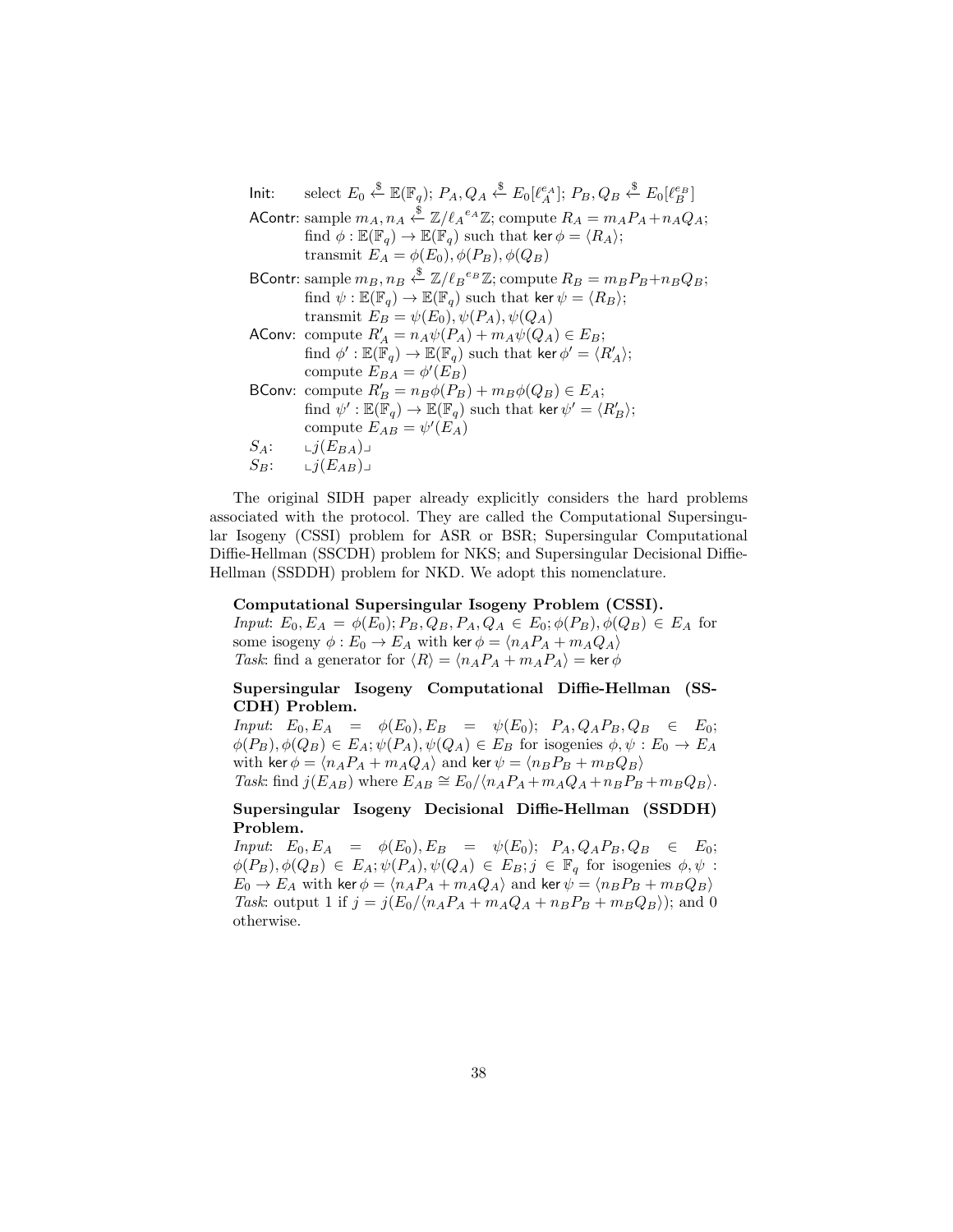# B Noisy Key Security

In the previous we have defined, with some justification, the security of NKA protocols in terms of the NKD game. Here we extend this justification by considering the most general possible security definition, *i.e.*, an adaptation of the Canetti-Krawczyk session key security (SK-security) notion in the authenticated links model [20], which we call noisy key security (NK-security). It turns out that NK-security is equivalent to the hardness of NKD, up to a polynomial factor.

#### B.1 NK-Security

Adapting SK-security to the noisy case presents two difficulties.

First, Alice and Bob do not agree on the same key but on two different views  $S_A$  and  $S_B$  which are close under the Hamming metric. The adversary is deemed successful if he can distinguish between a uniformly random key and one drawn at random from the intersection of radius-t spheres centered at  $S_A$  and  $S_B$ . This extension captures the special case of noise-free key agreement of the Canetti-Krawczyk model, in which this intersection collapses to a single point  $S_A = S_B.$ 

Second, there is a small but nonzero probability of failure even when the adversary does not interfere and it is conceivable that approximating either Alice's view or Bob's view of the session key is easier in this case. To deal with this issue, the security game aborts when the adversary picks a failing game. This choice is the same for the NKD game.

Like Canetti-Krawczyk's definition, ours considers an adversary A and any number of parties  $P_i$  each pair of which can run any number of sessions. The adversary can

- see, block, resend all messages passed between parties (but not modify them);
- $-$  schedule events, *i.e.*, instruct parties to start sessions or proceed with the next step;
- expire sessions, i.e., instruct parties to forget the agreed-upon session key or associated state;
- expose sessions, either though
	- session-state reveal, which reveals a party's session state; or
	- session-key query, which reveals one party's view of the session key; or
	- *corruption*, in which case the adversary learns the entire working memory of a targeted party whose subsequent actions are all directed by the adversary.

The adversary chooses among all the unexposed sessions one test session, and if this test session is unsuccessful ( $HW(S_A \oplus S_B) > t$ ) the game aborts. Otherwise the adversary receives a string S which is, depending on a coin flip  $b \stackrel{\$}{\leftarrow} \{0,1\},\$ either either drawn from the intersection of radius-t spheres centered at  $S_A$  and  $S_B$ , or uniformly at random from the set of all bit strings of the same length. The adversary outputs a bit  $\hat{b}$  guessing at the distribution from which S was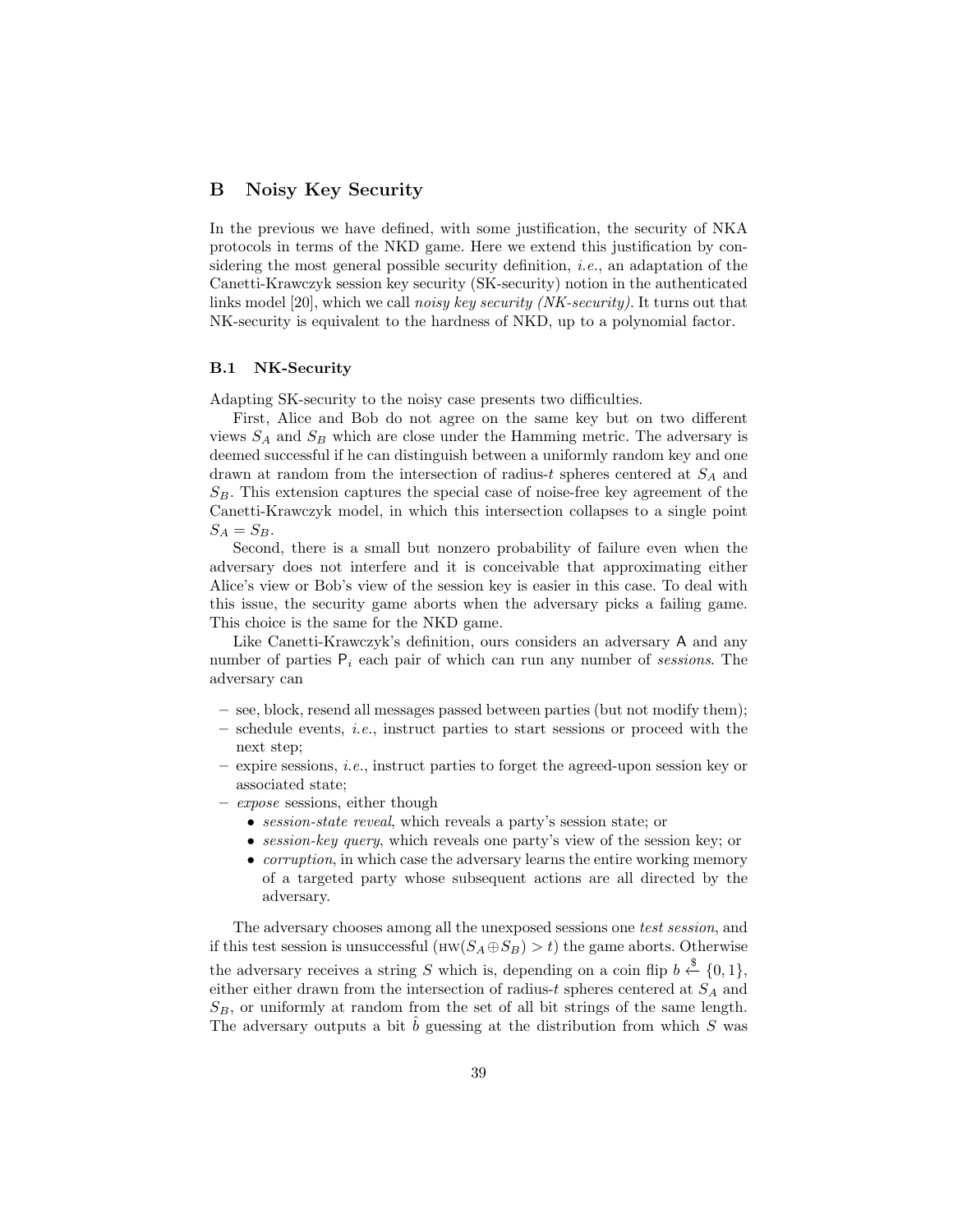drawn; he wins if he guesses correctly. The protocol is *noisy key secure* in the authenticated links model if no polynomial-time quantum adversary has more than a negligible distinguishing advantage. This notion is captured in words by Definition 4. Pseudocode for the oracles' behavior and the game mechanics is given in Appendix B.2.

Definition 4 (noisy key security). Let  $\Pi =$  (Init, AContr, BContr, AConv, BConv) be a noisy key agreement protocol between parties  $P_A$  and  $P_B$ , with correctness error  $\epsilon$ . The game NK defines an adversary  $A^{\cdots} = (A^{\cdots}_1, A^{\cdots}_2)$  with oracle access to the following functions:

- start( $P_A, P_B$ ) instructs parties  $P_A$  and  $P_B$  to start a new session with a fresh session *id*:
- deliver(receiver, sender, session\_id, contribution) delivers the unaltered contribution message from receiver to sender if both are involved in session id session\_id;
- $\mathsf{continue}(\textit{party}, \textit{session\_id})$  instructs participant party to generate a contribution message for session session\_id;
- $-$  converge(party, session id, contribution) instructs participant party to converge, and thus obtain their view of the shared noisy session key;
- $\exp(\text{party}, \text{session}_id)$  instructs participant party to consider session session id expired, that is to say inactive for all intents and purposes;
- $-$  reveal state(party, session) reveals the secret state of participant party for session session id, but as a result the session becomes exposed;
- query  $key(party, session_id)$  reveals party's view of the shared noisy session key from session session id, but as a result the session becomes exposed;
- corrupt(party, code) instructs participant party to execute code with access to party's state and with capability to send authentic-looking messages on behalf of party, but as a result all of party's sessions become exposed.

The NK game proceeds in two phases: in phase 1, the adversary  $A_{1}^{\cdots}$  runs with access to all the above oracles for a polynomially bounded number of time steps and as a result outputs a secret state and a test session test session id. If session test session id fails  $(HW(S_A \oplus S_B) > t)$  or if it has been exposed (through an invocation of reveal state, query key, or corrupt) then the game aborts and outputs

⊥. Phase 2 starts when the challenger flips a coin b and if  $b = 0$  he sets  $S \xleftarrow{\$}$  $\{0,1\}^{\ell}$  but if  $b=1$  then  $S \stackrel{\$}{\leftarrow} \{x \in \{0,1\}^{\ell} | \text{HW}(x \oplus S_A) \leq t \land \text{HW}(x \oplus S_B) \leq t\}$ where  $S_A$  and  $S_B$  are the views of the shared noisy session key of parties  $P_A$ and  $P_B$  associated with session test\_session\_id. Then  $A_2^{\cdots}$  is run with access to all oracles on input (state,  $S$ ) for another polynomially bounded number of steps, after which he outputs a guess  $\hat{b}$ . The game outputs 1 if  $b = \hat{b}$  and 0 otherwise.

Then the noisy key agreement protocol is noisy key secure *(NK-secure)* in the authenticated links model if for all polynomial time quantum adversaries  $A^{\cdots}$  who starts k sessions and corrupts r of them, their advantage  $\mathsf{Adv}_{\Pi}^{\mathsf{NK}}(A^{\cdots})$  is negligible:

$$
\mathsf{Adv}_{II}^{\mathsf{NK}}(\mathsf{A}^{\cdots}) \stackrel{\triangle}{=} \left| \Pr[\mathsf{Game}_{\mathsf{NK}}^{\mathsf{A}}(1^{\lambda}) \neq 0] - \frac{1 + \epsilon \frac{k-r}{k} + \frac{r}{k}}{2} \right| \le \mathsf{negl}(\lambda) \quad . \tag{66}
$$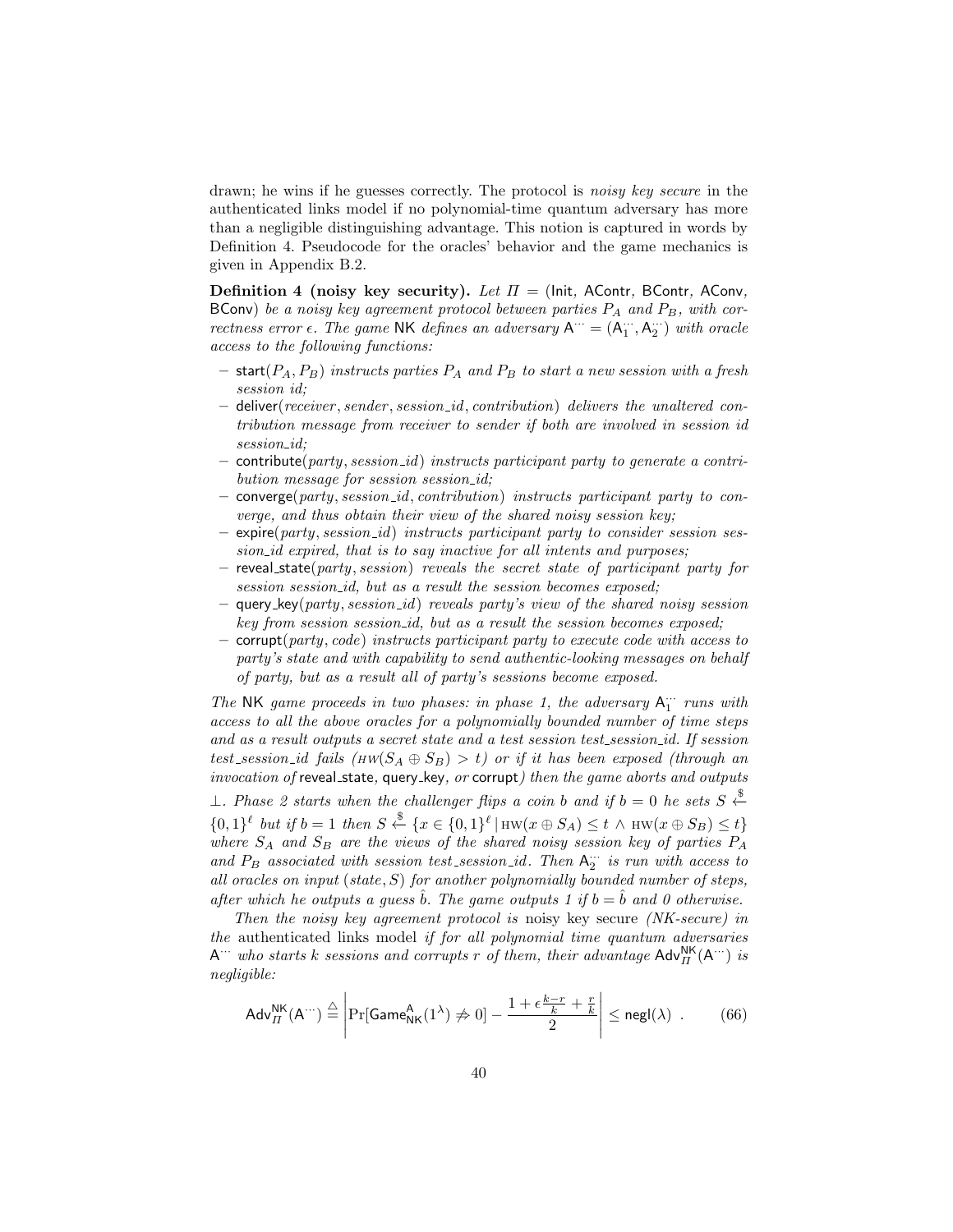This expression for the adversary's advantage is rather complex but certainly valid. The adversary who corrupts every session he starts in order to engineer game abortions, has advantage zero. The same is true for the adversary who does not corrupt any session but flips a coin and guesses accordingly. The adversary's advantage remains zero for any combination of these two extremes. Therefore, the expression captures the adversary's advantage over a naïve strategy.

We stress that a NKA protocol must consist of two independent messages, one in each direction, as formalized in the syntax. While the Canetti-Krawczyk security model does not impose any bounds on the number of messages exchanged or their scheduling, in the case of NKA this restriction on the number of passes is critical; if the parties involved are allowed more then they can agree on an exact key simply by transmitting auxiliary information to correct errors.

> Game 9:  $NK^{A'''}(1^{\lambda})$ 1. party\_states  $\leftarrow [\emptyset]$  for all parties 2.  $\textit{authortic\_messages}, \textit{global\_sessions} \leftarrow \textsf{empty\_lists}$ 3. session\_counter  $\leftarrow 0$ 4. test\_session\_id, state  $\leftarrow A_1^{\cdots}(1^{\kappa})$ 5. if global\_sessions[test\_session\_id].exposed = True then: 6. return  $\perp$ 7.  $P_A \leftarrow global\_sessions[test\_session\_id].A$ 8. P<sup>B</sup> ← global sessions[test session id].B 9.  $S_A \leftarrow$  party\_states[ $P_A$ ].sessions[test\_session\_id].S 10.  $S_B \leftarrow$  party\_states[ $P_B$ ].sessions[test\_session\_id].S 11. if HW $(S_A \oplus S_B) > t$  then: 12. return  $\perp$ 13.  $b \leftarrow \{0, 1\}$ 14. if  $b = 1$  then: 15.  $S \xleftarrow{\$} \{x \in \{0,1\}^{\ell} \mid \text{HW}(x \oplus S_A) \land \text{HW}(x \oplus S_B)\}\$ 16. else:  $17.$  $\xi$ <sup>§</sup>  $\{0,1\}$ <sup>ℓ</sup> 18.  $\hat{b} \leftarrow A_2^{\cdots} (state, S)$ 19. return  $\llbracket b = \hat{b} \rrbracket$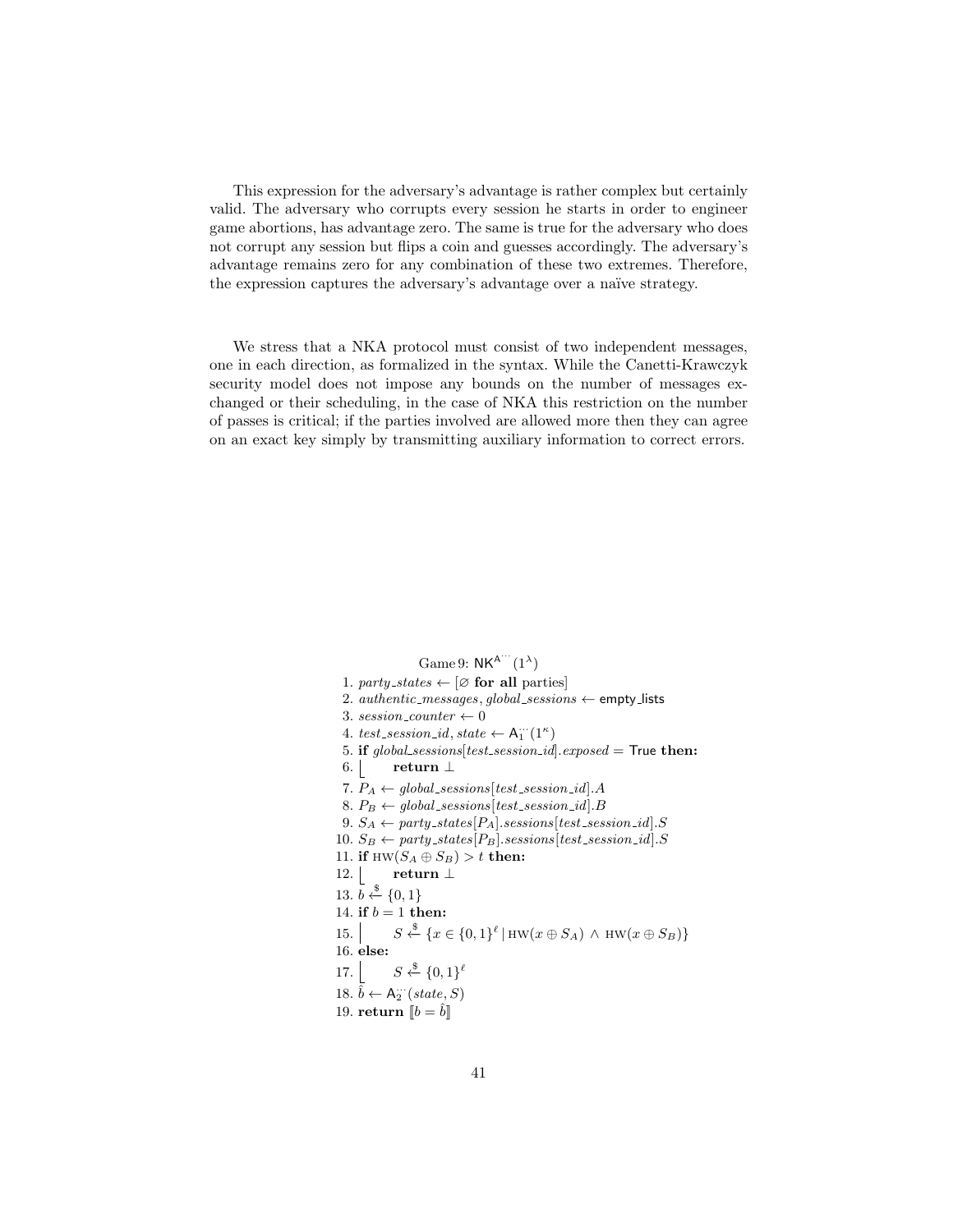# B.2 Pseudocode for Oracle Behavior

### Oracle 10: deliver $(\cdot)$

|    | 1. define deliver (receiver, sender, session_id, contribution) as:                              |
|----|-------------------------------------------------------------------------------------------------|
| 2. | <b>if</b> (receiver, sender, session_id, contribution) $\notin$ authentic_messages <b>then:</b> |
| 3. | return 1                                                                                        |
| 4. | <b>if</b> session_id $\notin$ party_states[receiver].sessions.keys() then:                      |
| 5. | return $\perp$                                                                                  |
| 6. | if session_id $\notin$ party_states[sender].sessions.keys() then:                               |
| 7. | return 1                                                                                        |
| 8. | $party\_states[receiver]. sessions[session_id]. contribution = contribution$                    |

|     | Oracle 11: $start(\cdot)$                            |
|-----|------------------------------------------------------|
|     | 1. define start $(P_A, P_B)$ as:                     |
| 2.  | global_sessions.append(global_session(               |
| 3.  | $A = PA$ .                                           |
| 4.  | $B = P_B$                                            |
| 5.  | $exposed = False)$                                   |
| 6.  | <i>iparams</i> $\leftarrow \Pi$ .lnit $(1^{\kappa})$ |
| 7.  | $party\_states[P_A].sessions.append(session)$        |
| 8.  | $key = session\_counter,$                            |
| 9.  | $A = P_A$ .                                          |
| 10. | $B = P_B$ ,                                          |
| 11. | $params = iparams,$                                  |
| 12. | state $=\varnothing$ ,                               |
| 13. | $contribution = \varnothing,$                        |
| 14. | $S=0^{\ell})$                                        |
| 15. | $party\_states[P_B].sessions.append(session)$        |
| 16. | $key = session\_counter,$                            |
| 17. | $A = P_A$ ,                                          |
| 18. | $B = P_B$ ,                                          |
| 19. | $params = iparams,$                                  |
| 20. | state $=\varnothing$ ,                               |
| 21. | $contribution = \varnothing,$                        |
| 22. | $S=0^{\ell})$                                        |
| 23. | $session\_counter \leftarrow session\_counter + 1$   |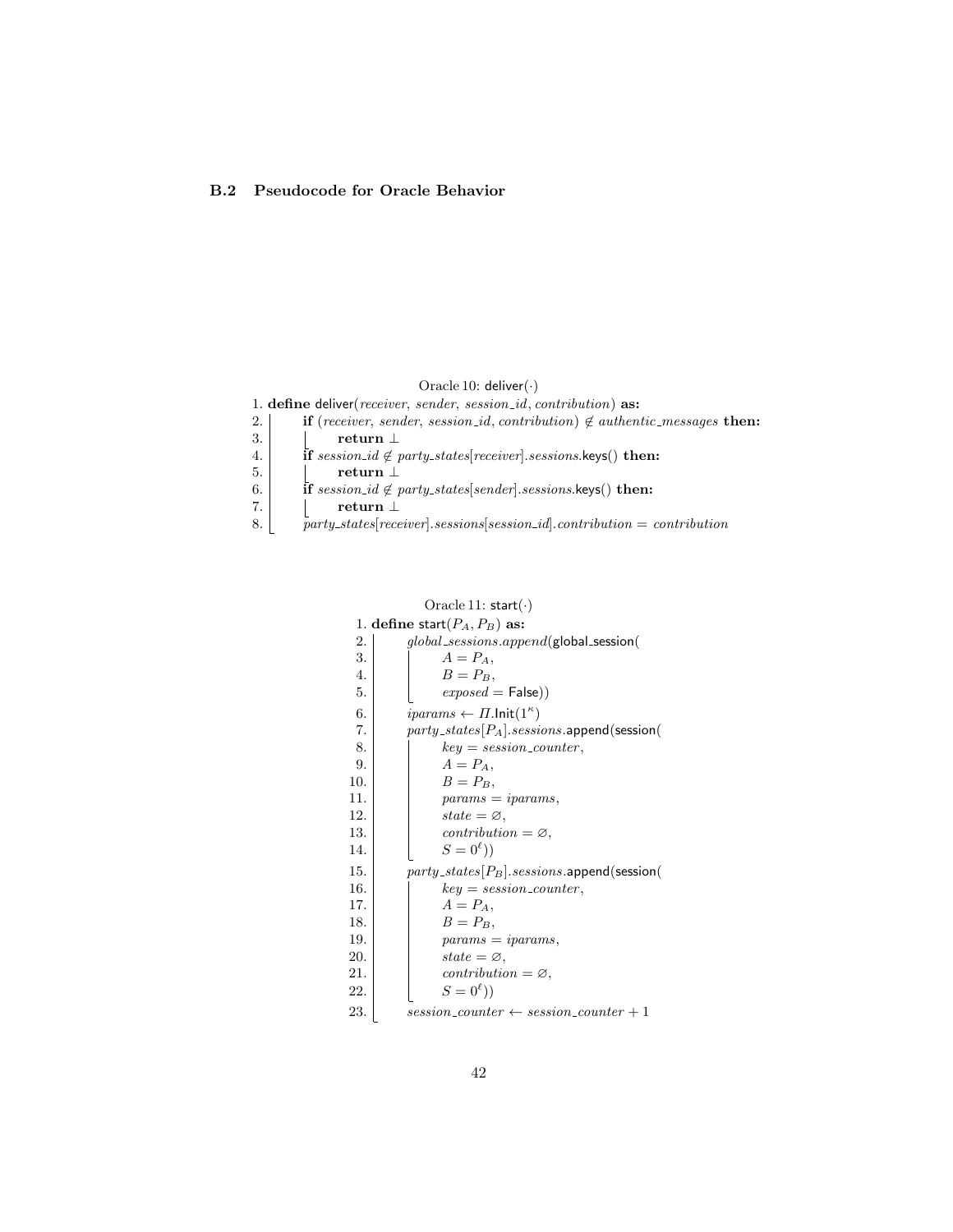| Oracle 12: contribute( $\cdot$ ) |                                                                                |
|----------------------------------|--------------------------------------------------------------------------------|
|                                  | 1. define contribute( $party, session_id)$ as:                                 |
| 2.                               | if session_id $\notin$ party_states[party].sessions.keys() then:               |
| 3.                               | return $\perp$                                                                 |
| 4.                               | $session \leftarrow$ party_states[party].sessions[session_id]                  |
| 5.                               | if $party = session.A$ then:                                                   |
| 6.                               | session.state, session.contribution $\leftarrow \Pi$ . A Contr(session.params) |
| 7.                               | else:                                                                          |
| 8.                               | session.state, session.contribution $\leftarrow \Pi$ . BContr(session.params)  |
| 9.                               | $party\_states[party].sessions[session\_id] \leftarrow session$                |
| 10.                              | $msq \leftarrow$ message(                                                      |
| 11.                              | $sender = party,$                                                              |
| 12.                              | $receiver = { session.A, session.B} \$                                         |
| 13.                              | $session\_id = session\_id$ ,                                                  |
| 14.                              | $contribution = session.contribution)$                                         |
| 15.                              | $\it authentic\_messages.append(msg)$                                          |
| 16.                              | <b>return</b> $msq \rightarrow$ allow adversary to block                       |

### Oracle 13: converge(·)

1. define converge $(party, session_id, contribution)$  as:

- 2. **if** session\_id  $\notin$  party\_states[party].sessions.keys() then:
- 3.  $\vert \qquad \vert \qquad$  return  $\bot$
- 4.  $\Big|$  session  $\leftarrow$  party\_states[party].sessions[session\_id]
- 5. other ← {session.A, session.B}\party
- 6. if (other, party, session\_id, contribution)  $\notin$  authentic\_messages then:
- 7.  $\vert$  return  $\bot$
- 8. **if** party = session. A then:
- 9.  $\vert$  session.S  $\leftarrow \Pi$ .AConv(session.state, contribution)
- 10. else:
- 11.  $\Big|$  session.S  $\leftarrow$  *I*I.BConv(session.state, contribution)
- 12.  $\overline{\text{ }s}$  session.state =  $\varnothing$
- 13. party\_states[party].sessions[session\_id]  $\leftarrow$  session

# Oracle 14: expire(·)

1. define  $expire(party, session_id)$  as:

- 2.  $\vert$  if session\_id  $\notin$  party\_states[party].sessions.keys then:
- 3.  $\vert \qquad \vert \qquad$  return  $\bot$
- 4.  $\bar{p}$  party\_states[party].sessions[session\_id]. $S = \emptyset$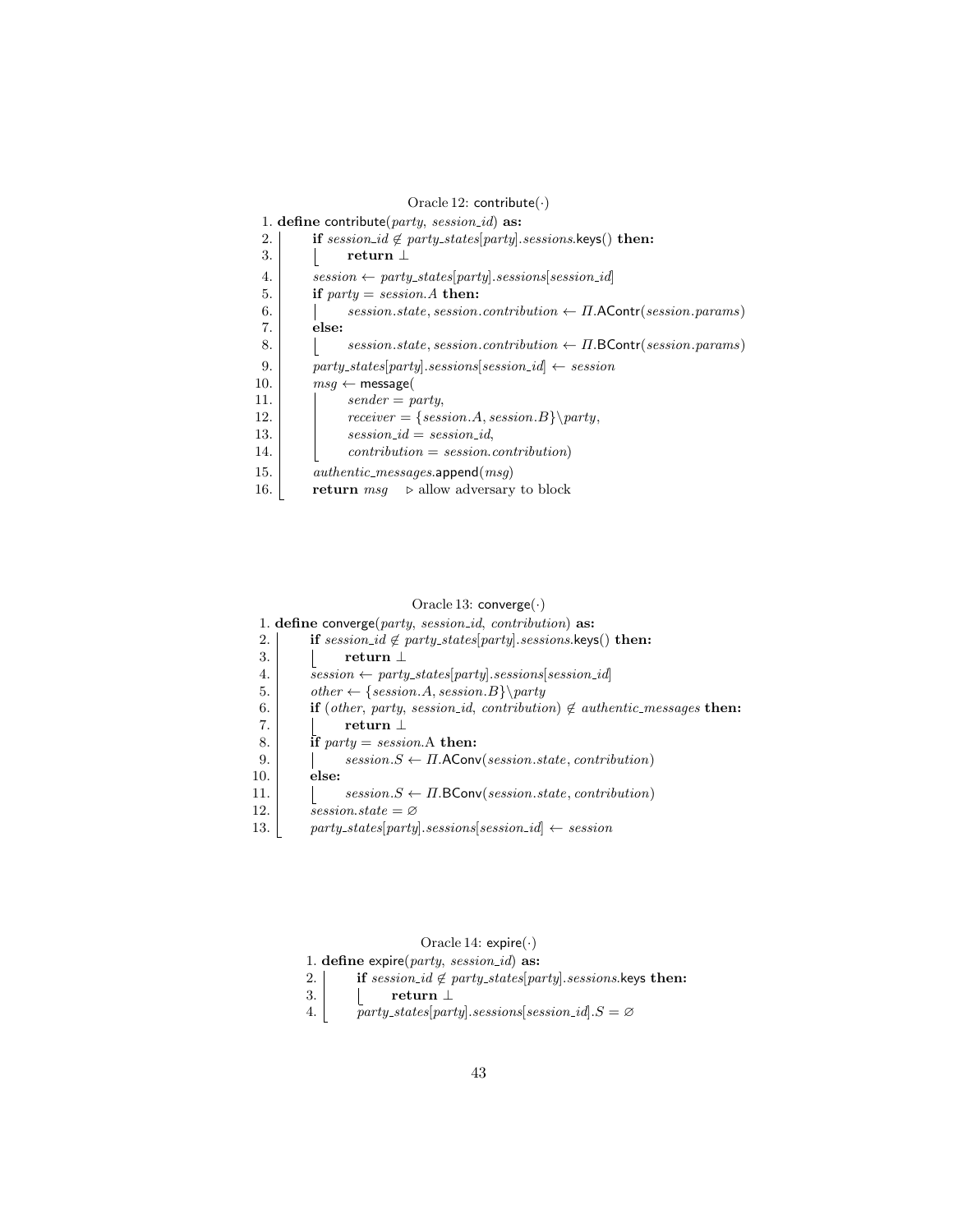#### Oracle 15: reveal\_state $(\cdot)$

- 1. define reveal\_state( $party, session_id)$  as:
- 2. if session\_id  $\notin$  party\_states[party].sessions.keys then:
- 3.  $\vert$  return  $\bot$
- 4.  $\boxed{global_sessions[session_id].exposed \leftarrow True}$
- 5. return party\_states[party].sessions[session\_id].state

### Oracle 16: query\_key $(\cdot)$

- 1. define query\_key $(party, session_id)$  as:
- 2. if session\_id  $\notin$  party\_states[party].sessions.keys then:
- 3.  $\vert$  return  $\bot$
- 4.  $q_{\text{global} \text{}}$  global sessions session id exposed  $\leftarrow$  True
- 5. return party\_states[party].sessions[session\_id]. $S$

#### Oracle 17:  $\text{corrupt}(\cdot)$

|      | 1. define corrupt $\text{party}, \text{code}$ as:                      |
|------|------------------------------------------------------------------------|
| 2. l | for all session $\in$ party_states[party]. sessions do:                |
| 3.   | if session.state $\neq \emptyset$ or session. $S \neq \emptyset$ then: |
| 4.   |                                                                        |
| 5.   | execute $(code)$ with access to:                                       |
| 6.   | <i>authentic_messages.append(sender = party, .,)</i>                   |
| 7.   | $\bullet$ party_states[party]                                          |

Some explanation about the variables' purpose and usage is in order. In the following enumeration we mix descriptions of variables and their types.

- session id, party id : integer. These identifiers are just integers.
- $-$  party state : list of dict mapping session id to session. This variable is a list containing for each party i a dict called sessions, which is a dictionary mapping session ids to session objects.
- session. This type is a tuple containing the following objects:
	- $key:$  session id. Integer uniquely identifying the session and counterpartsession pair. (In other words, the other party involved in this session has a matching session and it has the same key.)
	- $A$ : party id. This party id indicates the party who is taking on the role of A in the NKA session.
	- $B$ : party id. This party id indicates the party who is taking on the role of B in the NKA session.
	- params: ParSp. This object takes on the value *iparams* as generated by the Init function of the NKA protocol.
	- state: StateSp. This variable takes on the value of  $A$ -state or  $B$ -state in the NKA protocol.
	- *contribution* : ContrSp. This variable takes on the value of this party's contribution in the NKA protocol.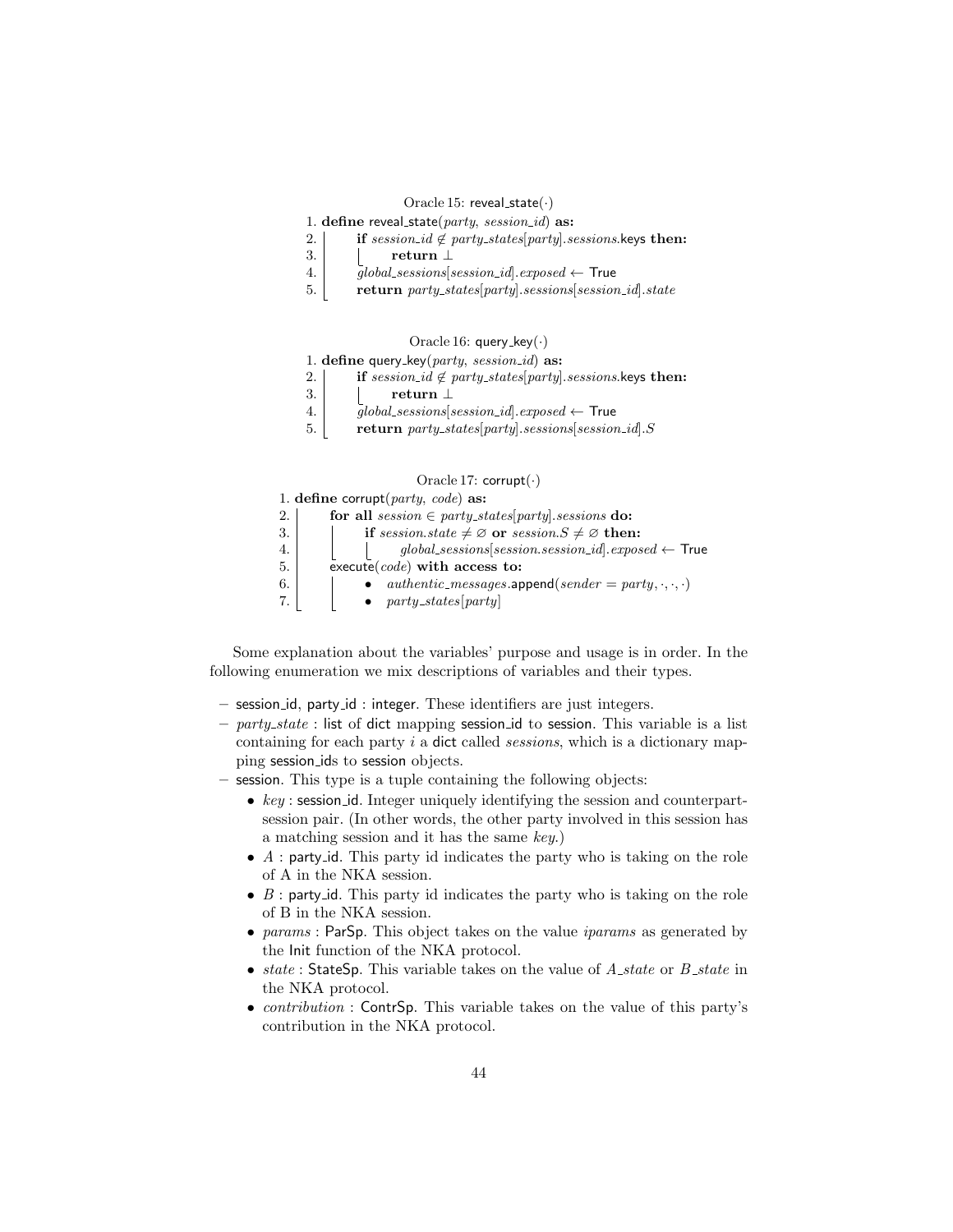- $S: \{0,1\}^{\ell}$ . This is the view of the shared noisy key as held by the party in question.
- global\_sessions : list of global\_session. This list of global\_session objects contains big picture information on superficial session attributes like the parties involved and whether or not the session has been exposed.
- global session. This object consists of the following variables:
	- $\bullet$  A : party id. This variable is the party id of the party who assumes the role of A in the NKA session pair.
	- $B$ : party\_id. This variable is the party id of the party who assumes the role of B in the NKA session pair.
	- exposed : {True, False}. Boolean variable indicating whether the session has been exposed or not.
- authentic messages : list of message objects, representing all information transmitted between parties.
- message. This object consists of the following variables:
	- sender : party id. This variable identifies the originator of the message.
	- receiver : party\_id. This variable identifies the intended receiver of the message.
	- $session_id$ : session id. This variable identifies the session pair to which this protocol contribution pertains.
	- *contribution* : ContrSp. The actual content of the message: an NKA protocol contribution.
- $-$  test session id: session id. The identifier of the test session as output by the adversary at the end of the first phase.
- $state: \{0,1\}^*$ . The adversary's state at the end of the first phase; recording this state allows the adversary to pick up where it left off.
- $-P_A, P_B$ : party id. These identifiers determine the parties involved in the session pair that was chosen as test session by the adversary.
- $S_A, S_B: \{0,1\}^{\ell}$ . These are the views of the noisy session key associated with the two parties in the session pair that was chosen as test session by the adversary.
- $S : \{0,1\}^{\ell}$ . Challenge key, to be fed to the adversary in the second phase. The adversary wins if he can tell whether S was drawn from a uniform distribution or from the intersection of two radius-t spheres centered at  $S_A$ and  $S_B$ .
- $b, \hat{b}$ : {0, 1}. Bits, one determining whether to sample S at random or from the intersection of spheres; the other being the adversary's guess.

### B.3 NK-security and NKD Assumption

#### Theorem 3. The NKD Assumption is necessary and sufficient for NK-security.

This theorem is an immediate corollary of the following two lemmas, both of which have straightforward proofs.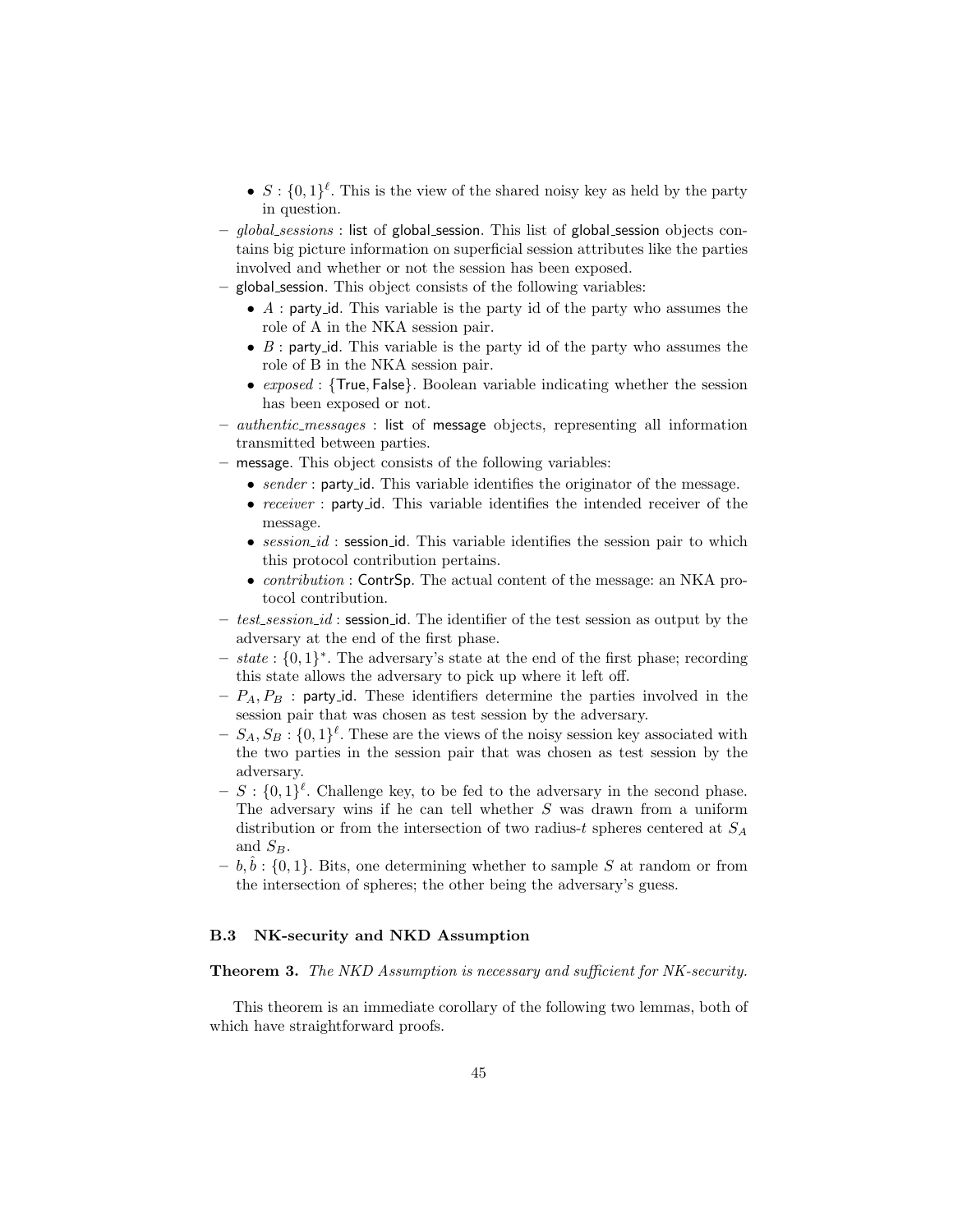**Lemma 5 (NKD**  $\Rightarrow$  **NK).** Let A be a polynomial time quantum adversary in the NK game with respect to an NKA protocol  $\Pi$  with failure probability  $\epsilon$ , and let  $k$  and  $r$  be the number of sessions started and corrupted, respectively, by A, and  $\frac{1+\epsilon\frac{k-r}{2}+\frac{r}{k}}{2}+\zeta$  its winning probability. Then there is a polynomial time quantum algorithm B that wins the NKD game in polynomial time with probability  $\frac{1+\epsilon}{2} + \frac{\zeta}{k-r}$ .

*Proof.* The arguments of B are (*iparams*,  $A_{\text{contr}}$ ,  $B_{\text{contr}}$ ,  $S$ ). B chooses a random session identifier  $id \stackrel{\$}{\leftarrow} \{0, \ldots, k-1\}$  and simulates the NK game. The oracles are defined in accordance with Definition 4 except where the session with  $session\_id = id$  is concerned. For this session, the instance parameters and both parties' contributions are set to *iparams*, A\_contr, and B\_contr. The views of the session keys are set to the same random bitstring of length  $\ell$ .

The adversary  $A_{1}^{\dots}(1^{\lambda})$  is run and if its output *test\_session\_id*  $\neq k$  then B flips a coin  $\hat{b} \stackrel{\$}{\leftarrow} \{0,1\}$  and returns that. Otherwise  $A_2^{\cdots}(state, S)$  is run, where  $S$  is B's fourth argument. If session  $id$  is exposed, B returns a random coin flip  $\hat{b} \stackrel{\$}{\leftarrow} \{0,1\}$  and otherwise B returns the output of  $\hat{b} \leftarrow A_2^{\dots}$ . The exact behavior of B and the modified oracle interface it provides the simulated adversary A with, are presented in Algorithm 18 and oracle contribute', with the other oracles being identically defined to those in Definition 4.

The tuple *(iparams, A\_contr, B\_contr)* associated with each session is identically distributed, including session  $id$ . Therefore the probability that  $A_1^{\dots}$ 's output test session id = id is exactly  $1/k$ . Let z be shorthand for the output of the NKD game, *i.e.*,  $z \leftarrow \text{NKD}^{\text{B}^{\text{A}'''}}(1^{\lambda}).$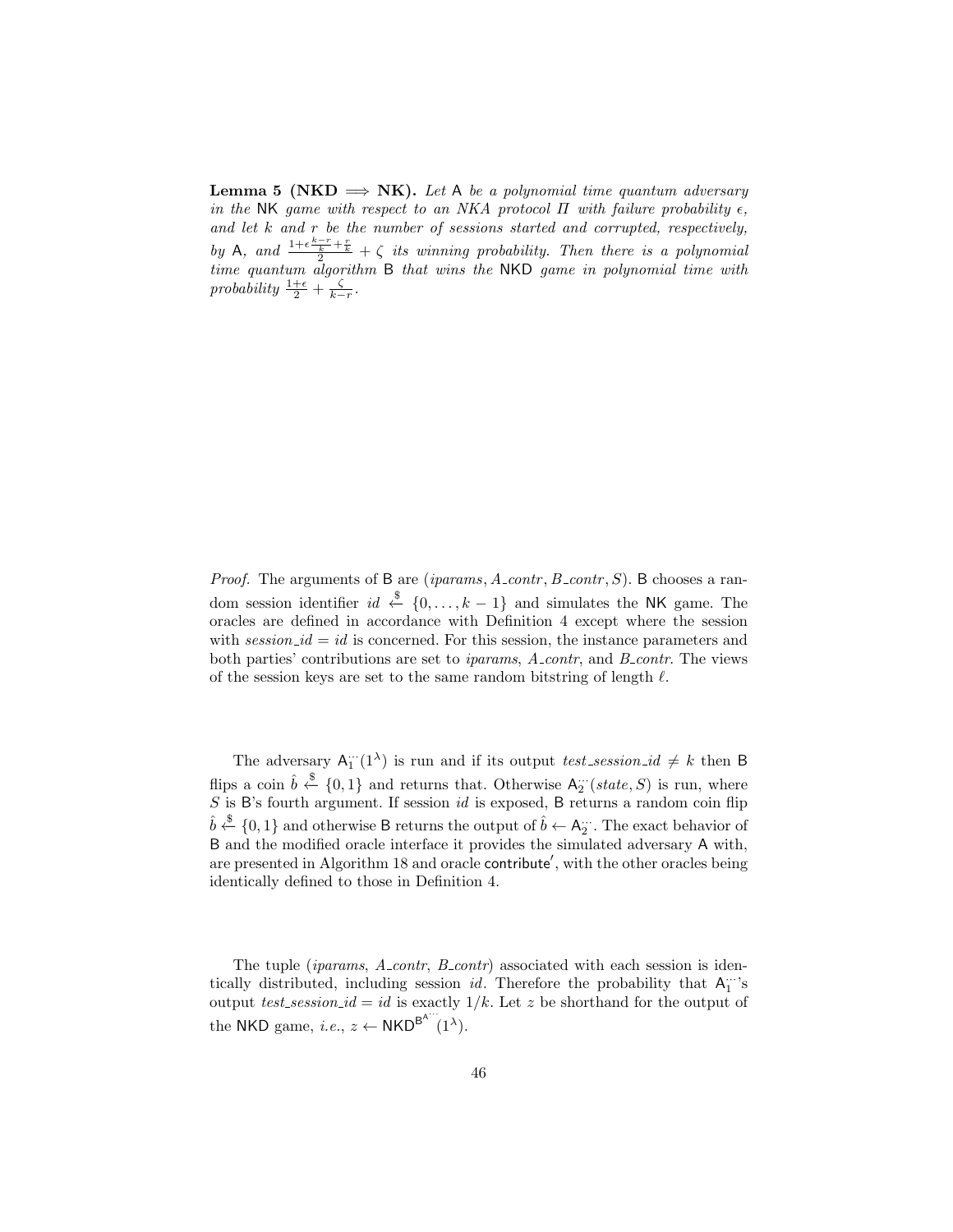Algorithm 18:  $B^{A'''}(iparams, A_{contr}, B_{contr}, S)$ 

- 1. party\_states  $\leftarrow [\emptyset]$  for all parties
- 2.  $\emph{authoric\_messages}, global\_sessions \leftarrow \textsf{empty\_lists}$
- 3. session\_counter  $\leftarrow 0$
- 4. *id*  $\stackrel{\$}{\leftarrow} \{0, \ldots, k-1\}$
- 5. test\_session\_id, state  $\leftarrow A_1^{\cdots}(1^{\kappa})$
- 6. if test\_session\_id  $\neq id$  then:
- 7.  $\lfloor$  return  $\perp$
- 8.  $\tilde{b} \leftarrow A_2^{\cdots} (state, S)$
- 9. if  $global_s \lessdot \space{0.1cm}$   $[id].exposed = True then$ :
- 10.  $\lfloor$  $\hat{b} \stackrel{\$}{\leftarrow} \{0,1\}$
- 11. return  $\hat{b}$

Oracle 19:  $\sf contract'$ 

|     | 1. define contribute(party, session_id) as:                                   |
|-----|-------------------------------------------------------------------------------|
| 2.  | if $session_id \notin party\_states[party].sessions.\nkeys() then:$           |
| 3.  | return $\perp$                                                                |
| 4.  | $session \leftarrow$ party_states[party].sessions[session_id]                 |
| 5.  | if $party = session.A$ then:                                                  |
| 6.  | session.state, session.contribution $\leftarrow \Pi$ . AContr(session.params) |
| 7.  | if $session_id = id$ then:                                                    |
| 8.  | $session.contribution \leftarrow A\_contr$                                    |
| 9.  | else:                                                                         |
| 10. | session.state, session.contribution $\leftarrow \Pi$ . BContr(session.params) |
| 11. | it session_id = id then:                                                      |
| 12. | $session.contribution \leftarrow B\_contr$                                    |
| 13. | $party\_states[party]. sessions[session\_id] \leftarrow session$              |
| 14. | $msq \leftarrow ($                                                            |
| 15. | $sender = party,$                                                             |
| 16. | $receiver = { session.A, session.B} \$                                        |
| 17. | $session\_id = session\_id$ ,                                                 |
| 18. | $contribution = session.contribution)$                                        |
| 19. | $\it authentic\_messages.append(msg)$                                         |
| 20. | <b>return</b> $msg \rightarrow$ allow adversary to block                      |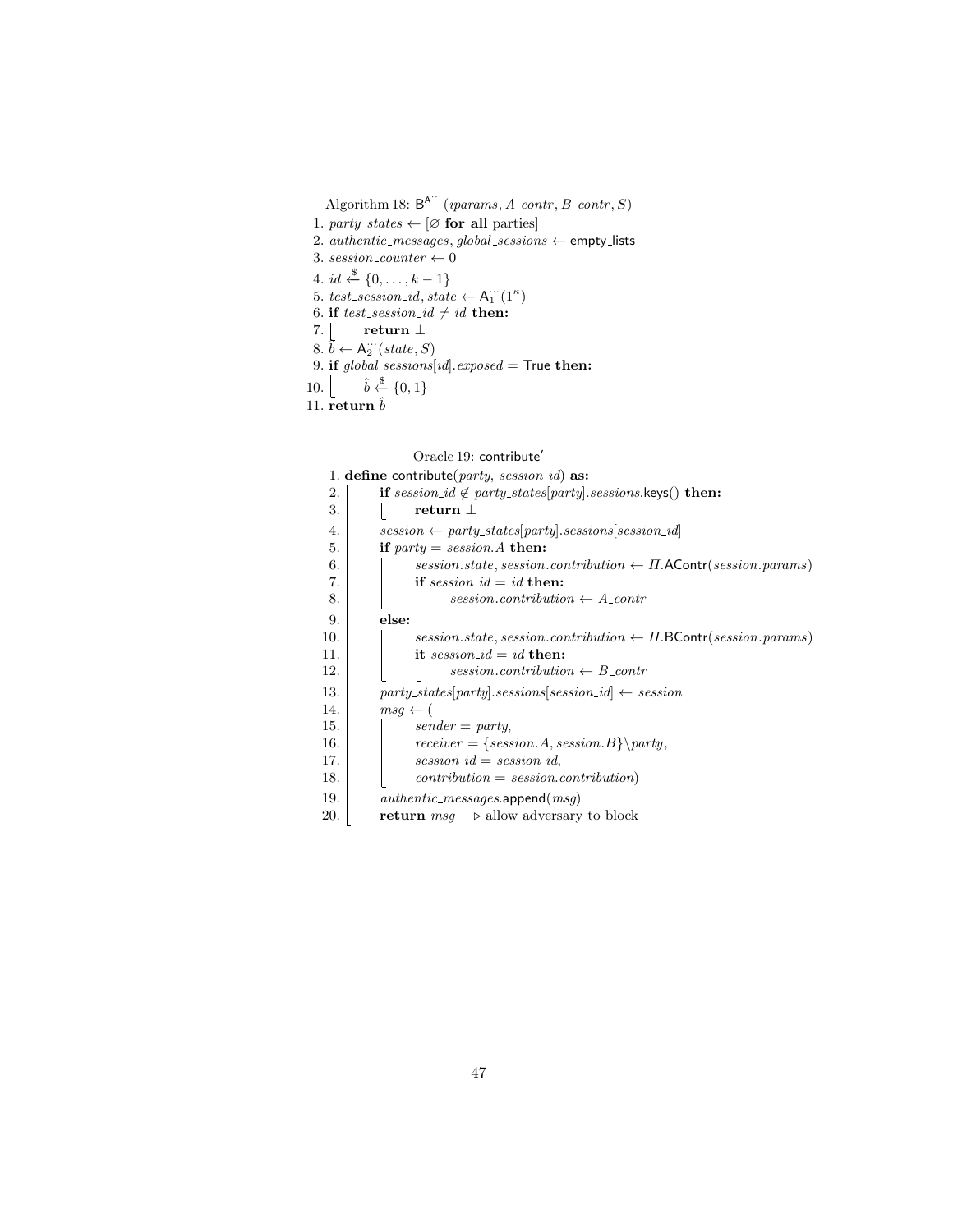Then we have:

$$
Pr[NKD^{B^{A...}}(1^{\lambda}) \neq 0] \stackrel{\triangle}{=} Pr[z \neq 0]
$$
\n
$$
= Pr[z \neq 0 | z \neq \bot] \cdot Pr[z \neq \bot] + Pr[z \neq 0 | z = \bot] \cdot Pr[z = \bot]
$$
\n(68)\n
$$
= \epsilon + Pr[z \neq 0 | z \neq \bot \land test \cdot session_id = id] \cdot Pr[test \cdot session_id = id] \cdot (1 - \epsilon)
$$
\n
$$
+ Pr[z \neq 0 | z \neq \bot \land test \cdot session_id \neq id] \cdot Pr[test \cdot session_id \neq id] \cdot (1 - \epsilon)
$$
\n(69)\n
$$
= Pr[NK^{A...}(1^{\lambda}) \neq 0 | \neq] \cdot \frac{1}{k} \cdot (1 - \epsilon) + \epsilon + \frac{1}{2} \cdot \frac{k - 1}{k} \cdot (1 - \epsilon)
$$
\n(70)\n
$$
= \left( Pr[NK^{A...}(1^{\lambda}) \neq 0 | \neq] \cdot Pr[\neq]
$$
\n
$$
+ Pr[NK^{A...}(1^{\lambda}) \neq 0 | \neq] \cdot Pr[\perp]
$$
\n
$$
- Pr[NK^{A...}(1^{\lambda}) \neq 0 | \neq] \cdot Pr[\perp]
$$
\n
$$
- Pr[NK^{A...}(1^{\lambda}) \neq 0 | \neq] \cdot Pr[\perp]
$$
\n
$$
= Pr[NK^{A...}(1^{\lambda}) \neq 0] \cdot (Pr[\neq])^{-1} \cdot \frac{1}{k} \cdot (1 - \epsilon)
$$
\n
$$
= Pr[NK^{A...}(1^{\lambda}) \neq 0] \cdot (Pr[\neq])^{-1} \cdot \frac{1}{k} \cdot (1 - \epsilon)
$$
\n
$$
- \left( \frac{r}{k} + \frac{k - r}{k} \epsilon \right) \cdot (Pr[\neq])^{-1} \cdot \frac{1}{k} \cdot (1 - \epsilon)
$$
\n(71)

$$
+ \epsilon + \frac{1}{2} \cdot \frac{k-1}{k} \cdot (1 - \epsilon)
$$
\n
$$
= \Pr[\mathsf{NK}^{\mathsf{A}} \cdot (1^{\lambda}) \neq 0] \cdot \left(\frac{k}{k-r - \epsilon k + \epsilon r}\right) \cdot \frac{1}{k} \cdot (1 - \epsilon)
$$
\n
$$
- \left(\frac{r}{k} + \frac{k-r}{k} \epsilon\right) \cdot \left(\frac{k}{k-r - \epsilon k + \epsilon r}\right) \cdot \frac{1}{k} \cdot (1 - \epsilon)
$$
\n
$$
+ \epsilon + \frac{1}{2} \cdot \frac{k-1}{k} \cdot (1 - \epsilon)
$$
\n(73)

$$
= \frac{1}{k-r} \Pr[NK^{A^{...}}(1^{\lambda}) \neq 0] - \frac{\epsilon}{k} - \frac{r}{k(k-r)} + \epsilon + \frac{1-\epsilon}{2} \cdot \frac{k-1}{k}
$$
(74)

$$
= \frac{1}{k-r} \left( \frac{1 + \frac{k-r}{k} \epsilon + \frac{r}{k}}{2} + \zeta \right) - \frac{\epsilon}{k} - \frac{r}{k(k-r)} + \epsilon + \frac{1-\epsilon}{2} \cdot \frac{k-1}{k} \tag{75}
$$

$$
= \frac{\zeta}{k-r} + \frac{\frac{1}{2}}{k-r} + \frac{\epsilon}{2k} + \frac{\frac{r}{2}}{k(k-r)} - \frac{\epsilon}{k} - \frac{r}{k(k-r)} + \epsilon + \frac{1-\epsilon}{2} \cdot \frac{k-1}{k} \tag{76}
$$

$$
=\frac{1+\epsilon}{2}+\frac{\zeta}{k-r}\tag{77}
$$

 $\Box$ 

**Lemma 6 (NK**  $\implies$  **NKD).** Let A be a polynomial time quantum adversary in the NKD game with respect to an NKA protocol  $\Pi$  with failure probability  $\epsilon$ , whose winning probability is  $\frac{1+\epsilon}{2} + \zeta$ . Then there is a polynomial time quantum